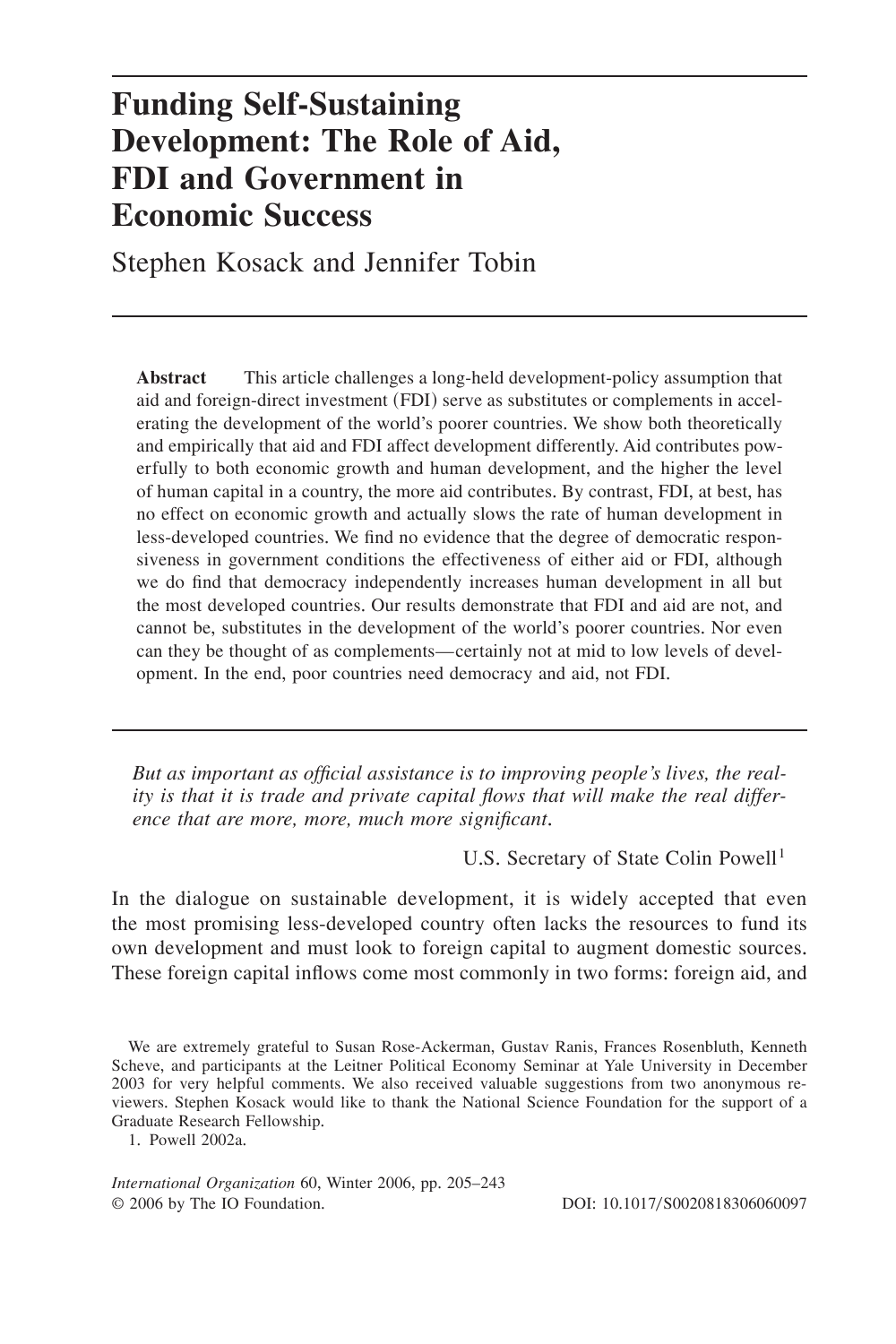foreign-direct investment (FDI). FDI has long been considered the preferable of the two, especially by the United States.<sup>2</sup> First, FDI is thought to be more effective because of its inherent link to the invisible hand of the market and its freedom from the disruptive interference of government. Second, FDI simply dwarfs aid: while aid flows have been stagnant in recent decades, FDI flows have increased exponentially.<sup>3</sup>

Thus it is not at all surprising that donors and international financial institutions have increasingly called for developing countries to make themselves more attractive to international investors. Nor is it surprising that donors now call for publicprivate partnerships that might increase foreign investment as a more sustainable path to development. For example, last year Britain's Secretary for International Development Baroness Valerie Amos told the Kenyan government that it would do far better if it focused on making itself more attractive to investors rather than donors; and U.S. Secretary of State Colin Powell told the 2002 World Conference on Sustainable Development: "Official development aid alone is not enough. Countries must also be able to attract the trade and investment that account for 80 percent of the money that is available for development." $4$ 

Yet behind these recommendations lurks an assumption. At its most general, it is that all foreign capital inflows help development. More specifically, it is that aid and FDI are to some degree substitutes or complements.

In this article we challenge this assumption. We show, both logically and empirically, that in funding development FDI is not more effective than aid. Nor are the two substitutes at all, or even complements. Instead, FDI and aid affect development differently. Once a country reaches a relatively low level of development, aid contributes powerfully to both economic growth and to building the kind of human capital essential for sustainable development. By contrast, in most countries FDI contributes little or nothing to growth or to human development, and it may actually inhibit development in the world's less-developed countries.

We present our work in two parts. In the first we lay out a theory of why aid and FDI affect development differently, and in the second we present empirical tests of the theory's validity.

2. The U.S. belief dates to the Marshall Plan; see McKinstry Robin 1984.

3. Since 2000, FDI flows have declined somewhat (mostly because of stagnating growth in the major investing economies), yet they remain the largest component of net resource flows to developing countries and continue to grow in proportion to total investment in these countries; see UNCTAD 2003. Details on the flows are discussed below.

4. Powell 2002b. In particular, private-public partnerships was a major theme of the recent strategic plan for 2004–9 from the U.S. State Department and U.S. Agency for International Development. See U.S. State Department/U.S. Agency for International Development 2003, especially the section "Advanced Sustainable Development and Global Interest," beginning on p. 19. From that section: "Recognizing that the value of private sector grants, remittances, assistance, and investments far exceed publicly funded Official Development Assistance, we will develop new business models to ally public resources with private sector flows. We will generate public-private partnerships to mobilize nonofficial resources and know-how."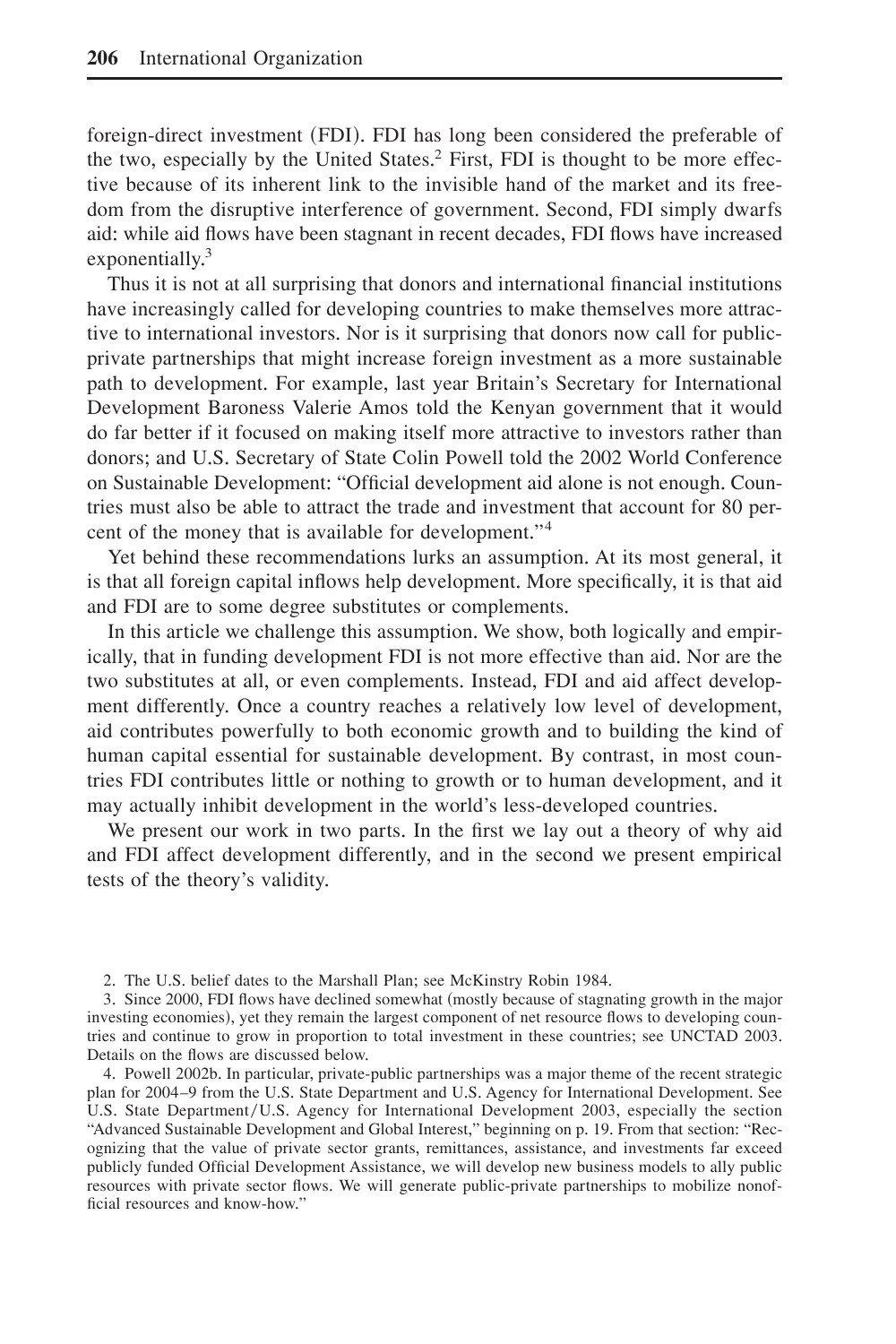# **Theory**

We establish the intuition behind this article in four steps: first we distinguish between economic growth and development; next we examine the likely (disparate) ways that aid and FDI affect growth and development; and in the final two steps we show that the effectiveness of aid and FDI are likely to depend on government preferences and human capital.

### *The Difference Between Growth and Development*

The link between foreign capital, governance, and development is complex and somewhat ambiguous. A first step toward uncovering it is to distinguish between "development" and "growth." These two concepts are often used interchangeably; yet, while intimately related, they are distinct. Economic growth—increasing percapita GDP—is of course a vital part of economic development. But economic growth itself is merely a measure of capacity; the extra money on its own does nothing to guarantee that a population is less impoverished, more educated, healthier, or, indeed, that the economy is in a better position to grow any further. To get closer to such guarantees, it is necessary to know, first, how the extra money is distributed, and, second, how it is used. A poor country with a growing economy may still develop little if the growth merely enriches a small élite, leaving the majority of the population without additional income. Nor does a poor country develop as much when its income is spent on, say, arms imports, rather than on public goods. The distinction between growth and development has a long history in development research; Sen gives one of its most articulate rationales: "It is as important to recognize the crucial role of wealth in determining living conditions and quality of life as it is to understand the qualified and contingent nature of this relationship. An adequate conception of development must go much beyond the accumulation of wealth and the growth of gross national product and other incomerelated variables."<sup>5</sup>

Throughout this article, we use the concept of "human development" to distinguish between growth and development more generally. The concept of human development was established in the United Nation Development Programme's *Human Development Reports* and is meant to provide a more complete picture of development than economic growth. It includes not only income, but also measures of human capital—health and education—the tools that a person needs both to live a successful life in the modern world and to contribute to a country's economic progress.<sup>6</sup>

<sup>5.</sup> Sen 1999. Other works foundational to the distinction between growth and development include Pigou 1952; Sen 1973; Griffin 1978; Morris 1979; Streeten et al. 1981; Stewart 1985.

<sup>6</sup>+ Development, according to the UN, should have as its basic objective the creation of "an enabling environment for people to enjoy long, healthy, and creative lives"; see United Nations Development Programme 1990. "Human development" itself was defined broadly as "a process of enlarging people's choices." Ibid., 10.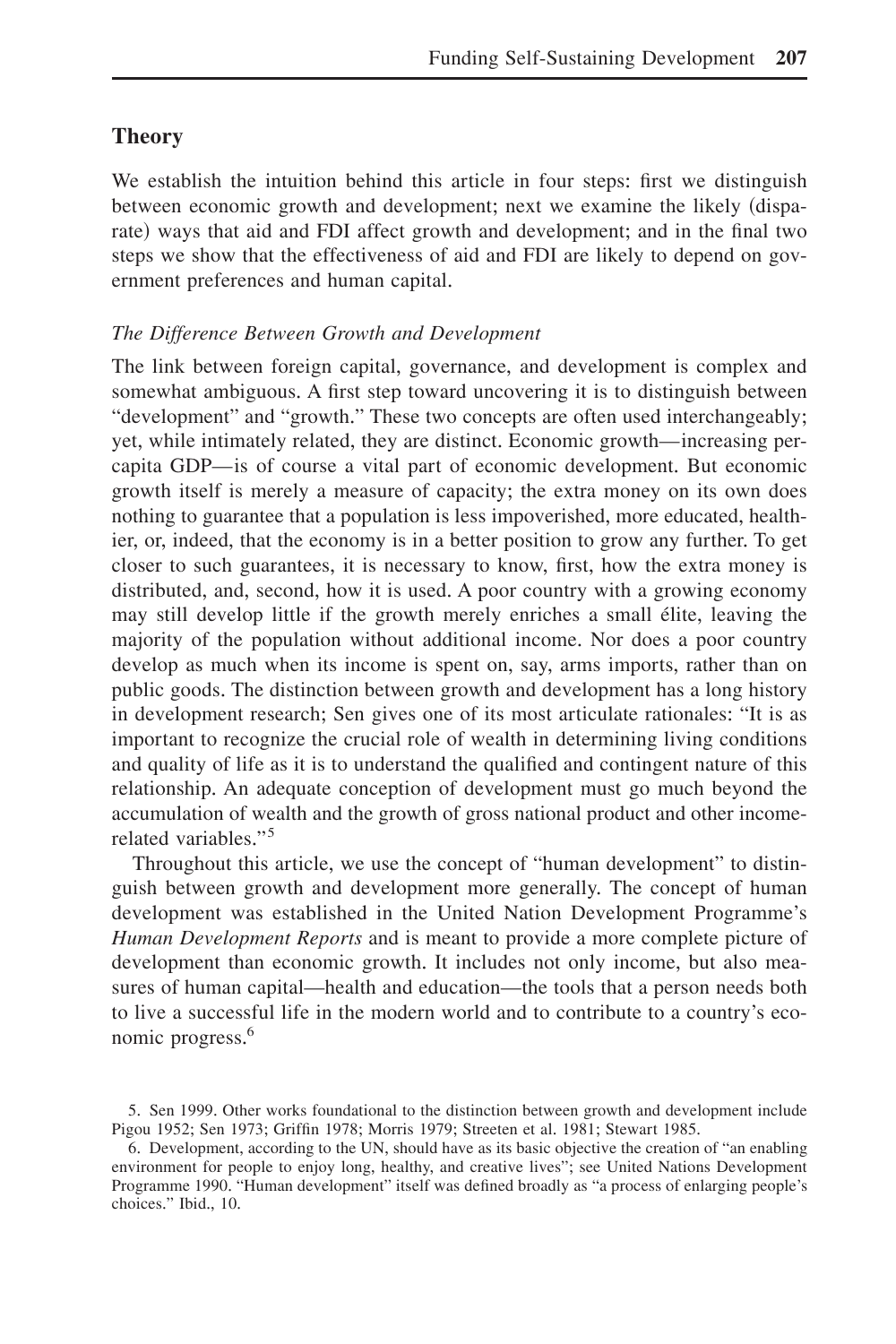

**FIGURE 1.** *From growth to human development*

A distinction between growth and human development naturally produces a question: what is the relationship between the two? For an answer we turn to work by Ranis, Stewart, and Ramirez.<sup>7</sup> These authors undertake a theoretical and empirical analysis of the linkages between growth and human development, and determine, not surprisingly, that each can contribute to the other. The evidence shows that a focus on human development tends to reinforce economic growth (a process they label the "virtuous cycle"); by contrast, countries that focus on increasing growth rather than human development tend to find themselves spiraling down a "vicious cycle" in which poor performance in human development inhibits sustained growth. The mechanisms are complicated and multifaceted, but can be briefly described in Figures 1 and 2, and as follows+

human development contributes to economic growth by increasing the capacity of the workforce, which in turn alters the organization and adaptability of production and the range and complexity of economic output. This contributes to increasing national income through, among other things, social capital and the policy environment.

In turn, ECONOMIC GROWTH can contribute to HUMAN DEVELOPMENT by directly increasing government revenue, which, depending on government priorities, may then be reinvested further in human development. Growth can also contribute to human development by increasing household income (though the degree of the increase will depend on income distribution); households will then allocate a certain amount to investing in their own health, education, and welfare, according (as with the government) to their spending priorities.<sup>8</sup>

Lastly, economic growth can contribute to further economic growth directly, entirely bypassing human development. Increasing income can increase savings,

<sup>7.</sup> See Ranis, Stewart, and Ramirez 2000.

<sup>8.</sup> Several factors are likely to determine the amount of extra income spent on human development priorities, but one of the most prominent is how much of the income goes to women, and how educated these women are. Ranis, Stewart, and Ramirez cite abundant evidence that household caloric intake improves when women control more of the income (see Garcia 1990; and von Braun and Webb 1989); that women spend proportionately more on food (see Hoddinott and Haddad 1991); and that infant survival and nutrition increase with the education of women (see Barrera 1990; Rosenzweig and Schultz 1982; Wolfe and Behrman 1984).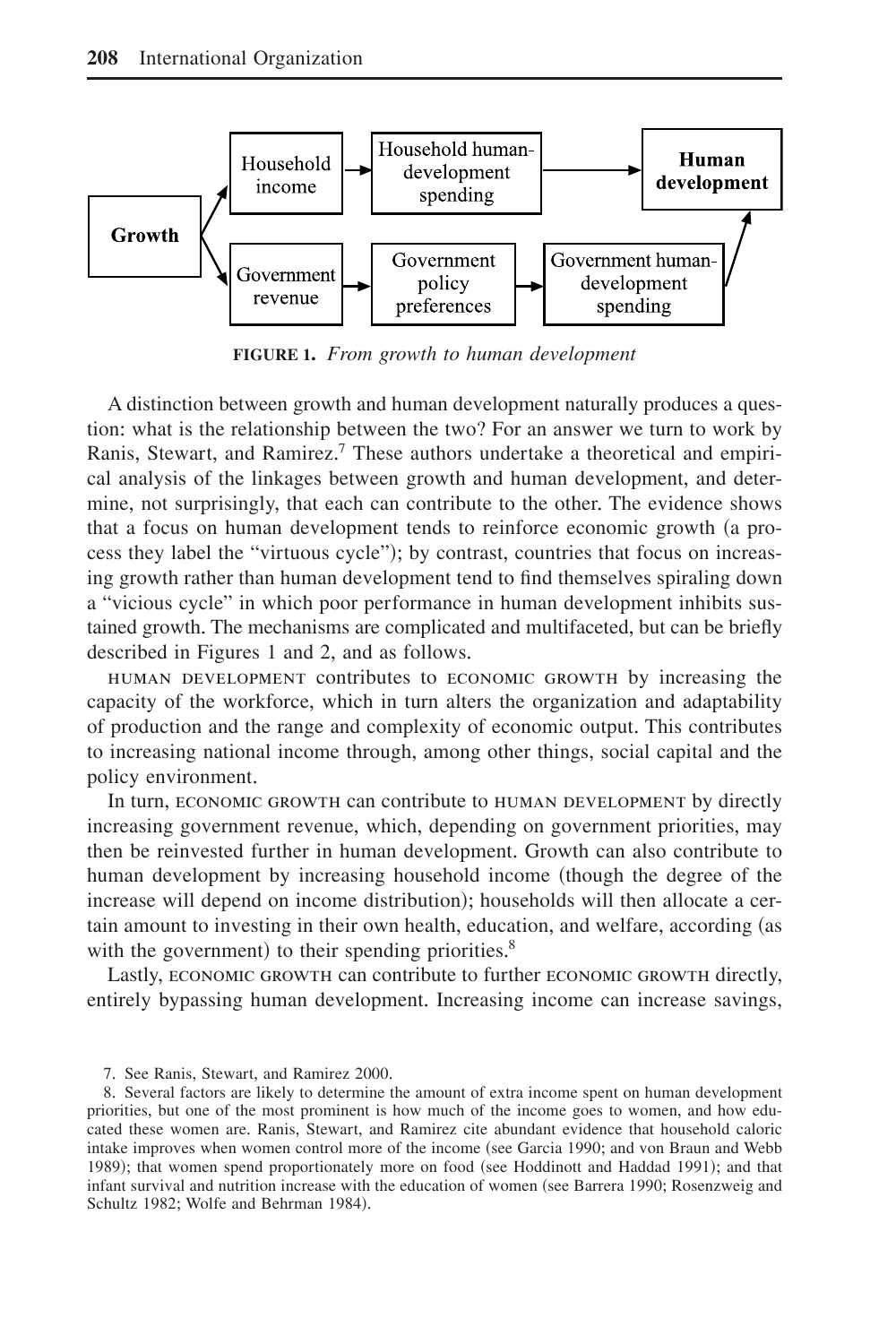

**FIGURE 2.** *From human development to growth, and from growth to growth*

which in turn leads to increases in the capital stock. Investment in the capital stock increases productivity, and thereby contributes to further growth. (But as mentioned above, this type of growth—growth absent progress in human development—is likely to lead a country into a vicious cycle of low human development leading to reduced growth.)

The contributors to economic growth and human development are laid out in Figures 1 and 2.<sup>9</sup> In the next section, these figures will provide the basis for understanding the different impacts that aid and FDI have on a country.

#### *External Funding for Development*

In Figures 1 and 2, the only source of resources for use in development is domestic: economic growth. But developing countries often access a good deal of external funding, from states (official aid), and from private sources (individual remittances; private donations; commercial bank loans; and private foreign direct investment). Our concern is with aid and FDI, the two most prominent sources of external funding for economic growth and human development in developing countries.

While aid flows have remained largely stagnant in recent years, flows of FDI increased rapidly through  $2000$  (Figure 3). In the five years from 1995 to 2000, FDI in low- and middle-income countries grew at an average annual rate of 17 percent. While total flows have decreased in recent years, FDI continues to be the largest and most stable source of external finance for developing countries, exceeding by far the sum of commercial bank loans and official flows.<sup>10</sup> Regardless of the

<sup>9.</sup> These figures are adapted (and simplified) from Figure 1, "The HD-GNP cycle," in Ranis, Stewart, and Ramirez 2000.

<sup>10.</sup> Between 1997 and 2001, while FDI to developing countries was relatively flat (as a share of the GDP), the ratio between FDI and non-FDI flows varied from 4.6 to 1.8; see UNCTAD 2002. UNCTAD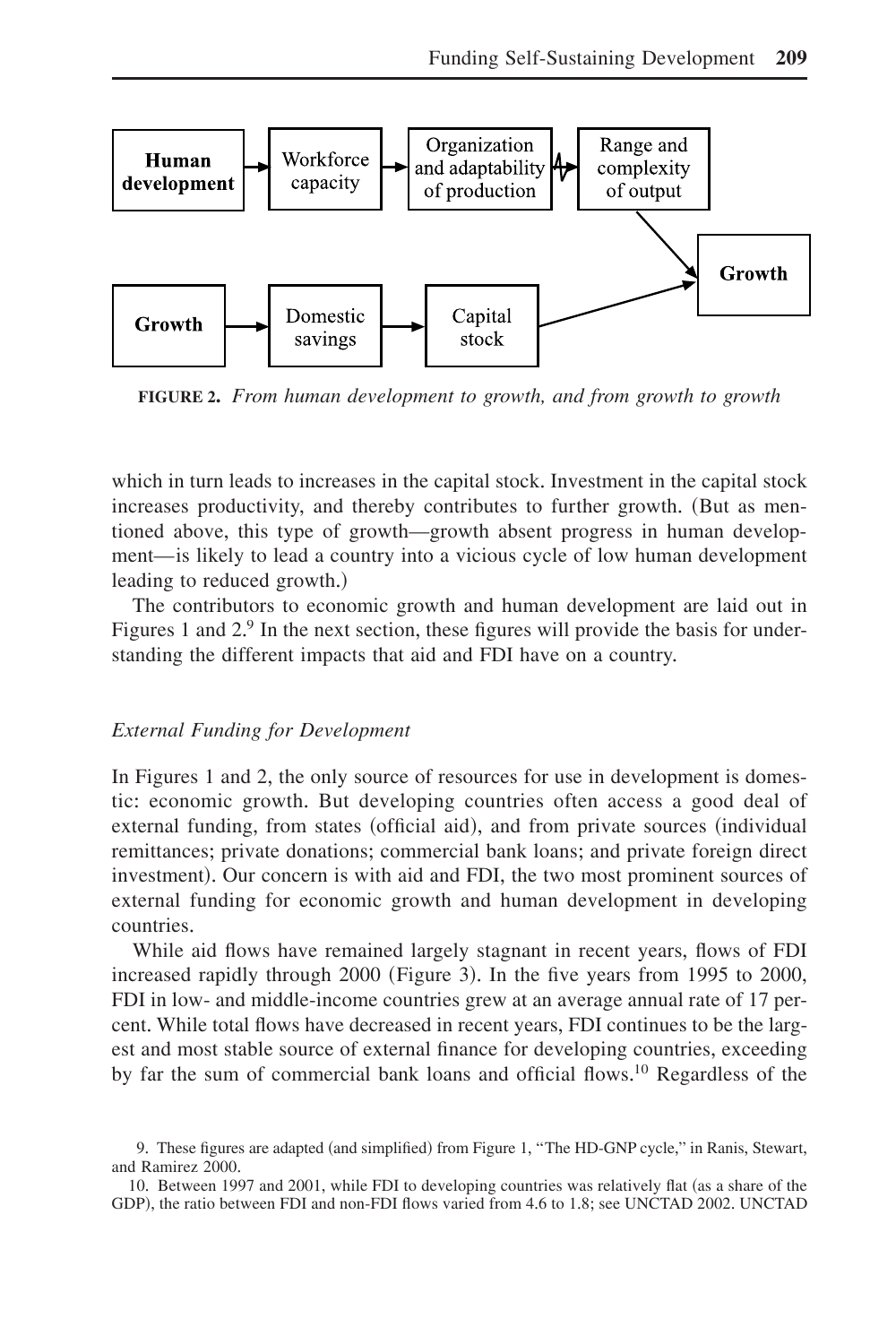

*Note:* Aid is net Official Development Assistance to developing countries (OECD); FDI is from World Bank 2004. Amounts were converted to constant 1995 U.S. dollars at price-purchasing parity using the unit value of imports from International Monetary Fund 2004.

**FIGURE 3.** *Inflows of aid and FDI, 1970–2001*

pros and cons of FDI, low- and middle-income countries view it as a primary means for increasing economic growth, and have increasingly taken steps to attract it.<sup>11</sup>

Aid—by which we mean Official Development Assistance (ODA)—enters the picture we drew in the first section directly as government revenue. Despite donors' best efforts to ensure that aid is spent according to donor, not recipient, priorities, the empirical evidence is overwhelming that, at the margin, aid is little different from any other source of revenue.<sup>12</sup> That is, aid is fungible; it ends up largely substituting for government spending that would have occurred anyway, thereby freeing up government monies to be spent as the government wants. Efforts to change government priorities—by making aid conditional on such changes—have

<sup>2000</sup> and 2003 also describes FDI as the most important source of private capital flows to developing countries.

<sup>11.</sup> According to UNCTAD 1997, during the 1990s more than fifty developing countries enacted more open domestic laws on foreign investment. During the same period the number of Bilateral Investment Treaties signed increased threefold. These treaties are seen as the primary means for promoting FDI to developing countries.

<sup>12.</sup> See, for example, Mosley, Hudson, and Horrel 1987; Boone 1996.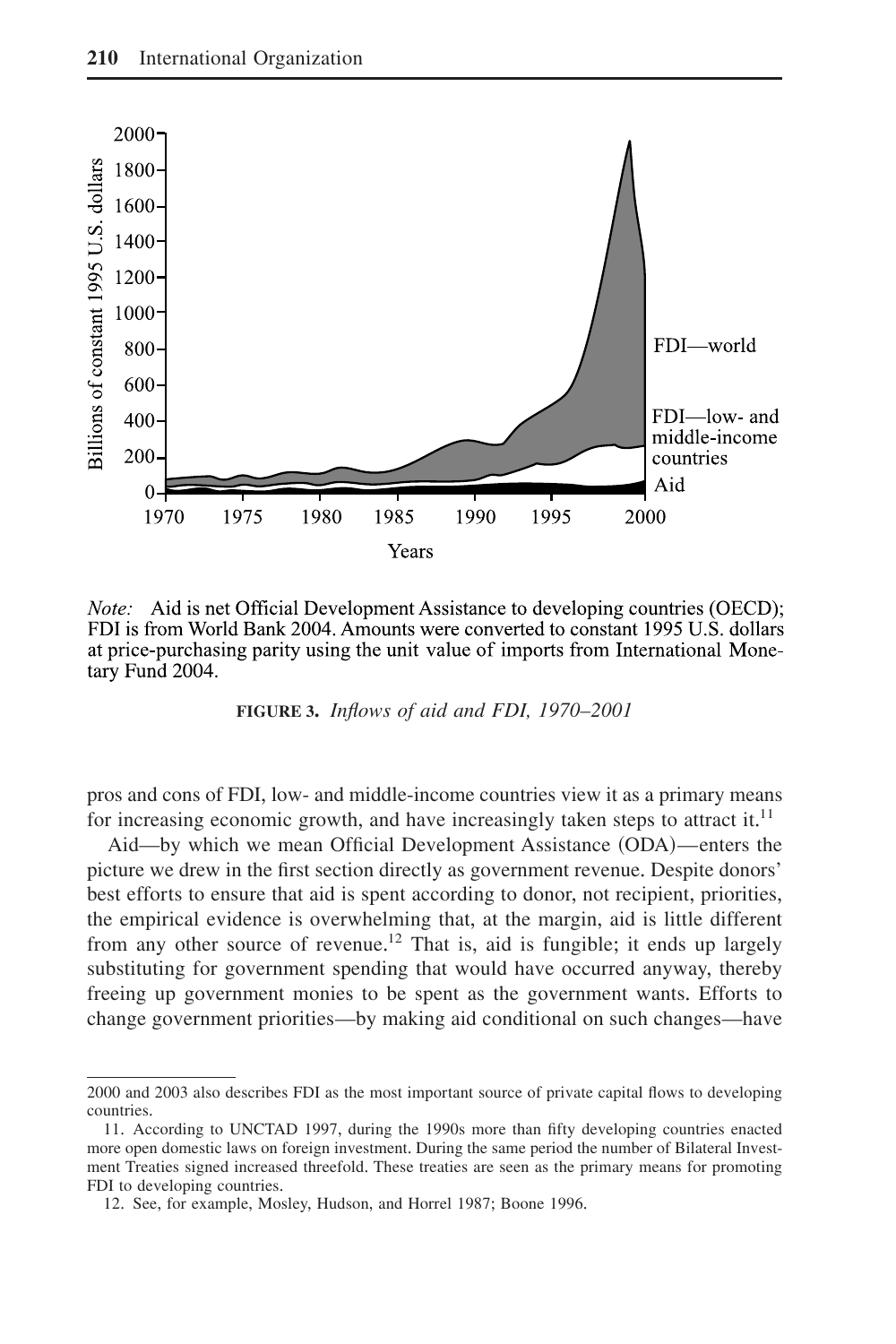

**FIGURE 4.** *From aid to human development*

been largely unsuccessful, primarily because donors have proven reluctant to withdraw aid when conditionality demands are not met. This is because donors do not normally give aid simply out of altruism; rather, they are motivated by economic and strategic concerns—concerns mostly unrelated to conditionality.<sup>13</sup> Also, in practice conditionality is often unrealistically broad and complex.<sup>14</sup>

The implication of this is that aid is likely to affect human development (and, indirectly, economic growth) via government spending priorities. In countries whose governments give high priority to human development, aid is likely to add to human development, for it will add to spending on human development. Where governments give human development a low priority, aid may just as easily do nothing for human development. In the extreme, aid may even impede human development, if given to a country whose government prioritizes things that work against human development—for example, a brutal dictatorship whose ruler spends the nation's wealth on tools of repression to maintain his hold on power. Figure 4 shows the possible linkages between aid and human development.

By contrast to government-centered aid, FDI is by nature private. Therefore, it enters our picture in a way quite different from aid; primarily, FDI is simply capital. Purchases of equity capital and reinvestment of profits by foreign investors act in the same way as domestic savings, by adding to the overall supply available to fund new investment. Insofar as these inflows lead to the creation of new fixed

<sup>13.</sup> A large literature has reached this conclusion. Some examples include Maizels and Nissanke 1984; Frey and Schneider 1986; Trumbull and Wall 1994.

<sup>14.</sup> Dollar and Svensson 2000 suggest that conditionality has become too broad to function successfully. They note that structural adjustment loans carried over 100 specific conditions. In a sample of more than 220 reform programs, the authors found that nearly one-third failed to meet their objectives.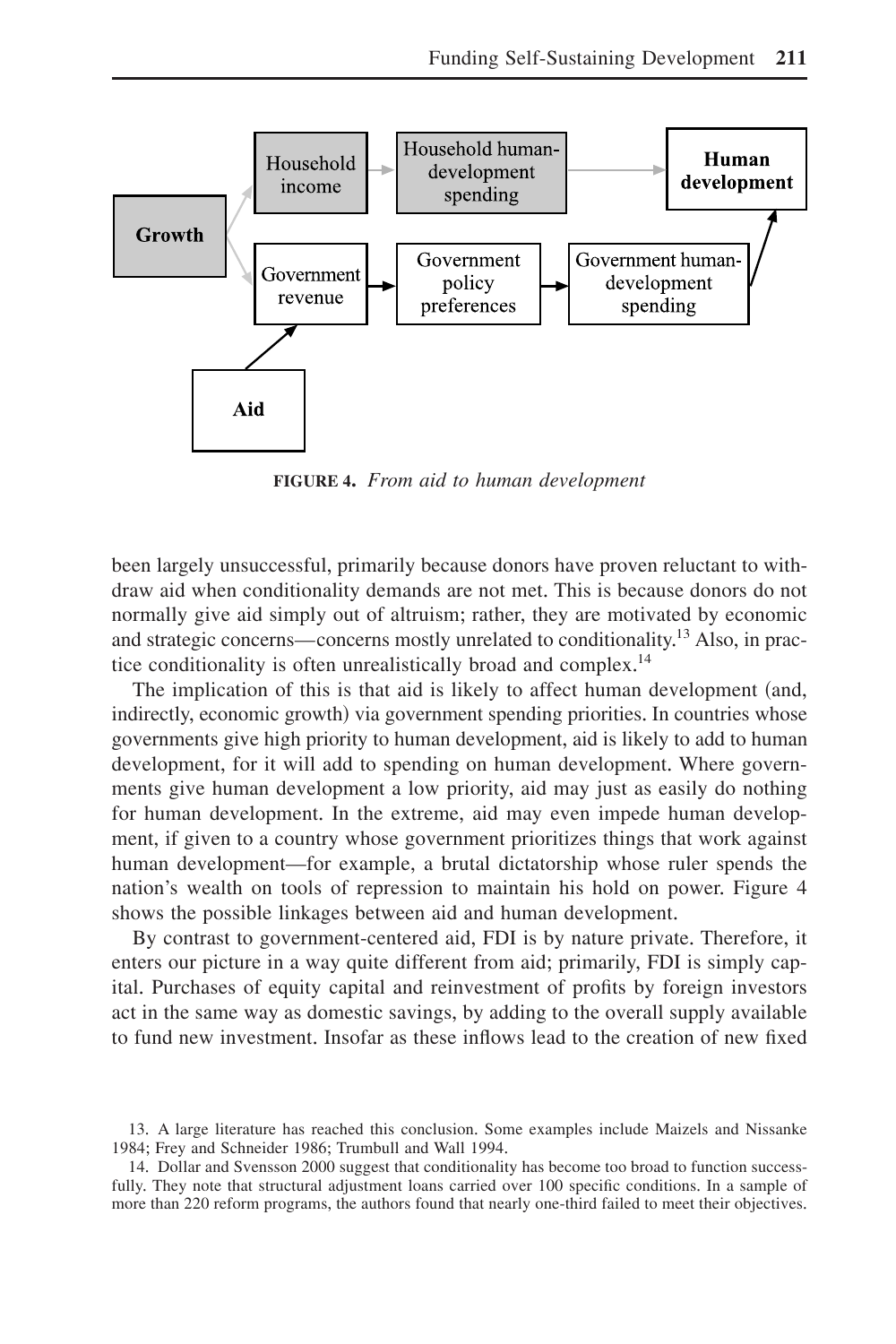assets and/or the use of better technology, they may also increase the efficiency and productive capacity of a country's economy.<sup>15</sup>

FDI may also increase growth indirectly, through positive externalities. Foreign investors may introduce more-advanced technology and management practices; these may then spill over to domestic firms as they observe foreign-firm practices, or as labor—especially skilled labor or management personnel—moves between the two. In a similar way, domestic firms can absorb technical skills and qualitycontrol techniques. Competition from foreign investors can also force domestic firms to increase their efficiency and their use of technology to keep pace. These externalities all may affect the organization and adaptability of production, and thereby play a role in increasing growth.<sup>16</sup>

FDI may contribute to human development too, if it is able to increase household income or tax revenue. If so, FDI may work in much the same way as aid: by increasing the resources on which either governments or households may draw for their human-development spending.

Yet FDI can also work against a country's development. Any of the channels by which FDI contributes to either growth or human development depends, first, on the sort of FDI a country receives, and, second, on the ability of the country to absorb the investment's benefits. Both will depend on human capital, labor and wage standards, and existing technology in the host country.<sup>17</sup> Even in the best of circumstances, FDI is a double-edged sword, and its negative implications may easily outweigh its benefits.

Specifically, if a country attracts FDI only by granting foreign firms special incentives, FDI can cause serious economic distortions. For example, FDI may increase competition and thereby force domestic firms to become more efficient; but if foreign firms are too disproportionately advantaged, domestic firms may find it impossible to compete, and the FDI may result in a loss of indigenous enterprise. Along the same lines, if FDI is attracted only through tax incentives, then, far from raising government revenue, FDI may actually reduce it.

Another possibility is that, if FDI is heavily subsidized, domestic investors, crowded out by the FDI, may simply pretend to be outsiders by sending funds out of the country and then bringing them back so as to benefit from the subsidy for foreign firms.<sup>18</sup> Alternately, by heavily subsidizing foreign investors, a country may attract FDI in sectors in which it does not have a natural comparative advantage, thus encouraging inefficiency.

15. See Feenstra and Markusen 1994.

16. See Rodriguez-Clare 1996. There is a broad literature on the influence of FDI on technology transfer. For a discussion, see, for example, Saggi 2002; Caves 1996; Findlay 1978; Mansfield and Romeo 1980; Koizumi and Kopecky 1980+

17. Blomstrom, Lipsey, and Zejan 1996, and Blomstrom and Kokko 1996 find that FDI plays an important role in promoting productivity and export growth in host countries, but the nature and extent of the impact vary depending on the industry and the country's policy environment.

18. For example, Huang 1998 estimates that 15 percent of what is reported as FDI from Hong Kong in China is actually capital that originated in mainland China disguised as originating in Hong Kong in order to take advantage of benefits accorded to foreign investment in China.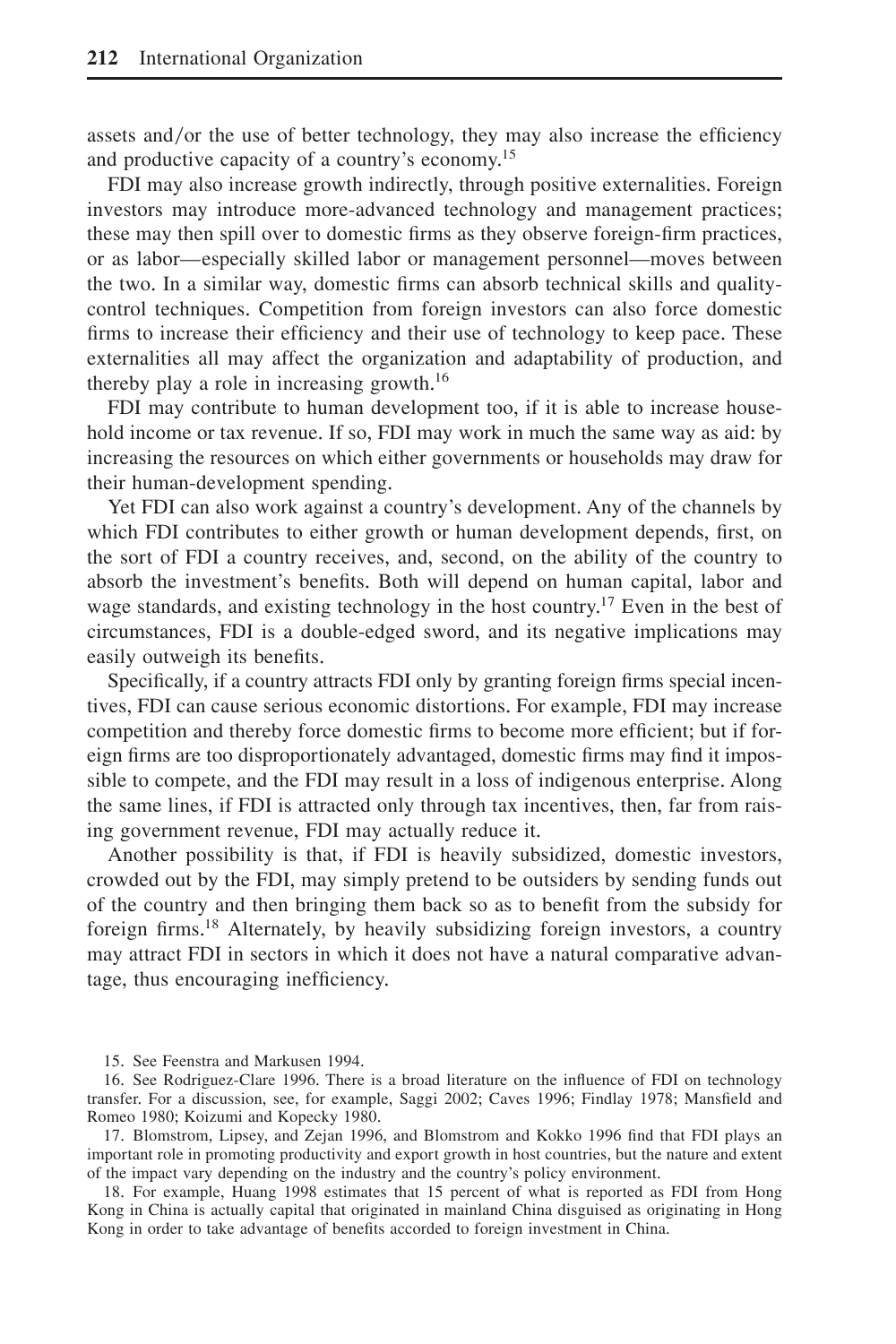In addition, foreign investment in industries that serve protected domestic markets may ally foreign and domestic investors in pushing for continuing distortionary trade and investment policies. Lastly, heavy subsidies may lead to fierce competition between developing countries to attract foreign investors, with little or no aggregate benefit to the world economy, and the resulting proverbial "race to the bottom" among developing countries.

Even if not attracted through subsidies and incentives, FDI may not bring benefits to a country. Foreign investors will often repatriate funds close or equal to the amount they originally brought into the country, and foreign firms will frequently invest by borrowing heavily in the domestic credit market, so that the actual amount of FDI flows overstates the amount of incoming capital.<sup>19</sup> Finally, too much FDI can cause a country additional problems.<sup>20</sup>

The existing empirical work has only begun to sort out these complexities, and so far the evidence on the benefits and costs of FDI is mixed. In particular, no one is sure whether FDI increases or decreases household income, or what it does to tax revenues.<sup>21</sup> Figure 5 shows the possible linkages from FDI to growth and human development. The dotted arrows in the figure signify the uncertainty of the paths from FDI to technological spillovers, increased government revenues, and greater household income+

The analysis in this section points to a simple conclusion: aid should primarily affect human development; FDI may affect either growth or human development. But these effects are likely to be contingent: the effect of aid will depend on how a country's government spends its revenue, and the effect of FDI will depend on the type of FDI entering the economy and how well-equipped a country's economy is to harness its potential spillovers and make use of any extra capital it brings+ We next examine each of these contingent relationships.

#### *Aid and Government Preferences*

Our analysis so far leads us to believe that aid will operate directly through the government. Thus to know aid's effect it is necessary to know government preferences on human-development expenditure.

19. Loungani and Razin 2001.

20+ For example, Huang 2001a and 2001b argues that in China FDI substitutes for weak domestic institutions (such as capital markets and banks) rather than inducing domestic reforms that would create a stable investment climate. Huang claims that weaknesses in these institutions force private firms to turn to foreign investors as their only source of capital. Much of this capital goes to small- and medium-sized firms that do not gain from foreign technology, while domestic savings that could be used to invest in these firms in the presence of strong domestic institutions is instead invested in unprofitable state-owned enterprises. Thus, according to Huang, FDI in China, rather than forcing domestic institutional reform, aggravates the misallocation of domestic savings.

21. For a synthesis of the literature on FDI spillovers, see Blomstrom, Kokko, and Globerman 2001. For a review of the literature on FDI's impact on domestic investment, see Razin 2003.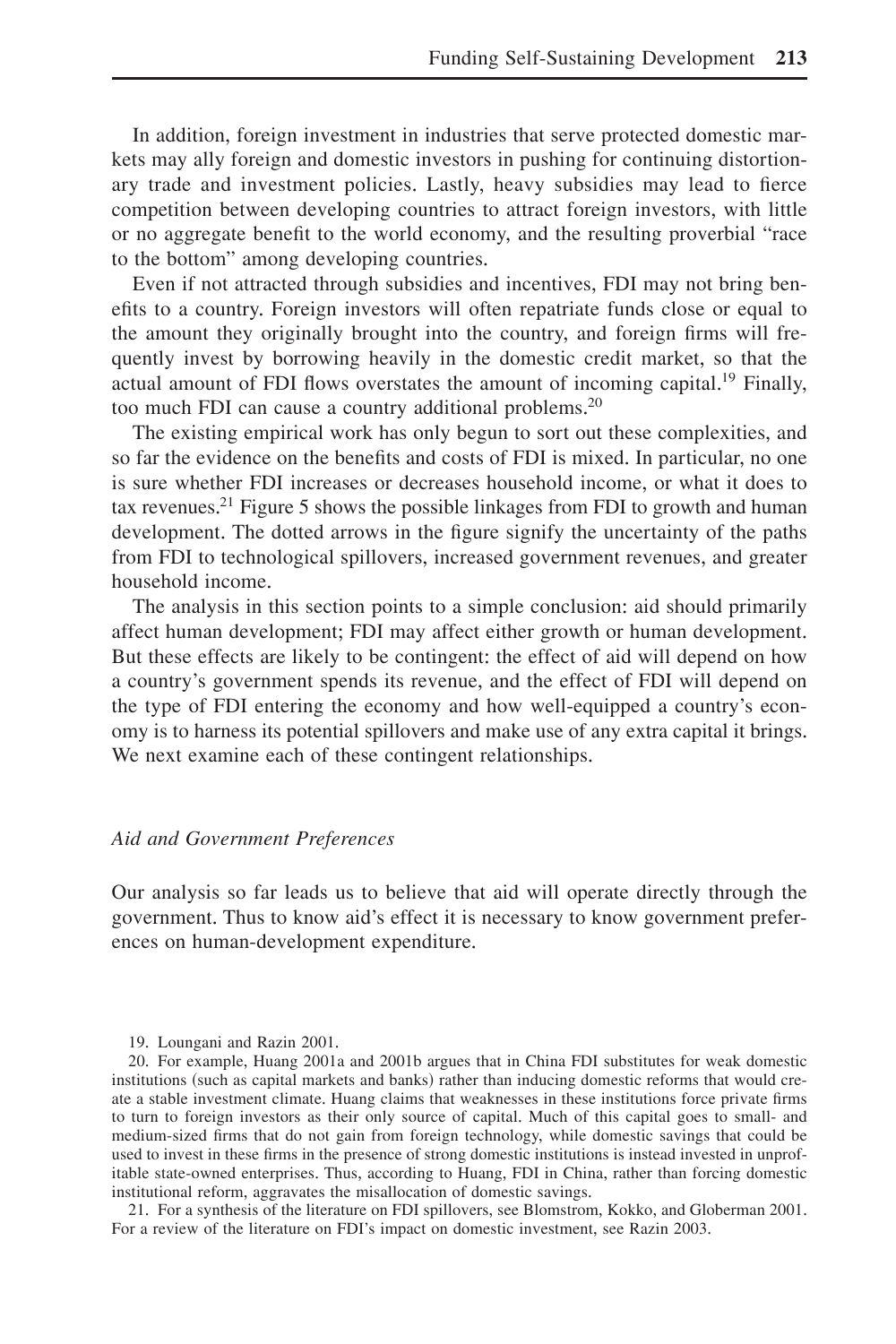



**FIGURE 5.** *From FDI to growth and human development*

For a variety of reasons, we believe that these preferences will be related to the level of democracy. The tendency of democracies to spend more on human development than autocracies is well-established.<sup>22</sup> For example, there is considerable evidence that democracies generally have higher quality of life than autocracies.

<sup>22.</sup> In addition to the studies cited in the text, see Sen 1989; Shin and Williamson 1989; Sirowy and Inkeles 1990; Spalding 1990; Szal 1979+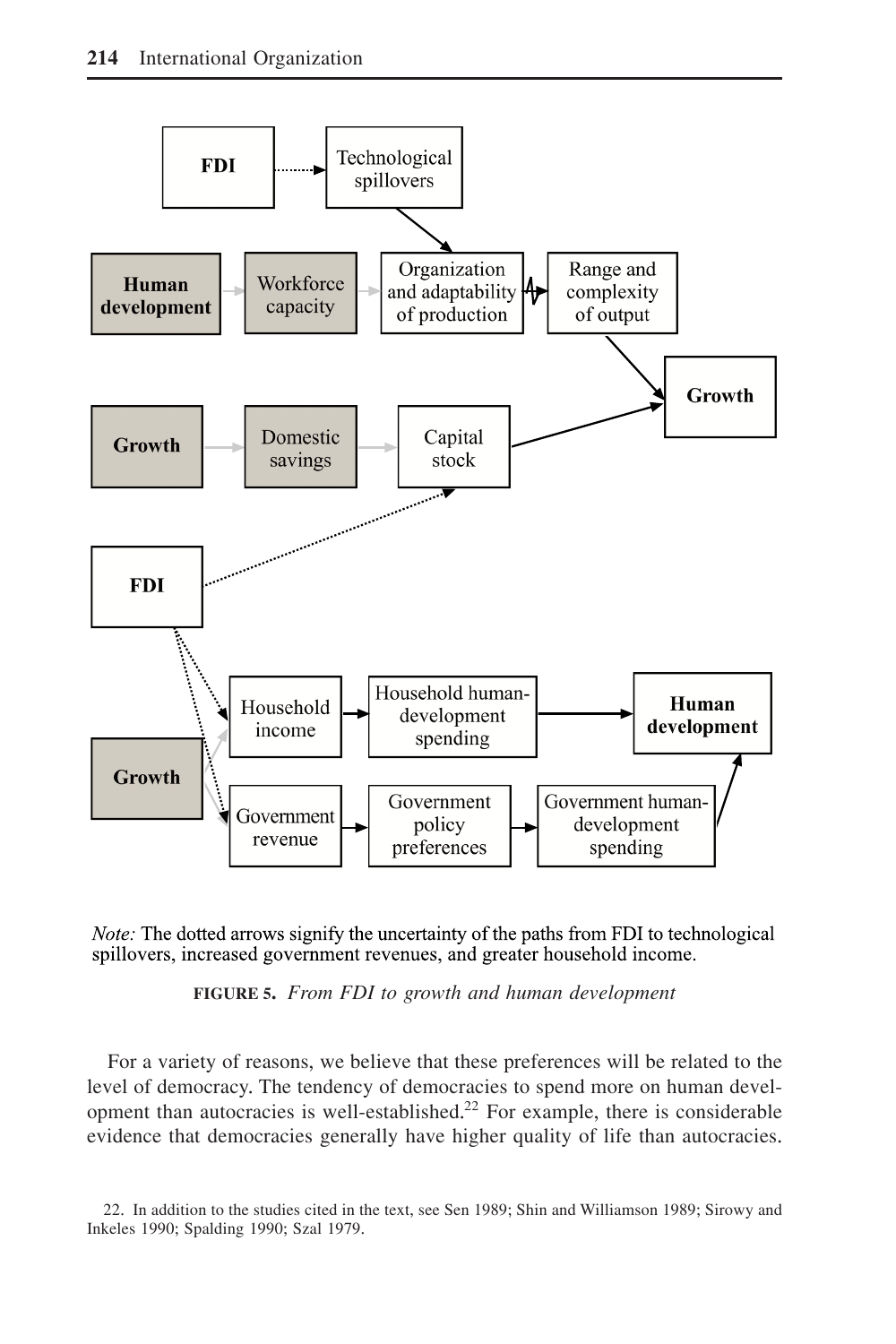First, compared to autocracies, democracies appear to have higher primary school enrollment, higher wages, and lower infant mortality.<sup>23</sup> Second, democratic governments, because they are dependent on the approval of their populations for power, have a natural tendency to spend more on social programs.<sup>24</sup> Third, democracies are less often engaged in armed conflict, so democratic governments are under less pressure to spend money on arms, rather than social programs.<sup>25</sup> Finally, democratic governments have far more channels (in particular, competitive elections, a free press, mass political participation, and opposition parties<sup>26</sup>) by which to gain information about, and therefore better serve, the needs of the population.

Thus our intuition is that, all else equal, democracies will invest more in human development than autocracies. Since aid operates directly through government preferences, democratic governance should be an important determinant of whether aid is spent in a way that drives human development. Recently several authors have found that aid usage does seem to be contingent on the level of democracy. Svensson shows that aid given to democracies increases growth, while aid given to autocracies does not; Kosack finds that aid to democracies hastens human  $d$ evelopment.<sup>27</sup>

#### *FDI and Human Capital*

In contrast to aid, FDI's impact on development will not depend directly on government policy preferences. As with aid, FDI may contribute to human development by increasing government revenue, but this is a tenuous channel. FDI's primary effect is through the market: the capital stock, household income, and technological spillovers. It is the character of the economy that will be important in determining how FDI affects development.<sup>28</sup>

23. On primary school enrollment, see Brown 1999; on wages, see Przeworski et al. 2000; or Rodrik 1999; on infant mortality, see Zweifel and Navia 2000.

24. Brown and Hunter 1999 discover that Latin American democracies spend more on social programs, especially in economic crises. Ironically, Huntington 1968 theorized that, because democratic governments would be unable resist spending scarce resources, rather than investing them, democracy might actually inhibit development.

- 25. Bueno de Mesquita et al. 1999.
- 26. Frey and Al-Roumi 1999.
- 27. See Svensson 1999; Kosack 2003.

28. Note that we are not saying that the general political environment is not important in determining the amount and type of FDI a country receives, only that the political environment will have relatively little to do with how much the FDI adds to a country's capital stock, or whether the economy can exploit the potential spillovers of the investment. Indeed, previous research has shown that FDI is highly dependent on the political environment of a country. If the political environment is unstable, it increases the cost of doing business and changes the type of investment that a country attracts; see Abbott 2000. Studies on corruption and political risk also show that foreign investors prefer to do business in environments with well-enforced property rights. A number of authors have hypothesized this link; see, for example, Goldsmith 1995; LeBlang 1996; and Grabowski and Schields 1989+ Anderson's studies of corruption in Eastern Europe confirm the relationship empirically; see, for example, Anderson 2000.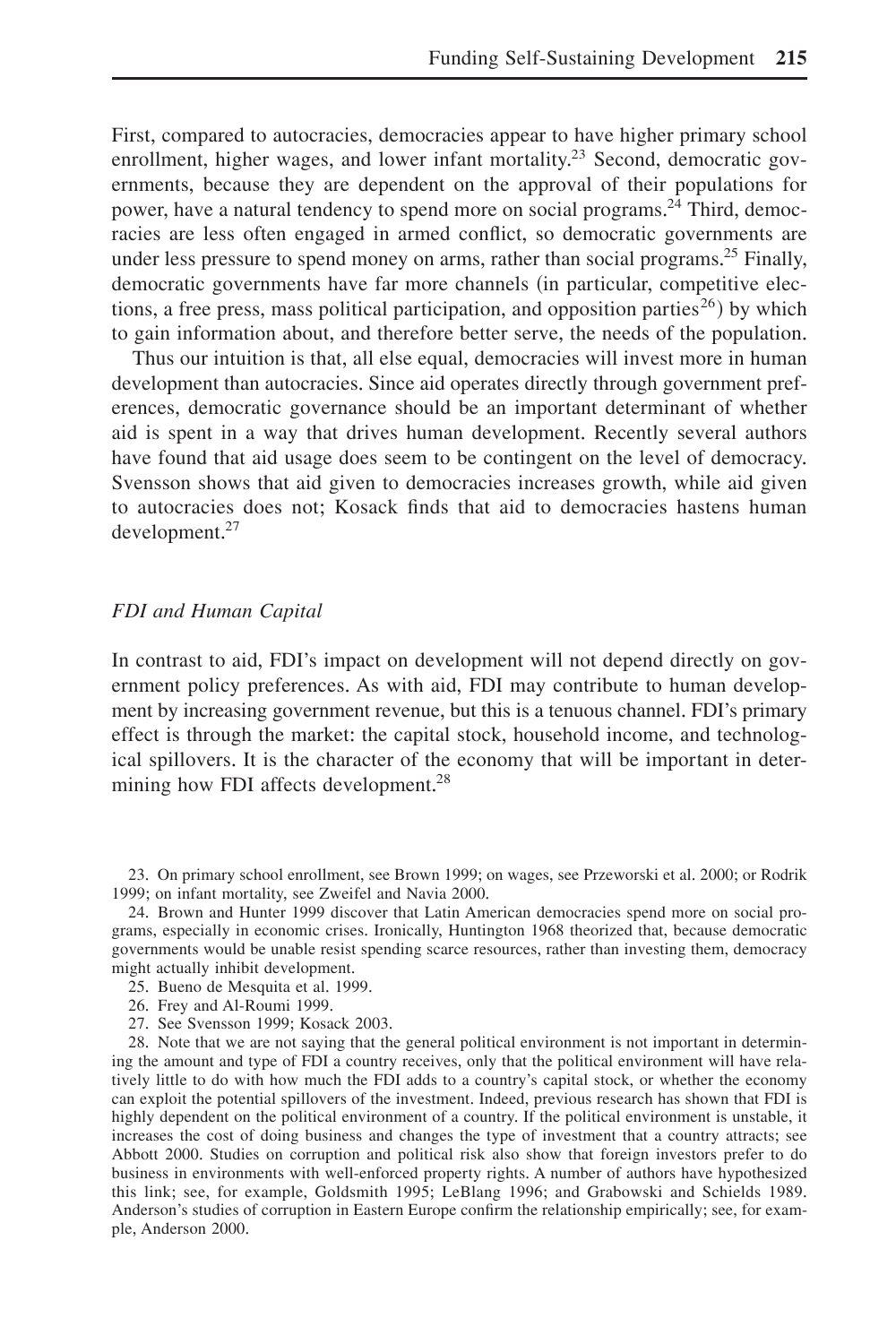With FDI, then, the question is: what sort of economy is likely to both attract the right sort of FDI, and allow that FDI to have a positive aggregate effect on growth and development? This sort of economy will be one that already has a high level of human capital. The reason is straightforward. As we discussed above, we know from past research that whether countries win or lose from FDI will depend, among other things, on human capital. Human capital will affect the nature and type of FDI that a country attracts, and to what extent the foreign investment augments or replaces domestic sources. In addition, the beneficial externalities from FDI, discussed earlier, are likely to be highly dependent on the level of human capital in a country. For example, if a country has a high enough level of human capital, it may be able to absorb a new technology brought by a foreign investor, where a country with a low level of human capital may not benefit at all from the same technology.<sup>29</sup> The logic of this is simple: when there is a sizable difference in technological acumen between foreign and domestic firms, it is difficult for domestic firms to take up foreign practices. In such cases, technological advances benefit only the investing firm, and do not spill over to the host country.<sup>30</sup>

## **Empirics**

We examine the validity of our theory in four steps. We first lay out our hypotheses, then specify our models, describe our data, and finally present and discuss our regression results.

#### *Hypotheses*

The implications of our theory are clear: aid should stimulate or depress human development; in turn, it may affect growth by adding to workforce capacity. FDI may directly affect both growth and human development. But our theory also suggests that the effects of both aid and FDI should be contingent: aid's on government human-development policy preferences; FDI's on the existing level of human capital.

Our theory also gives us some insight into whether these effects should be positive or negative. Our hypotheses are the following:

*H1: The rate of human development will be positively associated with the democratic accountability of the government.*

*H2: The greater the commitment of a country's government to human development, the more aid given to that country will accelerate the rate of human development.*

<sup>29.</sup> As noted above (see fn. 21), a great deal of theory in the FDI literature simply assumes that all FDI produces beneficial spillovers, but the evidence does not support this assumption.

<sup>30.</sup> See, for example, Borensztein, De-Gregorio, and Lee 1998.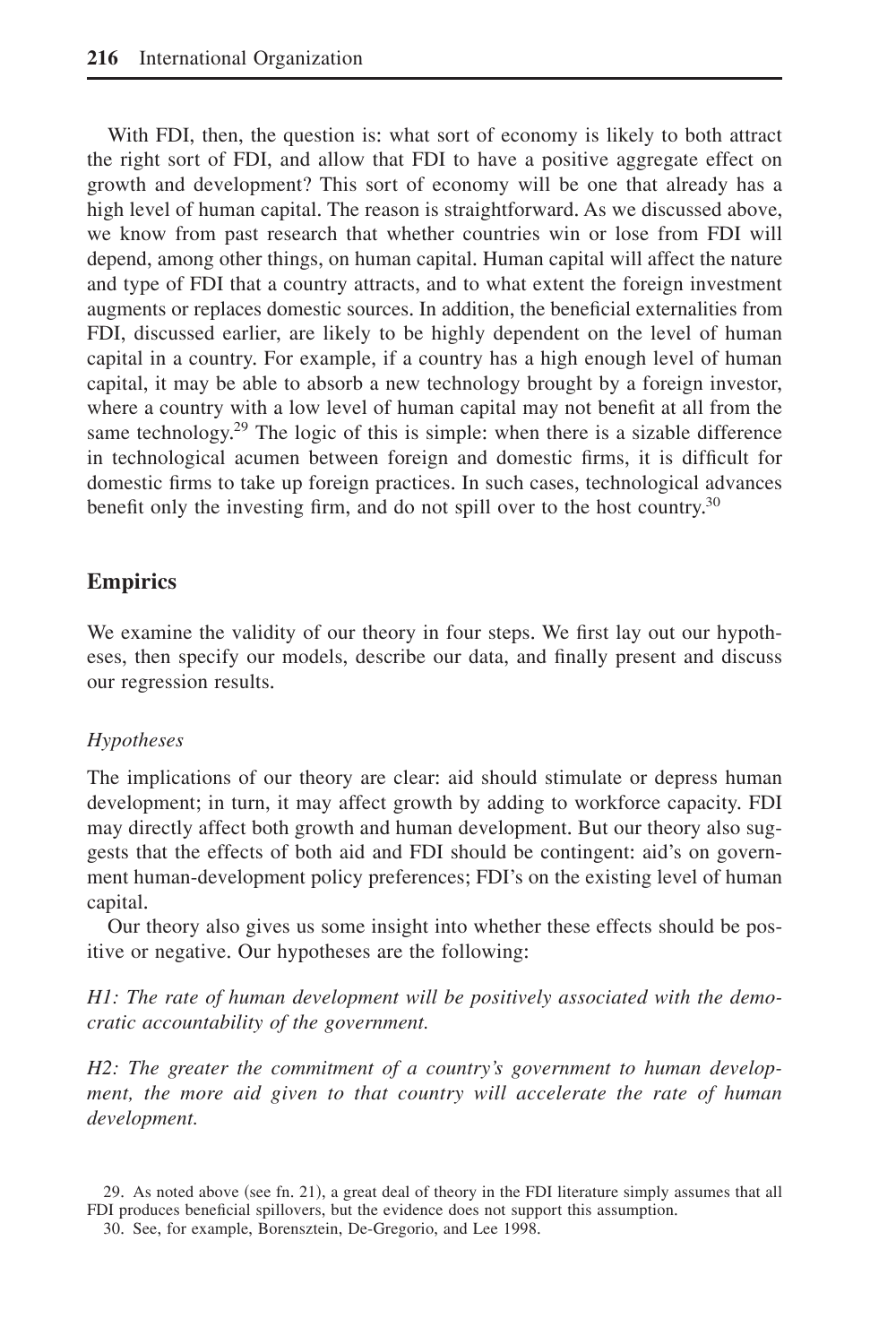*Corollary: Where aid accelerates human development, growth should increase as well.*

*H3: In countries with a high level of human capital, FDI should accelerate growth and human development.*

In the following sections, we find considerable support for our Hypothesis 1 on democracy: in most countries, the more democratic a country's government, the faster is its rate of human development. But the relationship between democracy and human development decreases with development: it is strongest in the leastdeveloped countries; weaker in more-developed countries; and may actual impede human development in the most-developed countries. We also find considerable support for our Hypothesis 2 on aid, but despite our confirmation of Hypothesis 1, our results show that the level of human capital, not democratic accountability, directly determines aid's effectiveness: in countries with extensive human capital, aid hastens human development and growth, but in countries with limited human capital aid has no effect on growth and can actually decelerate human development. Lastly, we find partial support for our Hypothesis 3 on FDI: FDI never increases growth or accelerates human development, but can decelerate human development in countries with limited human capital.

In the following sections we first specify the empirical model we use to test these hypotheses, and then discuss the results of our estimation+

#### *Models of Growth and Human Development*

To test our hypotheses we need to estimate models of the determinants of economic and human-development growth. Theories of growth have emphasized a range of determinants of growth, including capital accumulation, human capital, research, development and innovation, infrastructure, management, and organization.<sup>31</sup> In specifying our model we rely on the highly respected work of Barro.<sup>32</sup> Barro's empirical analysis derives from an extended version of the neoclassical growth model, where the growth rate depends on initial output, government policies, and household behavior.

Our base model takes the following form: Economic growth  $(y)$  or the rate of human development  $(h)$  depend on the log of the average level of income  $(i)$ , the level of human capital  $(c)$ , the level of democracy  $(p)$ , aid receipts relative to GDP  $(a)$ , FDI relative to GDP  $(f)$ , various other exogenous variables that may affect *y* or *h* (*z'*), fixed time  $(\tau)$  and country  $(\eta)$  effects for *y* or *h*, and an error term  $(\varepsilon)$ .

<sup>31.</sup> See, for example, Stern 1991 for a historical review of economic growth theory.

<sup>32.</sup> See Barro 1998.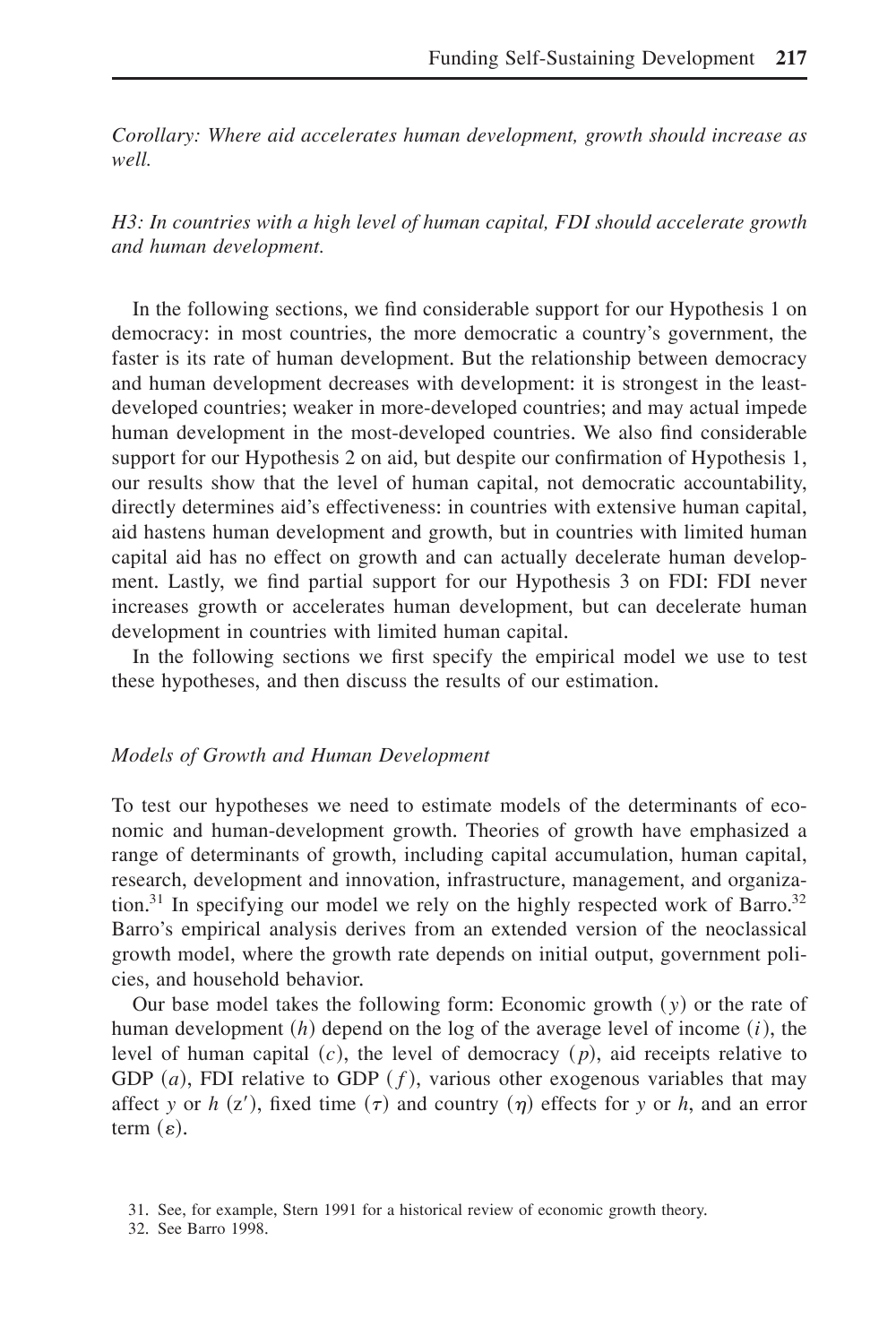$$
y_{i,t} = \beta_0 + \beta_1 i_{i,t} + \beta_2 c_{i,t} + \beta_3 p_{i,t} + \beta_4 a_{i,t-1} + \beta_5 f_{i,t} + \beta_6 \mathbf{z}' + \eta_i + \tau_t + \varepsilon_{i,t}^q
$$
 (1)

$$
h_{i,t+1} = \beta_0 + \beta_1 i_{i,t} + \beta_2 c_{i,t} + \beta_3 p_{i,t} + \beta_4 a_{i,t} + \beta_5 f_{i,t} + \beta_6 \mathbf{z}' + \eta_i + \tau_t + \varepsilon_{i,t}^q
$$
 (2)

Each of the variables is indexed by country  $(i)$  and time  $(t)$ . The vector  $\mathbf{z}'$  contains six variables that may affect *y* or *h*:

- INFLATION and OPENNESS (the ratio of exports plus imports to GDP): proxies for sound economic policy;
- ARMS IMPORTS (as percentage of total imports): the proportion of international trade devoted to repression or war-making capabilities;
- gross national savings: a proxy for domestic investment;
- NATURAL-RESOURCE EXPORTS (as a percentage of total exports): a proxy for the sophistication of the economy; and
- BATTLE DEATHS: a proxy for the human costs of war.

In these regressions we measure *h*, the rate of human development, with growth in the United Nation Development Programme's (UNDP) Human Development Index (HDI). The HDI consists of three elements: life expectancy; knowledge (twothirds literacy and one-third combined primary, secondary, and tertiary education enrollment); and wealth. The variable  $c$ —human capital—is simply the index of education and health from the HDI; it therefore differs from the HDI only in that it does not include income.

Contributors to human development—schools, hospitals, better-trained teachers and doctors, and so on—do not have an instantaneous effect on a population's level of human development, and will therefore take some time to show up in a country's score on the HDI. To account for this lag, the dependent variable *h* in equation (2) is the rate of human development in the period  $t + 1$ . For the same reason, any effect that aid will have on growth is likely to be delayed, since the only way that aid can affect growth is via human development (see Figure 4). Therefore, we also lag the variable  $a$  in equation  $(1)$ .

All variables are described in detail in the section below on data.

Equations  $(1)$  and  $(2)$  are useful for examining the independent effects of aid and FDI on economic growth and human development, but our theory leads us to believe that these effects may be conditional. To examine this possibility, we next estimate our base models with a series of interactions.

In the section above on aid, we concluded that governments with higher preferences for human-development spending would tend to be more democratic. Yet when we interacted aid with the level of democracy, it was never significant. Because the level of democracy exerts an independent effect on the rate of human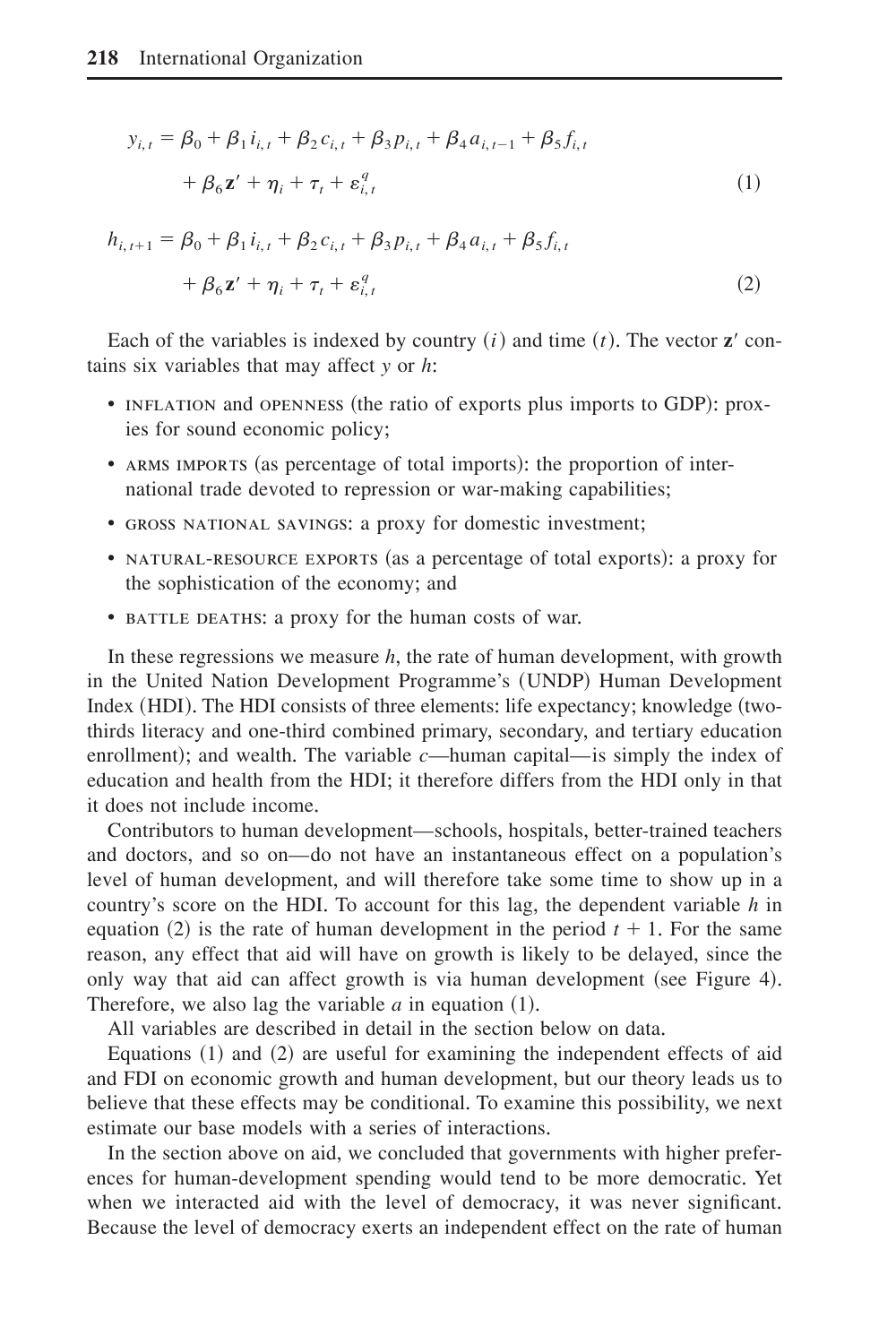development, democracy does play a role, albeit an indirect one, in aid's effectiveness. But clearly democratic accountability is not the only way of increasing the priority governments put on human development. One observable implication of a government with a strong commitment to human development is, of course, higher human capital; therefore, human capital is one proxy for a government's human development priorities. It is this interaction that we include in our model. $33$ 

Equations  $(3)$  and  $(4)$  account for the possibility of contingency in the effects of aid, FDI, and democracy:

$$
y_{i,t} = \beta_0 + \beta_1 i_{i,t} + \beta_2 c_{i,t} + \beta_3 p_{i,t} + \beta_4 a_{i,t-1} + \beta_5 f_{i,t} + \beta_6 (a \times c)_{i,t-1} + \beta_7 (f \times c)_{i,t} + \beta_8 (p \times c)_{i,t} + \beta_9 \mathbf{z}' + \eta_i + \tau_t + \varepsilon_{i,t}^q
$$
(3)

$$
h_{i,t+1} = \beta_0 + \beta_1 i_{i,t} + \beta_2 c_{i,t} + \beta_3 p_{i,t} + \beta_4 a_{i,t} + \beta_5 f_{i,t} + \beta_6 (a \times c)_{i,t} + \beta_7 (f \times c)_{i,t} + \beta_8 (p \times c)_{i,t} + \beta_9 \mathbf{z}' + \eta_i + \tau_t + \varepsilon_{i,t}^q
$$
(4)

These equations are identical to equations  $(1)$  and  $(2)$ , but each contain three interactions: AID  $\times$  HUMAN CAPITAL, FDI  $\times$  HUMAN CAPITAL, and DEMOCRACY  $\times$  HUMAN CAPITAL.

Initially, we estimated equations  $(1)$  through  $(4)$  using ordinary least squares ~OLS!, but immediately we ran into a problem: aid, FDI, and human capital may all be endogenously determined. We may, for example, expect that countries with lower levels of income and human capital should receive more aid. Similarly, we may expect that FDI is attracted to countries with higher growth (though not necessarily to countries with faster human development). Lastly, we know from our theoretical model that growth may add to human capital if it adds to government revenue and/or household income. It also seems reasonable that faster human development will be associated with lower human capital, as certain elements of human development may be progressively harder to achieve (for example, it might be easier to move from literacy of 50 to 60 percent than from 90 to 100 percent).<sup>34</sup>

Our data support these fears. Table 1 shows average values of aid, FDI, and human capital for each quartile of our dependent variables: economic growth and the rate of human development. We see from the table that aid goes disproportion-

<sup>33.</sup> The level of human capital and the level of democracy are highly (positively) correlated (in our data the correlation coefficient is  $0.63$ ).

<sup>34.</sup> This is not the case. In our data, a large number of highly developed countries nonetheless achieved rates of human development above the mean rate of about two points per period. Among these are Australia, Austria, Belgium, Canada, Finland, France, Germany, Sweden, the United Kingdom, and the United States.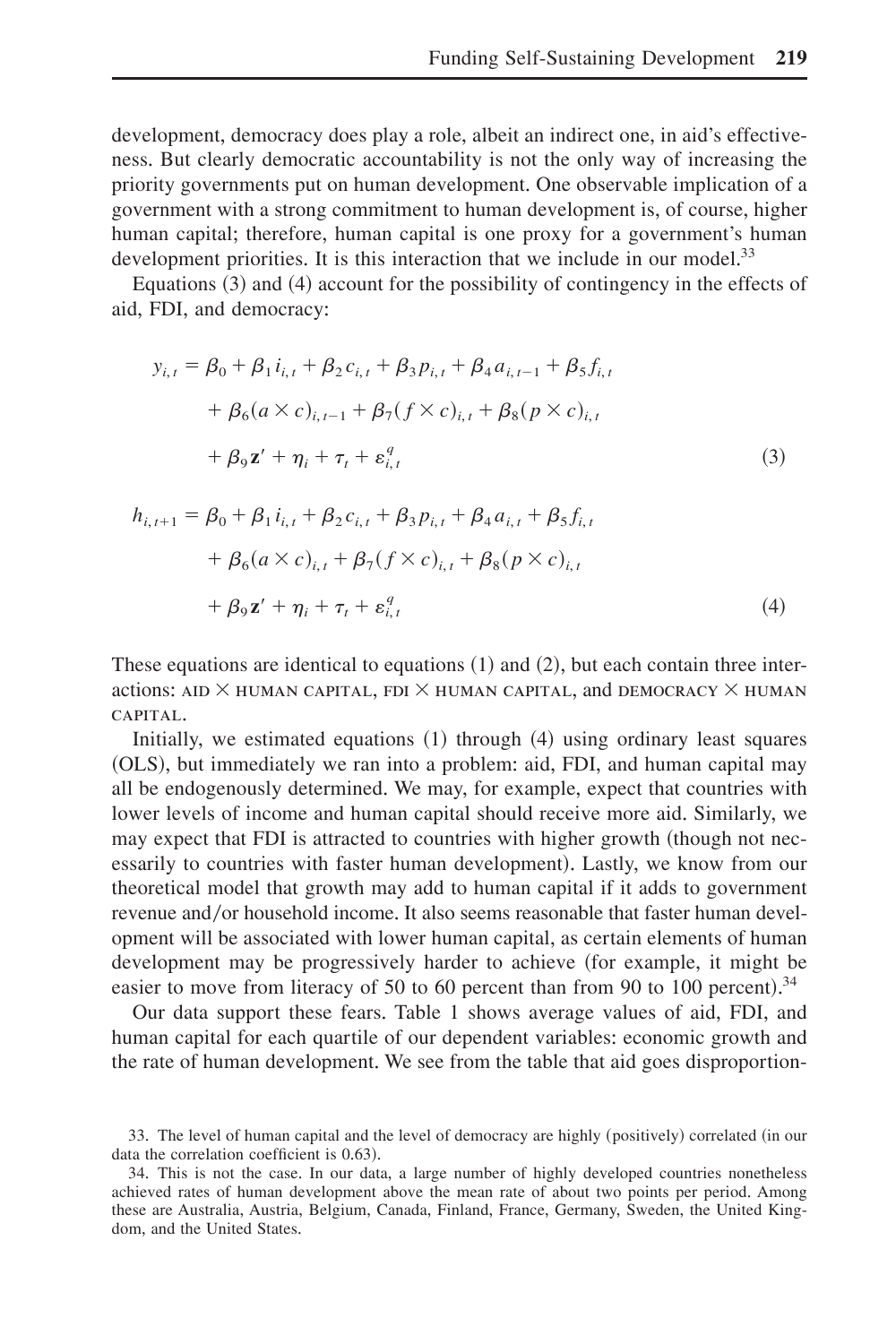| <i><u>Ouartile</u></i>        | <i><u><b>Ouartile</b></u></i><br>$cut-off$ | AID/GDP | FDI/GDP | <b>HUMAN</b><br><b>CAPITAL</b> |
|-------------------------------|--------------------------------------------|---------|---------|--------------------------------|
| <b>ECONOMIC GROWTH</b><br>(a) |                                            |         |         |                                |
| (slowest)<br>$\mathcal{I}$    | $-0.22$                                    | 0.67    | 1.63    | 66.35                          |
| 2                             | 1.66                                       | 0.62    | 1.68    | 78.92                          |
| 3                             | 3.14                                       | 0.61    | 1.67    | 79.30                          |
| (fastest)<br>$\overline{4}$   | 9.30                                       | 0.84    | 2.29    | 76.21                          |
| (b) RATE OF HUMAN DEVELOPMENT |                                            |         |         |                                |
| (slowest)<br>- 1              | 1.2                                        | 0.50    | 1.70    | 74.67                          |
| 2                             | 1.9                                        | 0.14    | 1.94    | 83.83                          |
| 3                             | 2.8                                        | 0.42    | 1.68    | 75.02                          |
| $\overline{4}$<br>(fastest)   | 5.6                                        | 1.68    | 1.95    | 67.12                          |

**TABLE 1.** *Average values of aid, FDI, and human capital*

ately to countries with faster human development, though not to countries with faster economic growth. FDI flows disproportionately to countries with faster economic growth, though not to countries with faster human development. Finally, countries with the most limited human capital seem to have the fastest human development, and the slowest economic growth.

As a result, it is likely that OLS estimations of equations  $(1)$  and  $(2)$  are biased and inefficient. Political scientists typically deal with endogeneity in panel data with two-staged least squares-instrumental variable estimation (2SLS-IV). Initially we took this approach, but it too proved insufficient. First, the instruments available in the literatures on aid, FDI, and human capital are all weak and of questionable validity, and we were unable to construct more reliable instruments+ Second, 2SLS-IV does not deal with the very real possibility that our model is serially correlated.

Thus instead of 2SLS-IV, we decided to use a panel estimator proposed by Arellano and Bond, and updated and extended by Arellano and Bover, and Blundell and Bond.<sup>35</sup> While it is relatively unused in political science, the literature on economic growth widely exploits the beneficial properties of this estimator.<sup>36</sup> The Arellano-Bond (A-B) estimator uses a generalized method of moments (GMM) framework to estimate a dynamic model from panel data. This estimator is unbiased in dynamic panel models and is more efficient than a 2SLS-IV estimator. At the most basic level, GMM simply chooses parameters that minimize the extent to which a specified set of moment restrictions (a moment is a summary statistic of a probability distribution—for example, the variance is the second moment) are violated. This simply means that GMM builds an objective function that places restric-

<sup>35.</sup> See Arellano and Bond 1991; Arellano and Bover 1995; Blundell and Bond 1998.

<sup>36.</sup> Wawro 2002 gives a good overview of the use of these and other dynamic panel data models in political science.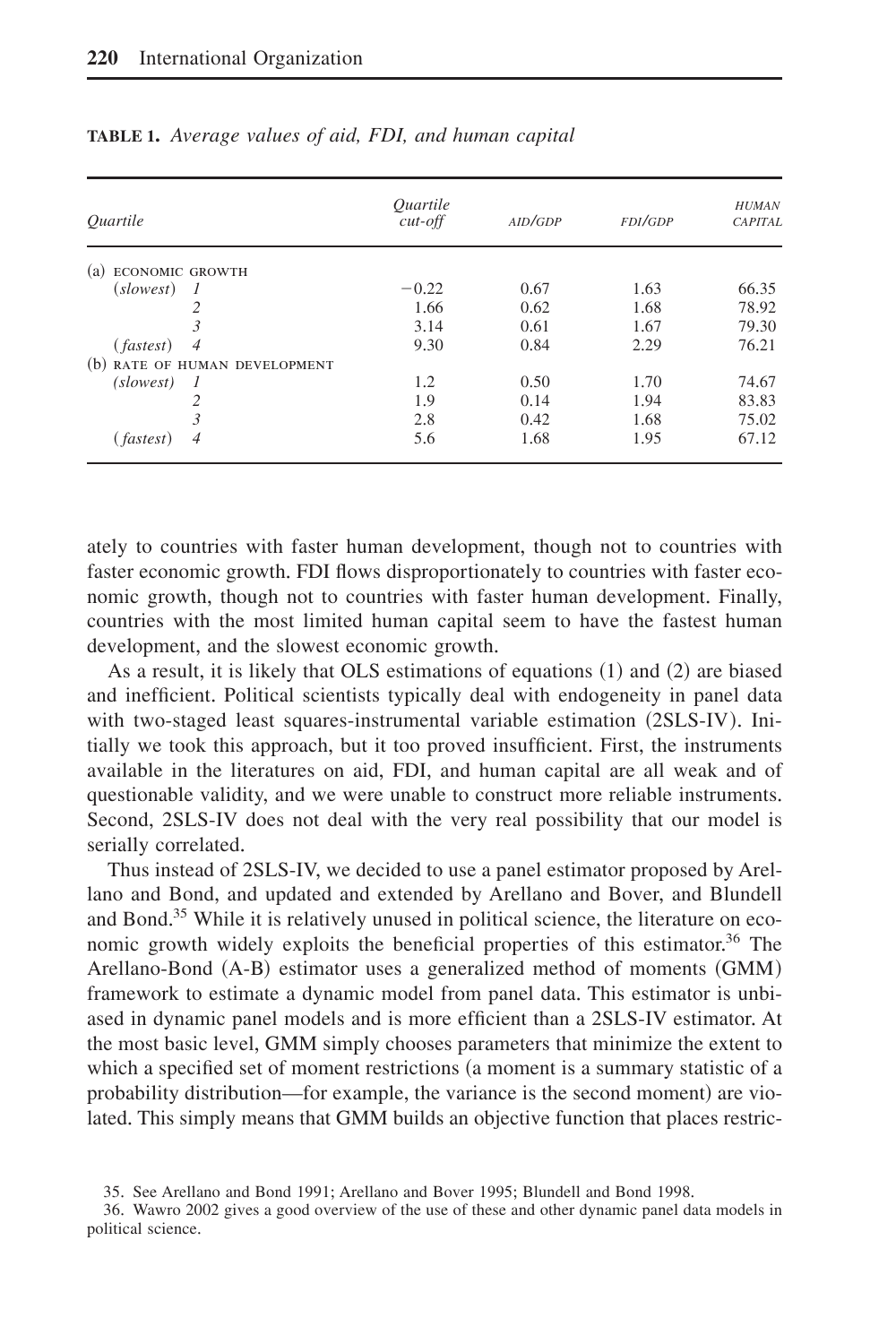tions that we specify on our model and then chooses the parameters that maximize that objective function, thereby maximizing the likelihood that those restrictions are true. For example, we can use GMM to control for serial correlation merely by including a moment condition that restricts the correlation between the error term and all explanatory variables to zero.

In the way it is applied by Arellano and Bond, GMM also allows us to control for endogeneity. Arellano and Bond's GMM estimator uses moment conditions to derive a set of valid instruments for our endogenous variables. The Arellano-Bond GMM technique therefore allows us to control for endogeneity in our explanatory variables, as well as to address the possibility of serial correlation.

The Arellano-Bond GMM technique has a number of other benefits+ As with 2SLS-IV, it allows us to control for the fixed effects of time and of each country on our parameters, leaving only effects that are true across countries and across time. This frees our results from the effects of country-specific factors—for example, that Bolivia is land-locked—and time-specific factors—that, for example, there was an oil crisis in the  $1970s.^{37}$  The Arellano-Bond GMM technique also allows us to control for heteroskedasticity in much the same way as 2SLS-IV: with White's heteroskedasticity-consistent standard errors.<sup>38</sup>

Readers familiar with the A-B technique will note that it was originally designed to estimate models that, unlike ours, include a lagged dependent variable as an independent variable. We do not include a lagged dependent variable because there is little theoretical justification for it—while growth or human development may persist year-to-year, there is not likely to be persistence across five-year periods and Achen notes that including a lagged dependent variable without theoretical justification can artificially dominate a regression regardless of the variable's explanatory power.<sup>39</sup> Achen argues that a lagged dependent variable is likely to be statistically significant, and that including it without theoretical justification can explain away variation in the dependent variable that should be explained by theoretically justified independent variables.<sup>40</sup>

**The Arellano-Bond GMM technique.** Because the Arellano-Bond GMM technique is relatively new to political science, and because the verisimilitude of our results rests heavily on the validity of the technique, it is worth exploring further precisely how GMM operates in our case. Readers already familiar with the Arellano-Bond GMM technique may, of course, skip to the next section.

<sup>37.</sup> Arellano-Bond deals with time-specific factors identically to 2SLS-IV: with the addition of time dummies. It accounts for country-specific factors differently, but with the identical result. We discuss the precise manner below.

<sup>38.</sup> White 1980.

<sup>39.</sup> Achen 2000.

<sup>40.</sup> Despite the lack of a theoretical rationale for including lagged dependent variables, we wanted to be sure that excluding them did not unduly influence our results, so we reran our model with lagged dependent variables. Interestingly, these results did not differ in any substantive ways from those we present below. They are available from the authors upon request.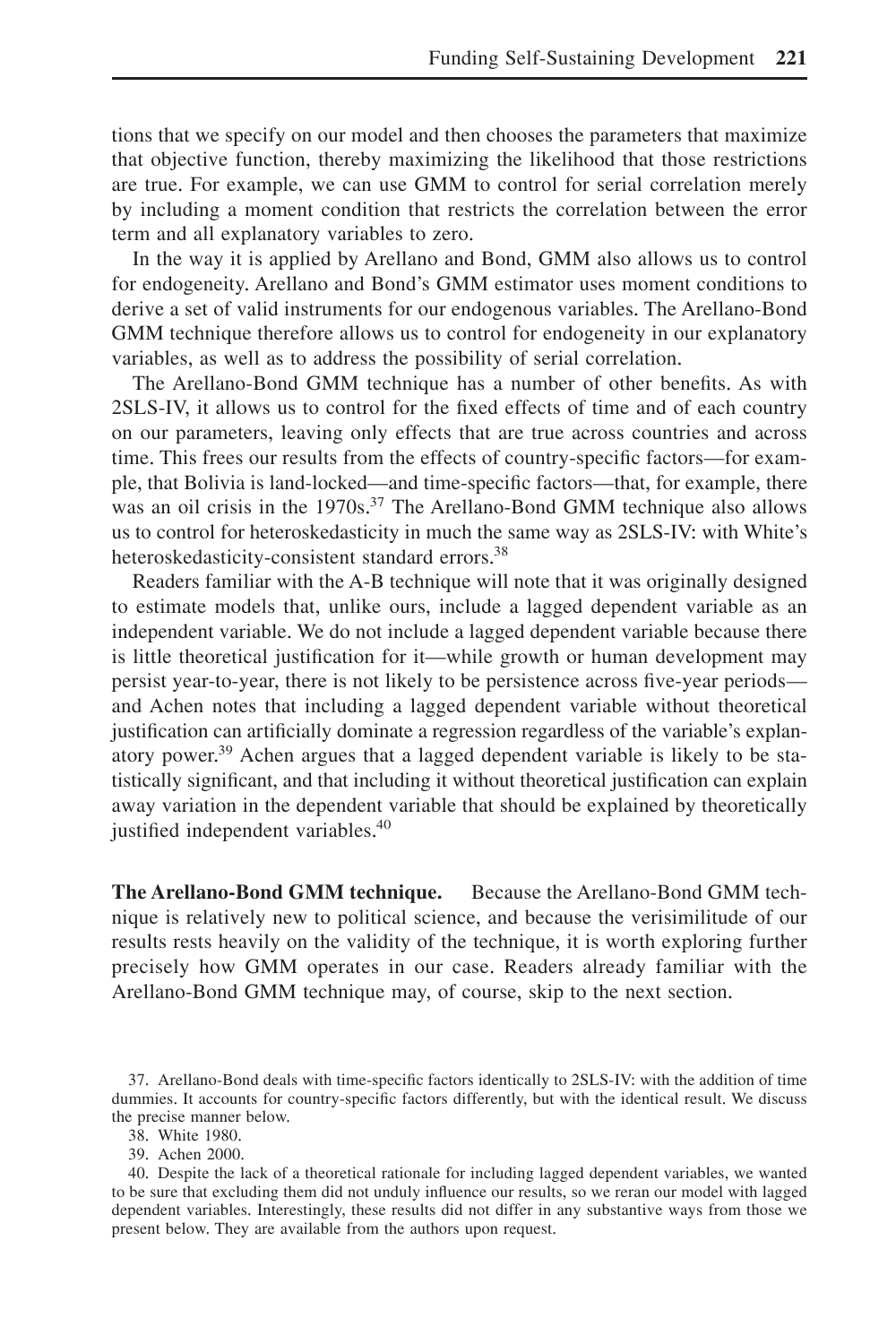To start, we can rewrite our equations  $(1)$  and  $(2)$  as

$$
y_{i,t} = \beta'_1 \mathbf{x}_{i,t-1} + \eta_i + \tau_t + \varepsilon_{i,t}
$$
 (1a)

where *y* is our dependent variable (economic growth or the rate of human development);  $x$  is the vector of explanatory variables defined above;  $\eta$  represents fixed country-specific effects;  $\tau$  represents fixed time-specific effects; and  $\varepsilon$  is a timevarying error term. Subscript *t* indexes for time period, and *i* for country. For simplicity, we omit  $\tau_i$ , our six time-period dummies, from the following equations.

The next step is to eliminate fixed country-specific effects (leaving only effects that are true across countries). To do so, we first-difference equation  $(1a):^{41}$ 

$$
y_{i,t} - y_{i,t-1} = \beta'_1(\mathbf{x}_{i,t-1} - \mathbf{x}_{i,t-2}) + (\eta_i - \eta_i) + (\varepsilon_{i,t} - \varepsilon_{i,t-1})
$$
  
= 
$$
y_{i,t} - y_{i,t-1} = \beta'_1(\mathbf{x}_{i,t-1} - \mathbf{x}_{i,t-2}) + (\varepsilon_{i,t} - \varepsilon_{i,t-1})
$$
 (1b)

As we see in equation (1b), first-differencing eliminates country-specific effects  $(\eta)$ . But the first-differenced equation introduces a new form of bias, because the error term  $(\varepsilon_{i,t} - \varepsilon_{i,t-1})$  may now be correlated with the endogenous variables, which is to say that the expected value of the error term given the set of independent variables is now no longer equal to zero  $(E[\Delta \varepsilon_{it}/\Delta x_{i,t}] = E[\varepsilon_{i,t} - \varepsilon_{i,t-1}/$  $\mathbf{x}_{i, t} - \mathbf{x}_{i, t-1} \neq 0$ .

To correct this problem, Anderson and Hsiao propose instrumenting for the endogenous variables with the second lagged difference of the dependent variable.<sup>42</sup> Once this is done, the change in *y* ( $\Delta y_{it-2} = y_{it-2} - y_{it-3}$ ) is correlated with the dependent variable  $(y_{i,t} - y_{i,t-1})$  but uncorrelated with the error term  $(\varepsilon_{i,t}$  $\varepsilon_{i,t-1}$ ). Thus the Anderson-Hsiao estimator is consistent. For example, at  $t = 3$ , equation (1b) would take the following form:

$$
y_{i,3} - y_{i,2} = \beta'_1(\mathbf{x}_{i,2} - \mathbf{x}_{i,1}) + (\varepsilon_{i,3} - \varepsilon_{i,2})
$$
 (1c)

and  $y_{i,3}$  is a valid instrument for  $y_{i,3} - y_{i,2}(\Delta y_{i,2})$ , because it is highly correlated with  $\Delta y_{i,2}$  but uncorrelated with  $(\varepsilon_{i,3} - \varepsilon_{i,2})$ . At any time *t*, the valid instrument set is  $(y_{i,1}, y_{i,2}, \ldots, y_{i,t-2})$ .<sup>43</sup>

However, Arellano shows that using the lagged difference as an instrument results in an estimator that has a very large variance, because  $\Delta y_{i,t}$  is a linear combina-

<sup>41.</sup> Arellano and Bond 1991.

<sup>42.</sup> Anderson and Hsiao 1982.

<sup>43.</sup> When lagged instruments are correlated with the fixed effects, future values of  $x_{i,t}$  will be correlated with the current error term. These lagged instruments will only be valid instruments in periods prior to the current period, but not in the current period or any future period. But strictly exogenous instruments are uncorrelated with the fixed effects and so are valid instruments in every period.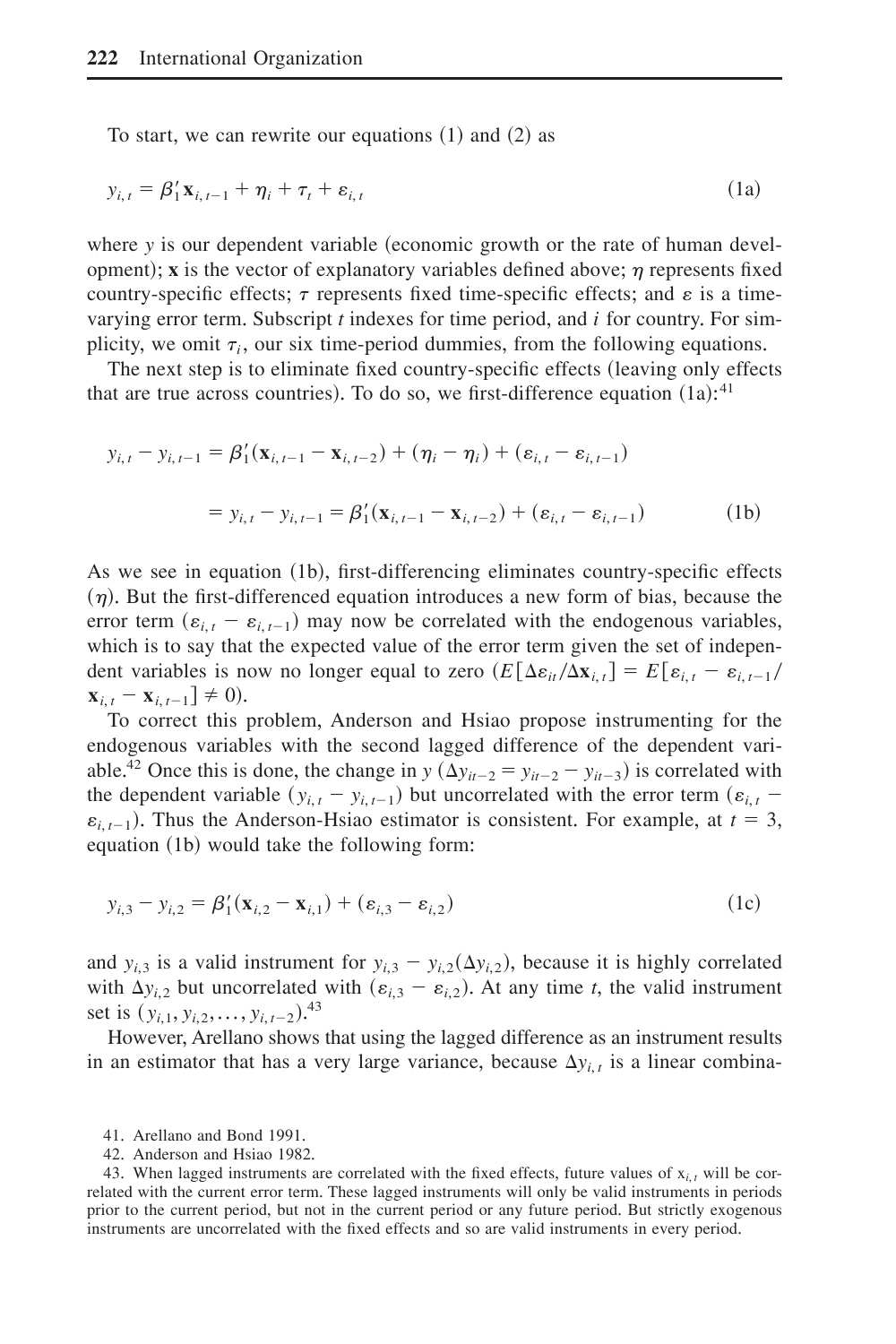tion of  $y_i$ <sup>44</sup> So, while consistent, the Anderson-Hsiao estimator is inefficient. To increase the efficiency of the estimator, Arellano and Bond propose using additional instruments based on all of the available moment restrictions.<sup>45</sup> This is possible with a GMM estimator. The estimator uses the sample moments that restrict the covariance between the regressor and the error to zero+ Under the standard assumptions that, first, there is no serial correlation in the error term  $(\varepsilon_{i,t} - \varepsilon_{i,t-1})$ and, second, the explanatory variables are weakly exogenous, we can use the following moment restrictions:

$$
E[y_{i,t-s} \times (\varepsilon_{i,t} - \varepsilon_{i,t-1})] = 0
$$
  

$$
E[\mathbf{x}_{i,t-s} \times (\varepsilon_{i,t} - \varepsilon_{i,t-1})] = 0
$$
 for  $s \ge 2; t = 3,...,T$ 

With these restrictions, we can create  $(T - 2)(T - 1)/2$  moment restrictions for  $T \geq 3$  and then create an estimator based on these restrictions. Arellano and Bond and Kiviet use simulation methods to prove that this method—"the GMM firstdifference estimator"—is more efficient than the traditional Anderson–Hsiao method outlined above.<sup>46</sup>

Here we do not derive the estimator; for that, see Bond, or Arellano and Bond.<sup>47</sup>

**Adding additional instruments.** As we noted above, the GMM first-difference technique already instruments for all the explanatory variables with their lagged values. Blundell and Bond show through myriad Monte-Carlo simulations that in the presence of weak instruments (instruments that are only weakly correlated with the endogenous variables) the GMM first-difference technique can be severely biased. But we can reduce the possibility of bias by including additional instruments for variables that may be endogenous.<sup>48</sup> We discuss our specific instruments in the next section, but first we describe how the model uses them.

Arellano and Bover, and Blundell and Bond show that it is possible to include additional instruments when at least part of the vector of explanatory variables is uncorrelated with fixed country and time effects.<sup>49</sup> We can add these additional instruments to our model alongside the lagged instruments (those calculated from the moment restrictions). Arellano and Bover and Blundell and Bond show that we can combine into a single system a regression in differences (using lagged values as instruments) and a regression in levels (using the additional instruments) with a different vector of instruments for each type of regression.<sup>50</sup> Blundell and Bond show that this system estimation technique minimizes the problem

- 49. See Arellano and Bover 1995; Blundell and Bond 1998.
- 50. Ibid.

<sup>44.</sup> Arellano 1989.

<sup>45.</sup> Arellano and Bond 1991.

<sup>46.</sup> See Arellano and Bond 1991; Kiviet 1995.

<sup>47.</sup> See Bond 2002; Arellano and Bond 1991.

<sup>48.</sup> Blundell and Bond 1998.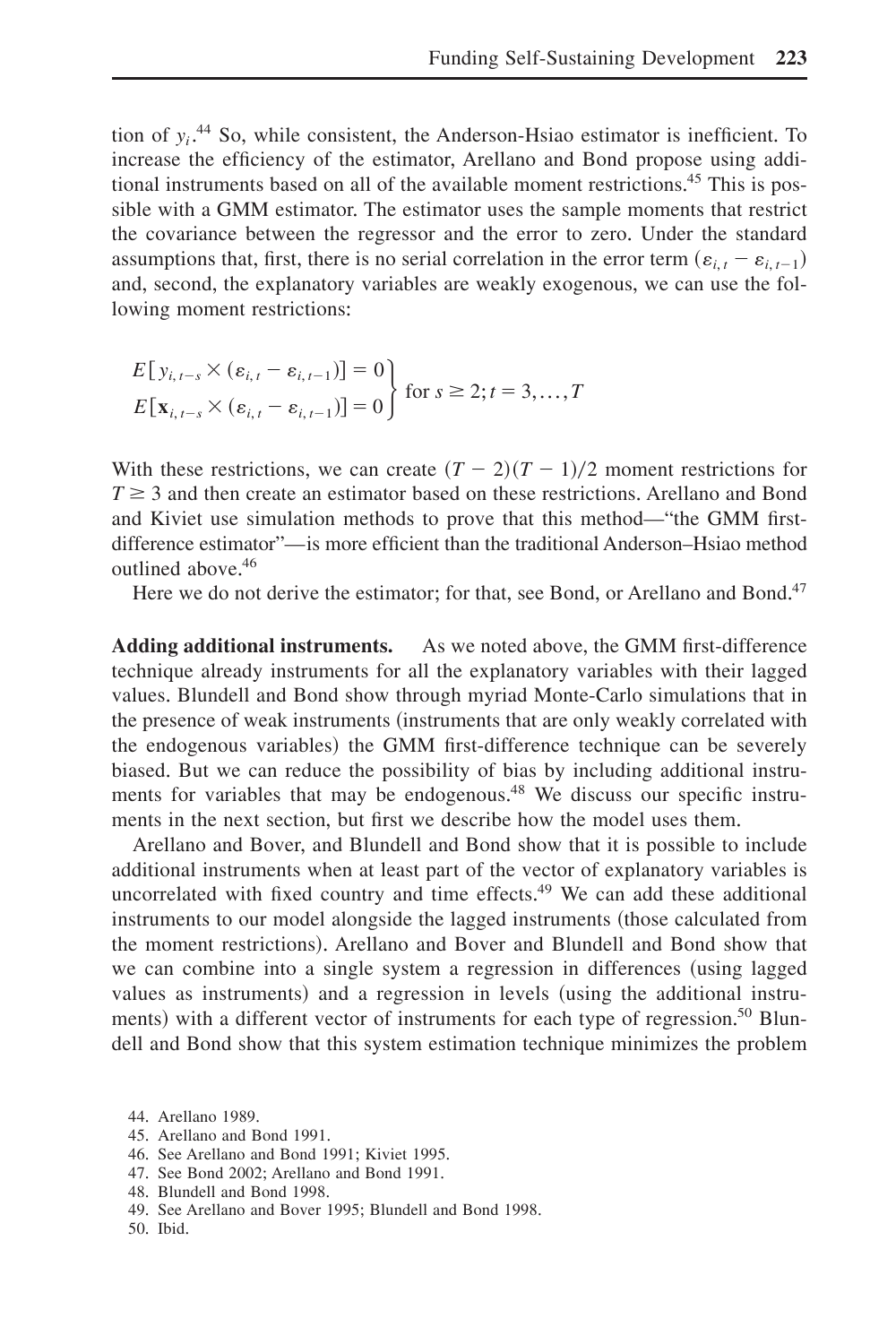of weak instruments to the point that we are able to use common tests of overidentifying restrictions to test the validity of our instruments.<sup>51</sup> This is the technique we use in our regressions, and we will refer to it as "system GMM."<sup>52</sup> The equations take the form:

 $\Delta y_{i,t} = \beta_1 \Delta \mathbf{x}_{i,t}^1 + \beta_2 \Delta \mathbf{x}_{i,t}^2 + \Delta \varepsilon_{i,t}$  (regression in differences); and

 $y_{i,t} = \beta_1 \mathbf{x}_{i,t}^1 + \beta_2 \mathbf{x}_{i,t}^{\prime 2} + \varepsilon_{i,t}$  (regression in levels),

where the instruments for the regression in differences  $(\mathbf{x}_{i,t}^2)$  are lagged levels of the explanatory variables, while the instruments for the regression in levels  $(\mathbf{x}_{i,t}^2)$ are the lagged differences of the explanatory variables.

Put another way: endogenous explanatory variables in the level equations are instrumented with lags of their own first differences plus any additional instruments.<sup>53</sup> Arellano and Bover and Blundell and Bond show that by estimating the two equations in a single system we reduce the potential bias and imprecision associated with the traditional first-difference GMM estimator.<sup>54</sup>

**Additional instruments for aid, FDI, and human capital.** Thus it is possible with the Arellano-Bond GMM technique to reduce the possibility of endogeneity bias even further by adding additional instruments. To take advantage of this capacity, we experimented with a number of additional instruments.

In the literatures on both FDI and human capital, the accepted method for dealing with endogeneity is with lagged values of FDI or human capital.<sup>55</sup> However, the literature on aid did provide us with some additional instruments. As noted earlier, a considerable literature exists on the determinants of aid+ We take three instruments from this literature. The consensus is that the amount of aid a country receives has much more to do with that country's strategic or cultural/historical (for example, colonial) value to a donor than with its need for extra resources. Second, many studies also find that more aid goes to countries with smaller populations. Third, donors may favor the economic development of countries that are further from them, as these pose less of a risk of competition (for jobs, for example) than countries nearby. These three determinants of aid—strategic interest, size,

- 51. Blundell and Bond 1998.
- 52. Bond 2002 offers an excellent overview of all variations of the estimator.
- 53. See Blundell and Bond 1998.
- 54. See Arellano and Bover 1995; Blundell and Bond 1998.

55. More than the literature on human capital, the literature on FDI often makes use of instruments other than the lagged value of FDI. However, all of the instruments proved to be too highly correlated with our dependent variable and relatively uncorrelated with current FDI.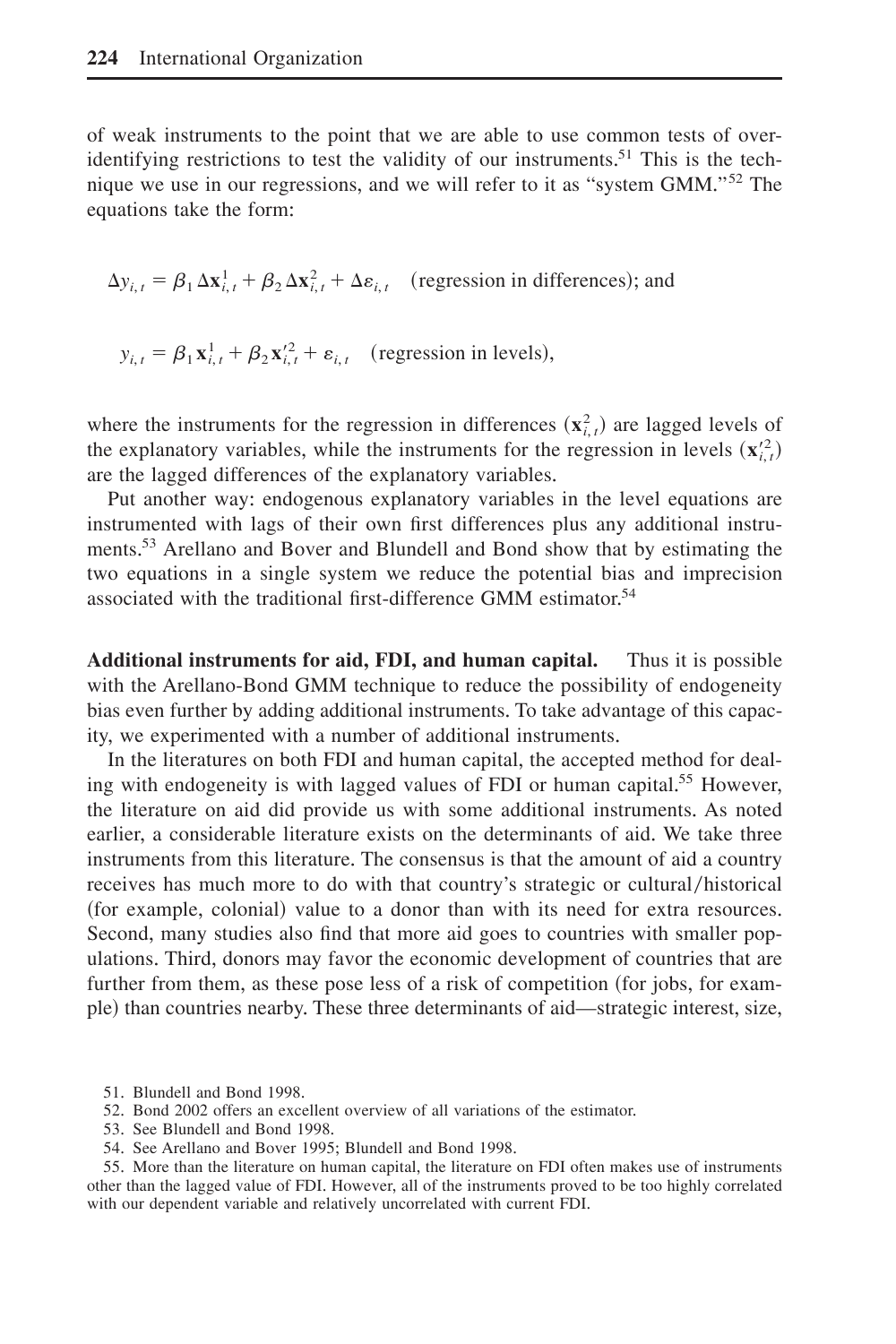and distance from donors—are unlikely to vary systematically with economic growth or human development, making them good candidates for instruments.<sup>56</sup>

**Model specification testing.** The validity of our use of the system-GMM estimator depends on the validity of our instruments and on the assumption that our error term is not serially correlated. To evaluate both, we use two specification tests suggested by Arellano and Bond, Arellano and Bover, and Blundell and Bond<sup>57</sup>

Our first test is the Hansen (or Sargan/Hansen) test of overidentifying restrictions (or moment restrictions), which tests the overall validity of our instruments. Hansen tests whether the additional moment restrictions we use (those beyond what is necessary to identify the parameters) are valid. Because there are a larger number of instruments than parameters, the Hansen test is able to estimate the error term from the model excluding one instrumental variable at a time and test whether this estimated error term is uncorrelated with the excluded instrument.<sup>58</sup> The null hypothesis of the Hansen test is that the instruments are not correlated with the residuals, or in other words that the instrumental variables are not correlated with the error term. According to Sargan, it "provides a significance test for the hypothesis that there is a relationship between the suggested variables with a residual independent of all the instrumental variables."<sup>59</sup> If the test rejects the additional moment restrictions, it indicates that the specification of the model may be incorrect—that is, the instrument set is invalid.

Our second test is the Arellano-Bond test for autocorrelation in first-differences, which tests that our error term  $\varepsilon_{i,t}$  is not serially correlated. Arellano-Bond tests whether the differenced error term is second-order serially correlated. We constructed our model so that the differenced error term is the first difference of serially uncorrelated errors; therefore, while first-order serial correlation is probable, it would not affect the consistency of the estimator. Second-order autocorrelation, however, would indicate that lags of our dependent variables, which are being used as instruments, are in fact endogenous.

In all the regressions that follow, we present the results of both tests alongside the results. In no regression do we fail to reject the null hypotheses of either test; therefore both tests support the validity of our model in all of our regressions+

56. Beyond the theoretical reasoning for our instruments, we performed some basic statistical operations to prove their validity. For population and distance to be valid instruments for aid, the correlations of aid with population and distance should be high, while the correlations of population and distance with economic growth and the rate of human development should be low. The correlation between aid and population and distance are 0.48 and 0.21, respectively, while the correlations of population with economic growth and the rate of human development are 0.19 and 0.24, respectively, and the correlations of distance with economic growth and the rate of human development are  $-0.16$ and  $-0.05$ , respectively. Thus both theoretically and statistically, population and distance seem to serve as acceptable instruments for aid in both sets of regressions.

57. See Arellano and Bond 1991; Arellano and Bover 1995; Blundell and Bond 1998.

58. See Carkovic and Levine 2002.

<sup>59.</sup> Sargan 1958, 404.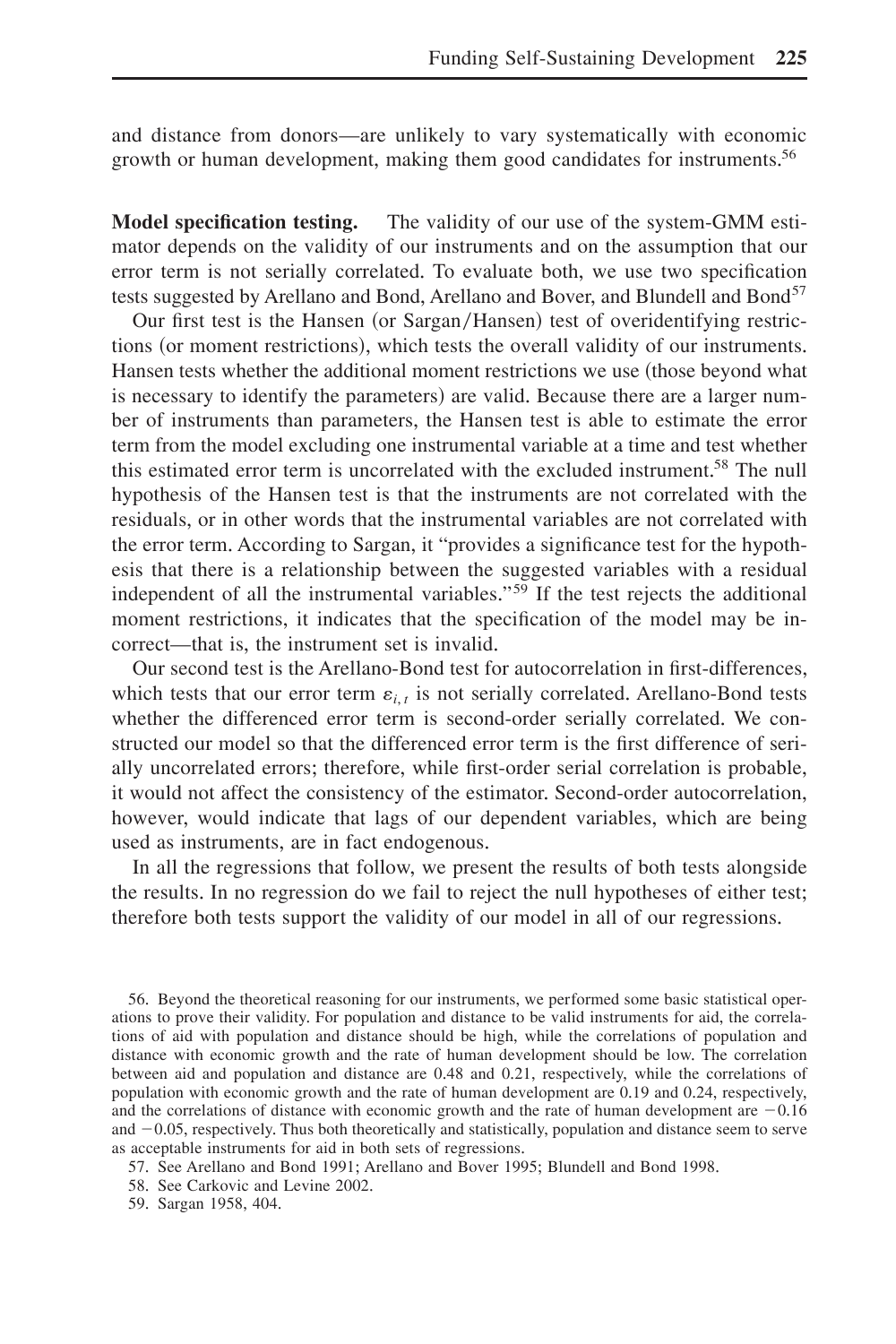#### *Variables and Data Sources*

Our data cover an unbalanced panel of a maximum of 103 countries—both developed and developing—from 1970 to 1999. To smooth year-to-year variation, we average the data into six five-year periods. Data on all variables are not available for all periods, however; in the end our available observations range from a maximum of 363 over 90 countries to a minimum of 236 over 77 countries.<sup>60</sup> We performed a number of tests to be sure that our results were not unduly affected by any outlying observations.<sup>61</sup>

**Dependent variables.** In equations (1) and (3), the dependent variable  $y_{it}$  is per-capita GDP growth in constant 1996 U.S. dollars at price-purchasing parity, from the Penn World Tables.

In equations  $(2)$  and  $(4)$ , the dependent variable is growth in human development,  $h_{it}$ , which we proxy with growth in the HDI over the five years of each period. As noted above, the HDI consists of three elements: life expectancy; knowledge (two-thirds literacy and one-third combined primary, secondary, and tertiary education enrollment); and wealth. Wealth is measured by the log of per capita  $GDP$  (PPP U.S.-\$): it is a measure of real income, and the log reflects the diminishing returns of wealth to quality of life. Each of these elements is indexed, and a simple average of the three forms the HDI. The 2002 edition of the *Human Development Report* has HDI statistics for most countries calculated for five-year periods from 1975 through 2000. To calculate our dependent variable of growth in human development, we simply subtract a country's HDI rating from its rating five years hence. This number becomes the growth in human development resulting from contributions to human development made in the previous period. For example, human-development growth for period  $2$  (1975–79) is the HDI for 1980 subtracted from the HDI for 1985. As noted above, we use near-future humandevelopment growth on the logic that aid and FDI will take several years to have a noticeable effect on human development.

**aid** *(a)*+ Aid is measured as the annual average, over a five-year period, of total disbursements of net ODA to a recipient country, where ODA includes grants or highly concessional loans (with a grant element of more than 25 percent) to developing countries. The measure includes financial flows and technical cooperation, but not grants, loans and credits for military purposes. These figures are net of any amortization payments and of the impact of other measures reducing debt (for example, forgiveness).

<sup>60.</sup> Summary statistics for all variables are in Appendix 4.

<sup>61.</sup> For a discussion of these tests, please contact the authors.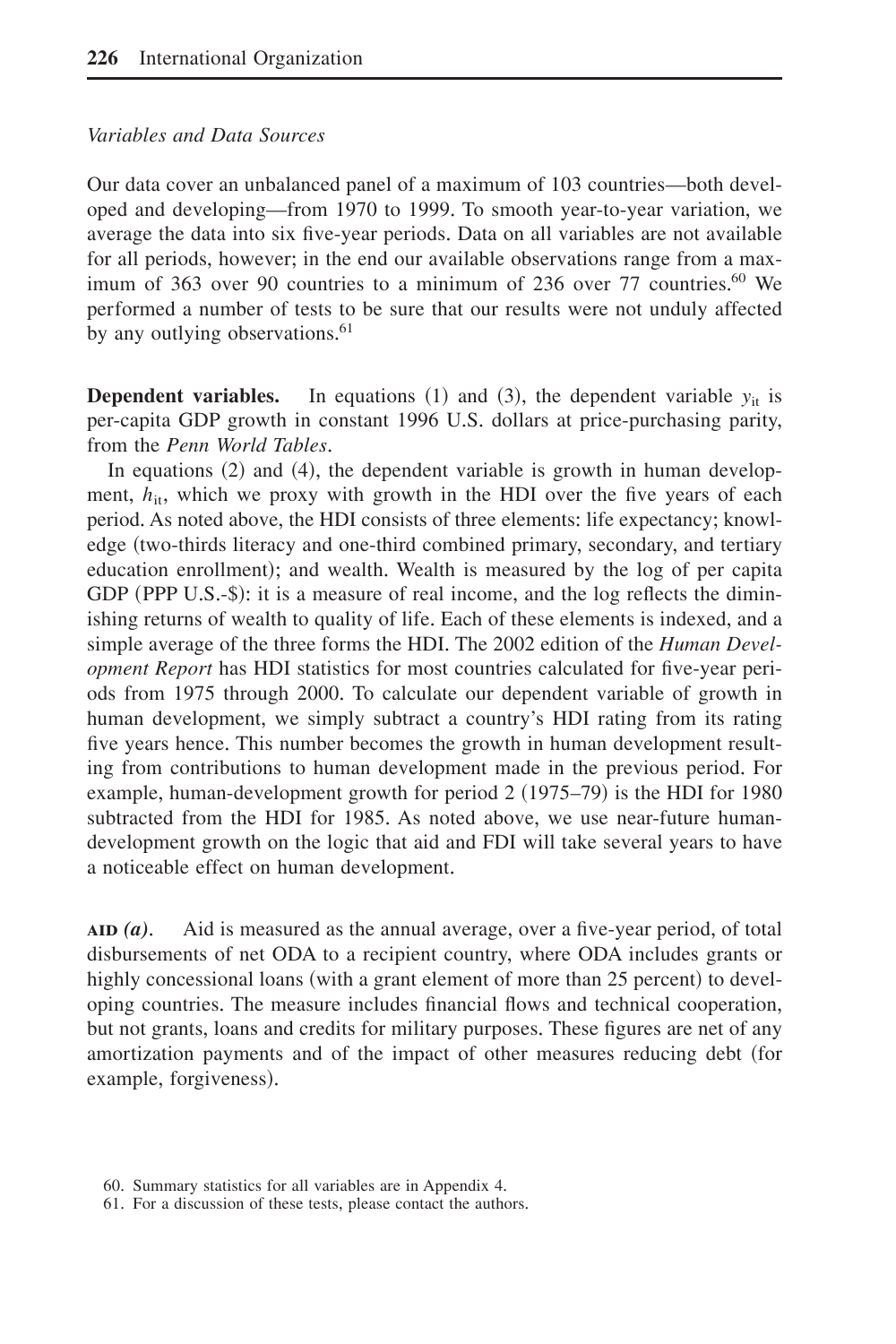**foreign-direct investment** (*f*). FDI is from the World Bank's *World Development Indicators*, <sup>62</sup> and is included as the average over the five-year period as a percentage of GDP. The measure includes gross inflows of investment to acquire a lasting management interest  $(10$  percent or more of voting stock) in an enterprise operating in an economy other than that of the investor. It is the sum of equity capital, reinvestment of earnings, other long-term capital, and short-term capital as shown in the balance of payments.

**LEVEL OF DEMOCRACY**  $(p)$ . As a measure of democracy, we use the ratings from the Polity IV project.<sup>63</sup> This measure is the difference between two indices—a negative one for autocratic characteristics, and a positive one for democratic characteristics—each of which is measured on a scale of 0 to 10. The value of  $p$  is a country's Polity IV rating averaged over the five-year period. In a few cases, most often when a country's government was in transition (for example, because of a civil war), Polity IV ratings are not available. In these cases, we take the average of the years for which data are available. In no case did a country's Polity information not exist for all five years of a period. To make the coefficients easier to interpret, we converted the  $-10$  to  $+10$  index to 0 to 20.

## **Other variables.**

- LOG OF AVERAGE LEVEL OF INCOME  $(i)$ . We use the log of a country's average per-capita GDP in constant 1996 U.S dollars at price-purchasing parity, from the *Penn World Tables*.
- LEVEL OF HUMAN CAPITAL  $(c)$ . Our measure of human capital is simply the Human Development Index recalculated without its income component. We provide full details on the calculation of this variable in Appendix 3.
- BATTLE DEATHS. This is a combination of the number of deaths in inter-, extra-, and intra-state war of members of the armed forces from the Correlates of War  $(COW)$  data sets.<sup>64</sup> For each conflict in the COW data sets, we calculate the average number of deaths per year, sum these for each of our six periods, and take the natural log of the result.
- INFLATION. We measure inflation as increases in the price level (national currency value divided by the real value in international dollars) over GDP divided by the exchange rate, multiplied by 100.
- GROSS NATIONAL SAVINGS. We use gross domestic savings, plus net income and net current transfers from abroad (remittances), averaged over the five $year period (from World Development Indicators).$

- 63. Marshall and Jaggers 2000.
- 64. Sarkees 2000.

<sup>62.</sup> World Bank 2004.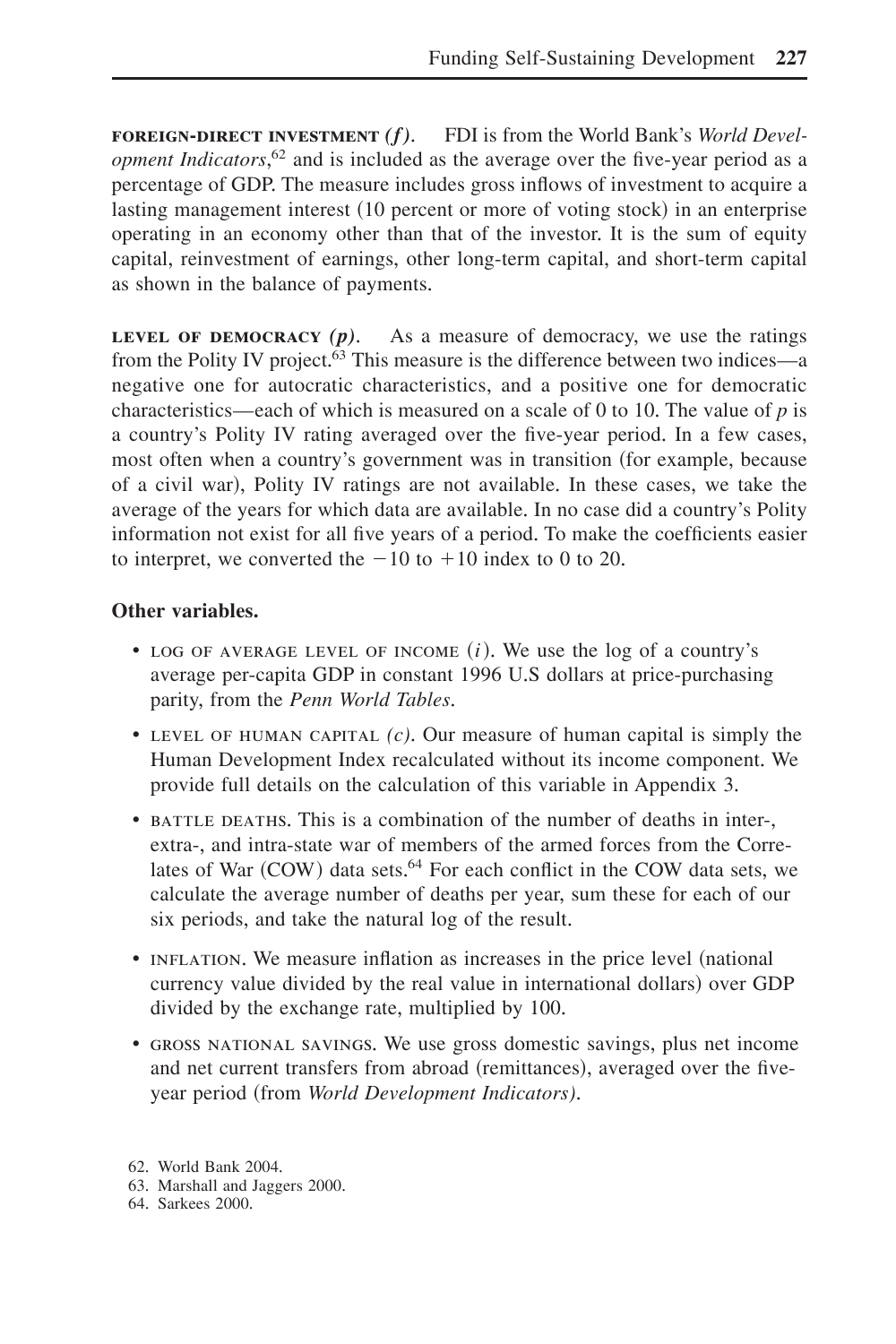- NATURAL RESOURCES. We use period averages of fuel, ores, and metal exports as a percentage of all merchandise exports (from *World Development Indicators*).
- ARMS IMPORTS. We use period averages of arms imports as a percentage of total imports. Data are from the U.S. Arms Control and Disarmament Agency (various editions).
- openness. We use period averages of the ratio of exports plus imports to GDP (from *Penn World Tables*).
- POPULATION. We use the natural log of average population over the period (from Penn World Tables).
- DISTANCE. We use the log of the distance of a country's capital city to the closest of three major commerce capitals: New York, Rotterdam, or Tokyo+ This measure of distance is distinct from distance from the equator, which is probably correlated with both growth and human development.<sup>65</sup>

#### *Regressions*

**Base models.** We begin by estimating our base equations (1) and (2) by system GMM with and without the vector of control variables  $z'$ . The results are in Table 2. At this point, FDI and the level of democracy both seem to have no relationship with economic growth, but aid has a strong (positive) relationship once we include  $controls$ —columns  $(1)$  and  $(2)$ . Aid also seems to have a strong positive relationship with the rate of human development, but only until we add our vector of controls. The level of democracy, too, seems in column  $(3)$  to have a weak, negative association with human development, but this relationship fades once we  $include control variables—column (4). As with economic growth, FDI is unasso$ ciated with the rate of human development.<sup>66</sup>

**Accounting for contingency.** As noted at the beginning of this article, we strongly suspect that the effects of both FDI and aid may be contingent: aid's rests on government human-development policy preferences; FDI's, on the existing level of human capital. Thus estimations of equations  $(3)$  and  $(4)$ , which account for contingency through a series of interactions, are the most important evidence of the theoretical arguments in this article.

Columns  $(5)$  and  $(6)$  of Table 3 show estimates by system GMM of equation  $(3)$ (dependent variable: GROWTH). As before, we first estimate the equation without

<sup>65.</sup> Gallup and Sachs 1999.

<sup>66.</sup> To ensure that the change in our results between those equations with and those without controls are the result of selection bias, not the change in sample size, we reran all of our equations, limiting the sample size to the model with the fewest observations  $(N = 269)$ . None of our results changed substantively.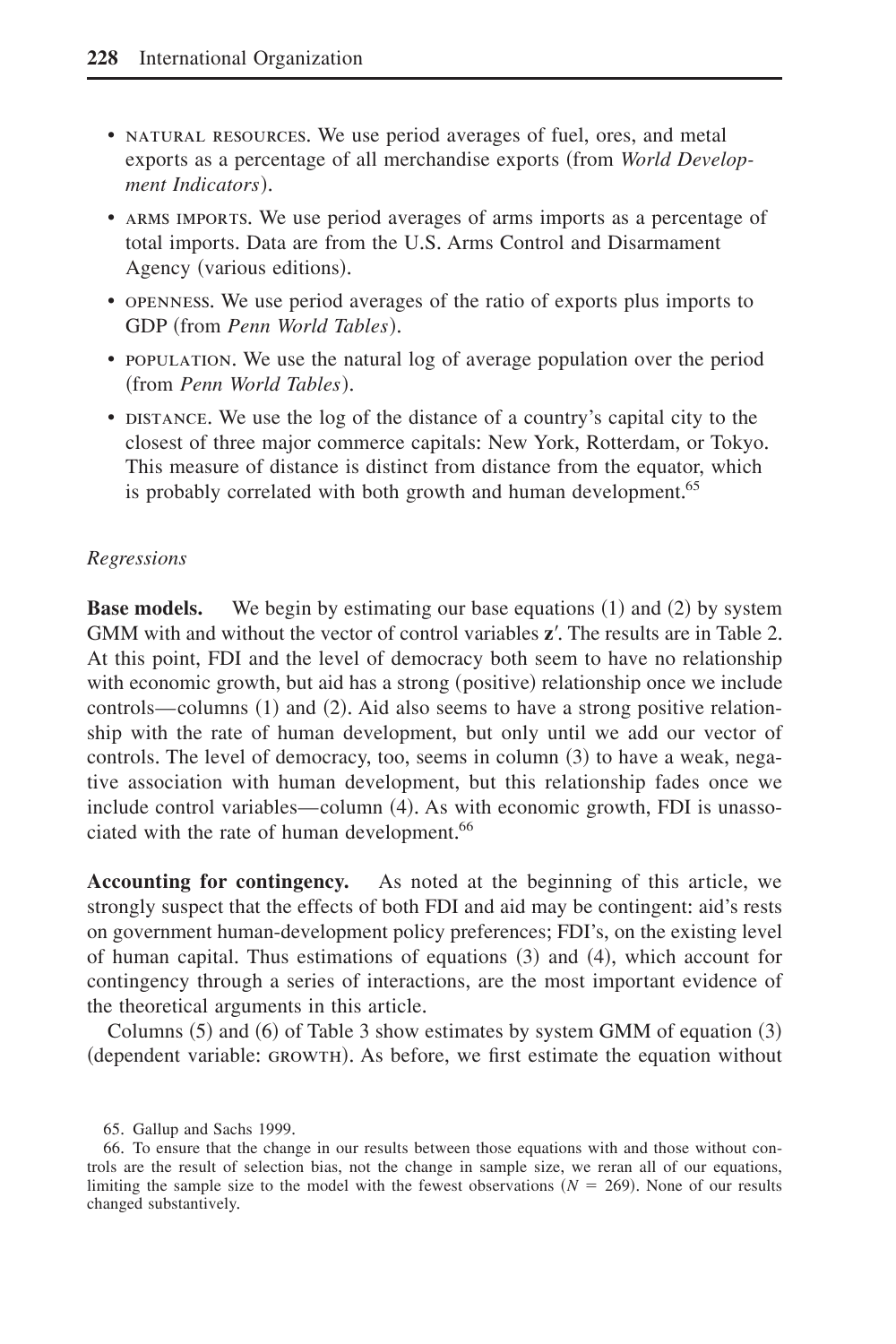| Dependent variable                              |                | ECONOMIC GROWTH     | <b>RATE OF HUMAN DEVELOPMENT</b> |                   |  |  |
|-------------------------------------------------|----------------|---------------------|----------------------------------|-------------------|--|--|
|                                                 | (1)            | (2)                 | (3)                              | (4)               |  |  |
| AID/GDP                                         | 0.17           | $0.64***$           | $0.31**$                         | 0.21              |  |  |
|                                                 | (0.36)         | (0.25)              | (0.15)                           | (0.13)            |  |  |
| FDI/GDP                                         | 0.04           | $-0.11$             | 0.12                             | 0.00              |  |  |
|                                                 | (0.21)         | (0.24)              | (0.21)                           | (0.09)            |  |  |
| LEVEL OF DEMOCRACY                              | $-0.04$        | $-0.06$             | $-0.09*$                         | $-0.02$           |  |  |
|                                                 | (0.06)         | (0.05)              | (0.05)                           | (0.03)            |  |  |
| <b>HUMAN CAPITAL</b>                            | $0.09**$       | 0.04                | 0.03                             | 0.03              |  |  |
|                                                 | (0.04)         | (0.04)              | (0.02)                           | (0.02)            |  |  |
| LOG OF INITIAL GDP                              | $-0.77$        | 0.13                | 0.47                             | $-0.39$           |  |  |
|                                                 | (0.95)         | (0.75)              | (0.53)                           | (0.39)            |  |  |
| <b>INFLATION</b>                                | 2.87<br>(5.51) | $1.28**$<br>(0.63)  |                                  | $-0.07$<br>(0.26) |  |  |
| <b>OPENNESS</b>                                 |                | 0.01<br>(0.01)      |                                  | 0.00<br>(0.00)    |  |  |
| <b>ARMS IMPORTS</b>                             |                | $-0.02$<br>(0.06)   |                                  | 0.03<br>(0.02)    |  |  |
| DOMESTIC SAVINGS                                |                | 0.12<br>(0.05)      |                                  | 0.02<br>(0.02)    |  |  |
| <b>BATTLE DEATHS</b>                            |                | $-0.06$<br>(0.07)   |                                  | 0.02<br>(0.03)    |  |  |
| NATURAL RESOURCES                               |                | $-0.01**$<br>(0.01) |                                  | 0.00<br>(0.00)    |  |  |
| Constant                                        | 2.87           | $-4.79$             | $-2.99$                          | 2.65              |  |  |
|                                                 | (5.51)         | (4.73)              | (3.42)                           | (2.38)            |  |  |
| N                                               | 363            | 247                 | 308                              | 269               |  |  |
| Country N                                       | 90             | 79                  | 89                               | 79                |  |  |
| Hansen Test (p-value) <sup>†</sup>              | 0.20           | 0.40                | 0.46                             | 0.49              |  |  |
| Serial Correlation Test (p-value) <sup>††</sup> | 0.56           | 0.50                | 0.11                             | 0.36              |  |  |

**TABLE 2.** *Equations (1) and (2) by system GMM*

*Note:* The dependent variable ECONOMIC GROWTH is average growth in per capita GDP in constant 1996 U.S. dollars over the five years of each period; the dependent variable rate of human development is growth in the Human Development Index over the five years of the next period. Fixed-time effects for countries and periods are not shown.<br>Heteroskedasticity-consistent standard errors are in parentheses.

<sup> $\dagger$ </sup>The null hypothesis is that the instruments are not correlated with the residuals.<br> $\dagger$ <sup>†</sup>The null hypothesis is that the errors in the first-difference regression exhibit no second-order serial correlation.

\*Significant at 90 percent level+

\*\*Significant at 95 percent level.

\*\*\*Significant at 99 percent level.

controls, in column  $(5)$ , then with controls, in column  $(6)$ . In columns  $(5)$  and  $(6)$ neither FDI nor the level of democracy show a contingent relationship with economic growth (or any relationship at all). But there does indeed seem to be some contingency in the impact of aid, though one that at first glance seems to disappear when we add our controls—column  $(6)$ .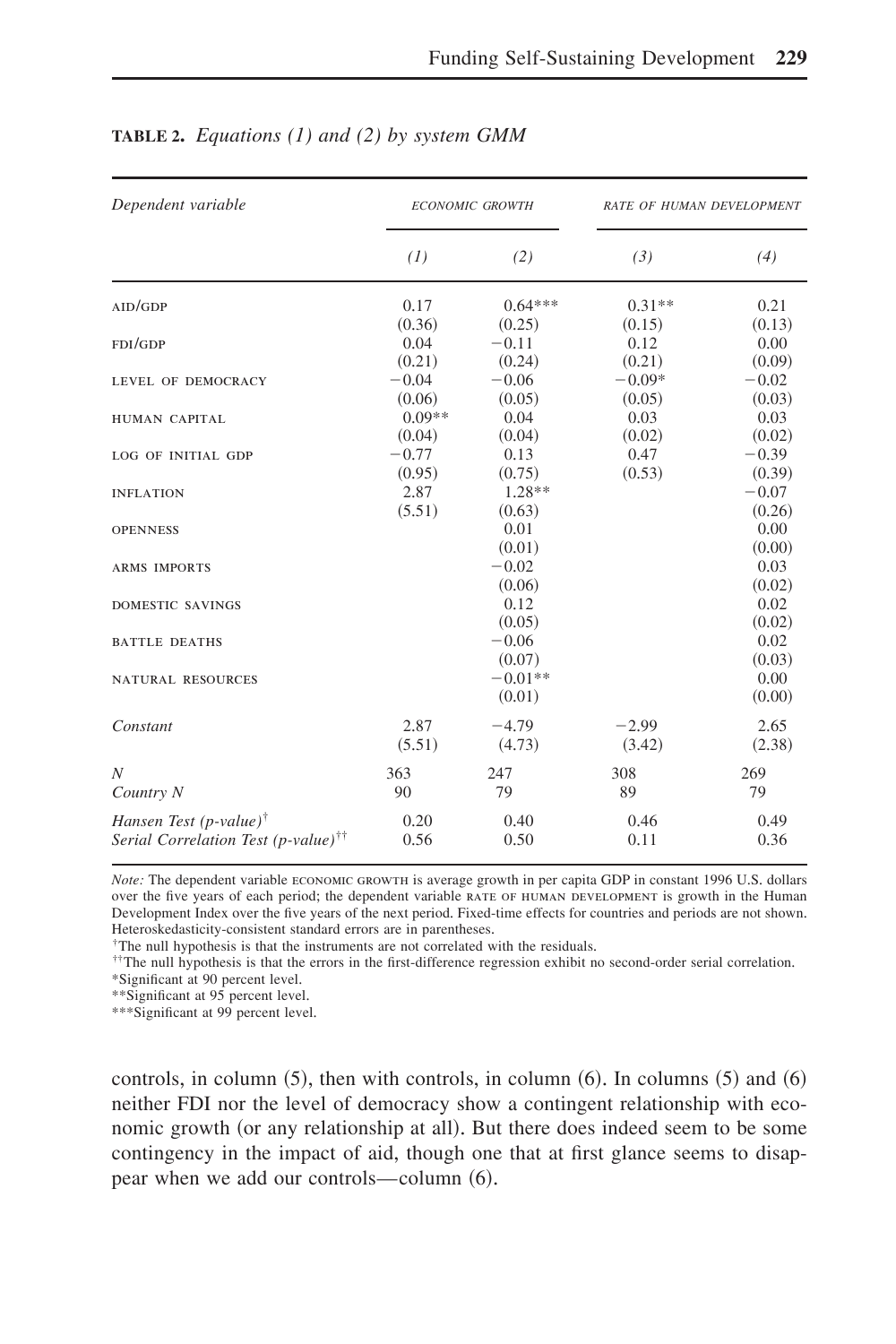| Dependent variable                              | ECONOMIC GROWTH |           | <b>RATE OF HUMAN DEVELOPMENT</b> |            |  |
|-------------------------------------------------|-----------------|-----------|----------------------------------|------------|--|
|                                                 | (5)             | (6)       | (7)                              | (8)        |  |
| AID/GDP                                         | $-2.74***$      | $-2.16$   | $-0.58***$                       | $-0.52***$ |  |
|                                                 | (0.93)          | (1.92)    | (0.16)                           | (0.19)     |  |
| FDI/GDP                                         | $-0.97$         | $-1.02$   | $-0.17$                          | $-0.92*$   |  |
|                                                 | (0.86)          | (0.76)    | (0.44)                           | (0.52)     |  |
| <b>LEVEL OF DEMOCRACY</b>                       | 0.53            | 0.10      | $0.45**$                         | $0.41**$   |  |
|                                                 | (0.50)          | (0.21)    | (0.18)                           | (0.16)     |  |
| HUMAN CAPITAL X AID/GDP                         | $0.05***$       | 0.05      | $0.01***$                        | $0.01***$  |  |
|                                                 | (0.01)          | (0.03)    | (0.00)                           | (0.00)     |  |
| HUMAN CAPITAL $\times$ FDI/GDP                  | 0.01            | 0.01      | 0.00                             | $0.01*$    |  |
|                                                 | (0.01)          | (0.01)    | (0.01)                           | (0.01)     |  |
| HUMAN CAPITAL X LEVEL OF DEMOCRACY              | $-0.01$         | 0.00      | $-0.01***$                       | $-0.01**$  |  |
|                                                 | (0.01)          | (0.00)    | (0.00)                           | (0.00)     |  |
| HUMAN CAPITAL                                   | 0.04            | 0.00      | 0.00                             | 0.00       |  |
|                                                 | (0.04)          | (0.04)    | (0.02)                           | (0.02)     |  |
| LOG OF INITIAL GDP                              | 0.67            | 0.49      | 1.71                             | 0.85       |  |
|                                                 | (1.51)          | (0.88)    | (0.71)                           | (0.57)     |  |
| <b>INFLATION</b>                                |                 | $1.42**$  |                                  | $-0.03$    |  |
|                                                 |                 | (0.62)    |                                  | (0.24)     |  |
| <b>OPENNESS</b>                                 |                 | 0.00      |                                  | 0.00       |  |
|                                                 |                 | (0.01)    |                                  | (0.00)     |  |
| <b>ARMS IMPORTS</b>                             |                 | $-0.02$   |                                  | 0.01       |  |
|                                                 |                 | (0.07)    |                                  | (0.03)     |  |
| <b>DOMESTIC SAVINGS</b>                         |                 | $0.10**$  |                                  | 0.02       |  |
|                                                 |                 | (0.04)    |                                  | (0.02)     |  |
| <b>BATTLE DEATHS</b>                            |                 | $-0.05$   |                                  | 0.00       |  |
|                                                 |                 | (0.07)    |                                  | (0.03)     |  |
| NATURAL RESOURCES                               |                 | $-0.02**$ |                                  | 0.00       |  |
|                                                 |                 | (0.01)    |                                  | (0.00)     |  |
| Constant                                        | $-6.02$         | $-4.66$   | $-11.23**$                       | $-4.67$    |  |
|                                                 | (10.72)         | (6.28)    | (4.97)                           | (4.52)     |  |
| N                                               | 343             | 236       | 308                              | 269        |  |
| Country N                                       | 88              | 77        | 89                               | 79         |  |
| Hansen Test (p-value) <sup>†</sup>              | 0.35            | 0.25      | 0.40                             | 0.22       |  |
| Serial Correlation Test (p-value) <sup>††</sup> | 0.66            | 0.71      | 0.16                             | 0.68       |  |

#### **TABLE 3.** *Equations (3) and (4) by system GMM*

*Note:* The dependent variable ECONOMIC GROWTH is average growth in per capita GDP in constant 1996 U.S. dollars over the five years of each period; the dependent variable rate of human development is growth in the Human Development Index over the five years of the next period. Fixed-time effects for countries and periods are not shown.<br>Heteroskedasticity-consistent standard errors are in parentheses.

<sup>†</sup>The null hypothesis is that the instruments are not correlated with the residuals.<br><sup>††</sup>The null hypothesis is that the errors in the first-difference regression exhibit no second-order serial correlation.

\*Significant at 90 percent level+

\*\*Significant at 95 percent level+

\*\*\*Significant at 99 percent level.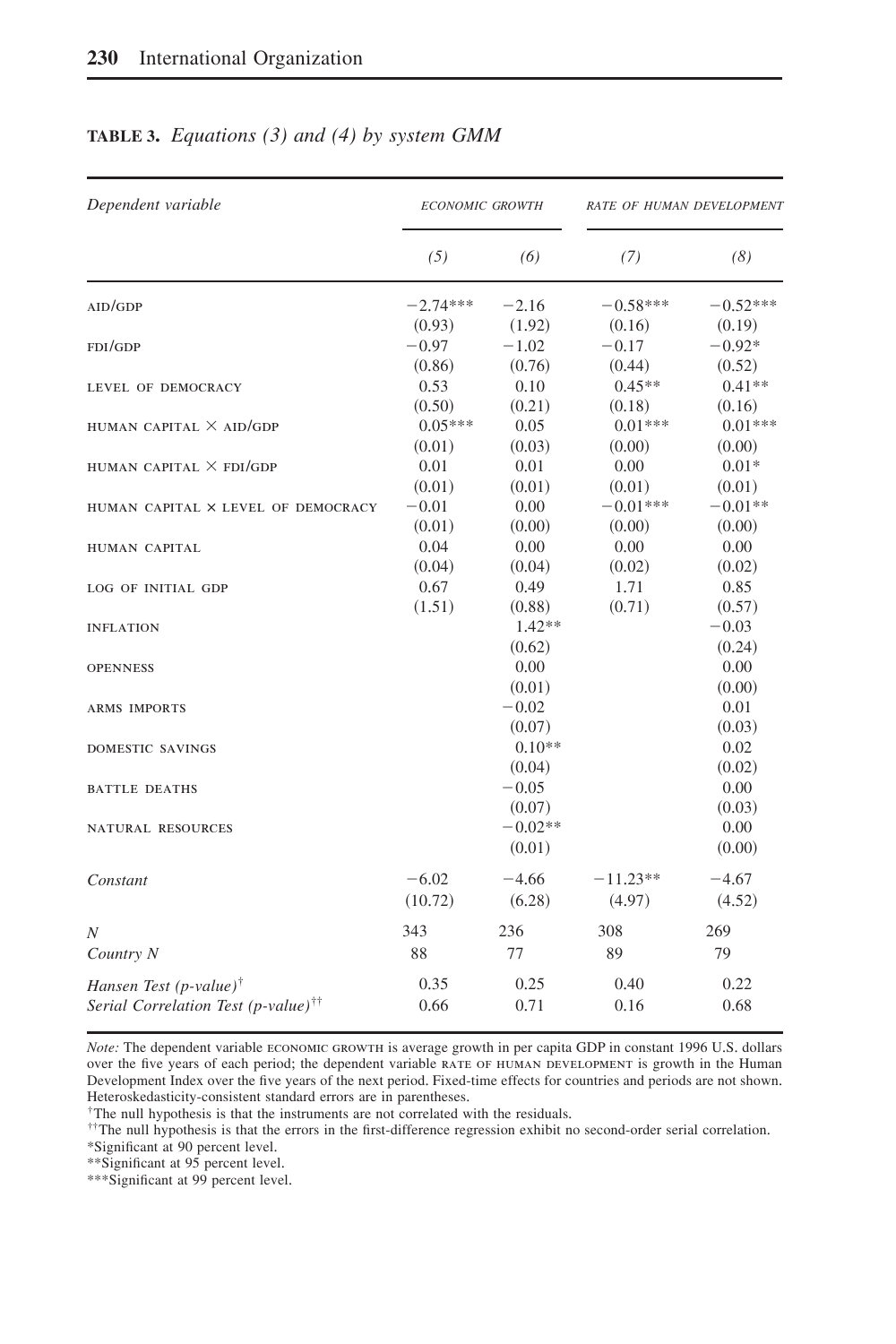It is always risky to put too much trust in coefficient estimates that are at best rough, but there is still value in examining the magnitude of effects, especially when they are interactive. Table 4 helps us to make sense of the interactions; it shows the conditional effect of each variable (aid, FDI, or the level of democracy) at various levels of  $c$  (human capital), using unique coefficient estimates and standard errors for each level of *c* generated from the coefficient estimates and the variance-covariance matrices from the regressions in columns  $(6)$  and  $(8)$ . In column  $(9)$  of this table, we can see the interactive effect of aid on growth. Aid appears to have no effect on growth in countries with human capital of lower than 60, but in countries with human capital of 60 or higher its effect is large and positive (60 is roughly the level of Nigeria or Pakistan in the period from 1995 to 1999). The higher a country's level of human capital, the more aid contributes to growth. For example, in a country with a level of human capital of 75 (a level equivalent to Brazil in 1980–84, China in 1975–79, or Colombia or Thailand in 1995–99), an increase in aid of 1 percent of GDP, according to our estimation, would increase expected growth in the following period by 1.22 percent; and in a country with a level of human capital of 85 (a level equivalent to Albania or Mauritius in 1995–99), next-period growth would increase by  $1.67$ percent.

Turning back to Table 3, we see in columns  $(7)$  and  $(8)$  system-GMM estimates of Equation  $(4)$  (dependent variable: HUMAN DEVELOPMENT), with and without controls. In these results, aid and the level of democracy show strong associations with the rate of human development both with and without controls; FDI, though, has only a weak association, and only with controls.

Aid's effect on the rate of human development is contingent on human capital: from column  $(12)$  of Table 4, we see that aid's effect is large and positive at higher levels of human capital (55 or higher), and that this effect grows larger as the level of human capital increases. However, aid's effect is negligible at lower levels of human capital (50 or below) and turns negative at the lowest levels of human capital (below 30, a level equivalent to Burkina Faso in 1985–89 and Niger in 1995–99). Of course, few countries in our data set have such low levels of human capital (see Table A1 in the Appendix 2), so these precise cut-offs are no more than approximations. If the coefficients in column  $(12)$  are taken literally, when given to a hypothetical country with a level of human capital of 60, aid equivalent to 1 percent of GDP would increase the expected rate of human development by 0.19 points per period. To a country with a level of human capital of 75, the same amount of aid would increase the expected rate of human development by 0.37 points per period. But an increase in aid of 1 percent of GDP to a country with a level of human capital of 25—again, a level for which we have little data—would decrease the expected rate of human development by 0.22 points per period.

Turning now to the level of democracy, we see that it too has a contingent effect on the rate of human development: column  $(14)$  of Table 4 shows that this effect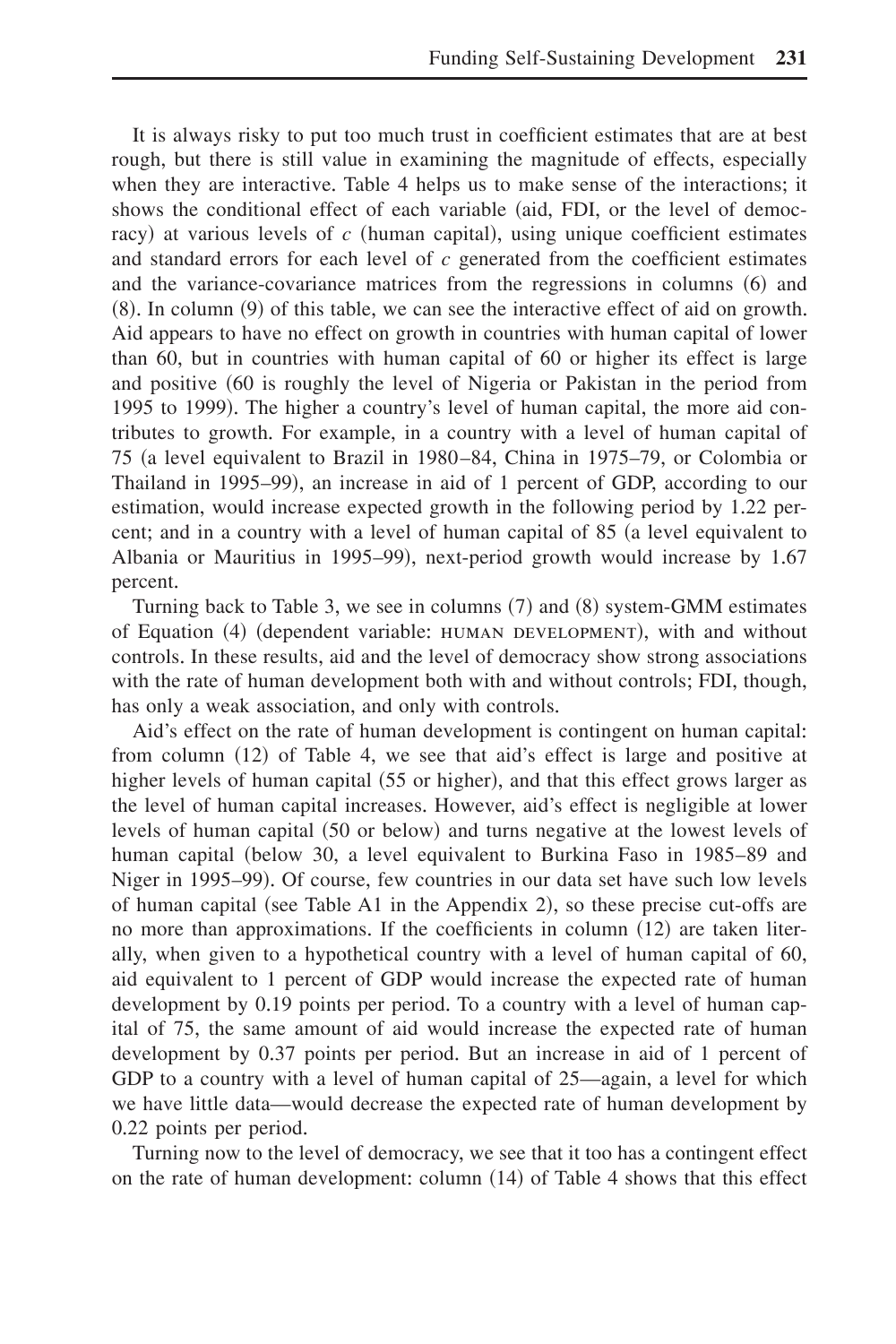|            |                     |                        | ECONOMIC GROWTH            |                    |                        | RATE OF HUMAN DEVELOPMENT  |
|------------|---------------------|------------------------|----------------------------|--------------------|------------------------|----------------------------|
| Range of C | AID/GDP<br>(9)      | <b>FDI/GDP</b><br>(10) | LEVEL OF DEMOCRACY<br>(11) | AID/GDP<br>(12)    | <b>FDI/GDP</b><br>(13) | LEVEL OF DEMOCRACY<br>(14) |
| $\theta$   | $-2.16$             | $-1.02$                | 0.10                       | $-0.52***$         | $-0.92*$               | $0.41**$                   |
|            | (1.92)              | (0.76)                 | (0.21)                     | (0.19)             | (0.52)                 | (0.16)                     |
| 5          | $-1.94$             | $-0.96$                | 0.09                       | $-0.46***$         | $-0.87*$               | $0.38**$                   |
|            | (1.76)              | (0.71)                 | (0.19)                     | (0.17)             | (0.49)                 | (0.15)                     |
| 10         | $-1.71$             | $-0.91$                | 0.08                       | $-0.40***$         | $-0.81*$               | $0.35**$                   |
|            | (1.61)              | (0.67)                 | (0.18)                     | (0.15)             | (0.46)                 | (0.14)                     |
| 15         | $-1.49$             | $-0.85$                | 0.07                       | $-0.34**$          | $-0.76*$               | $0.32**$                   |
|            | (1.45)              | (0.63)                 | (0.17)                     | (0.13)             | (0.43)                 | (0.13)                     |
| 20         | $-1.26$             | $-0.80$                | 0.06                       | $-0.28**$          | $-0.71*$               | $0.30**$                   |
|            | (1.30)              | (0.58)                 | (0.15)                     | (0.12)             | (0.40)                 | (0.12)                     |
| 25         | $-1.04$             | $-0.74$                | 0.06                       | $-0.22**$          | $-0.65*$               | $0.27**$                   |
|            | (1.14)              | (0.54)                 | (0.14)                     | (0.10)             | (0.37)                 | (0.11)                     |
| 30         | $-0.81$             | $-0.69$                | 0.05                       | $-0.16*$           | $-0.60*$               | $0.24**$                   |
|            | (0.99)              | (0.50)                 | (0.12)                     | (0.08)             | (0.34)                 | (0.10)                     |
| 35         | $-0.58$             | $-0.63$                | 0.04                       | $-0.10$            | $-0.55*$               | $0.21**$                   |
|            | (0.84)              | (0.46)                 | (0.11)                     | (0.07)             | (0.31)                 | (0.09)                     |
| 40         | $-0.36$             | $-0.58$                | 0.03                       | $-0.04$            | $-0.49*$               | $0.19**$                   |
|            | (0.69)              | (0.42)                 | (0.10)                     | (0.06)             | (0.29)                 | (0.08)                     |
| 45         | $-0.13$             | $-0.52$                | 0.02                       | 0.02               | $-0.44*$               | $0.16**$                   |
|            | (0.54)              | (0.38)                 | (0.08)                     | (0.06)             | (0.26)                 | (0.07)                     |
| 50         | 0.09                | $-0.47$                | 0.01                       | 0.08               | $-0.39*$               | $0.13**$                   |
|            | (.41)               | (0.34)                 | (0.07)                     | (0.07)             | (0.23)                 | (0.06)                     |
| 55         | 0.32                | $-0.41$                | 0.00                       | $0.13*$            | $-0.33*$               | $0.10**$                   |
|            | (0.29)              | (0.30)                 | (0.06)                     | (0.08)             | (0.20)                 | (0.05)                     |
| 60         | $0.54**$            | $-0.36$                | $-0.01$                    | $0.19**$           | $-0.28$                | $0.08**$                   |
|            |                     |                        | (0.05)                     |                    | (0.18)                 |                            |
| 65         | (0.23)<br>$0.77***$ | (0.26)<br>$-0.30$      |                            | (0.09)<br>$0.25**$ | $-0.23$                | (0.04)<br>$0.05*$          |
|            | (0.26)              | (0.23)                 | $-0.02$<br>(0.04)          | (0.11)             | (0.15)                 | (0.03)                     |
| 70         | $0.99***$           | $-0.25$                | $-0.03$                    | $0.31**$           | $-0.17$                | 0.02                       |
|            |                     |                        |                            |                    |                        |                            |
| 75         | (0.37)<br>$1.22**$  | (0.21)                 | (0.04)                     | (0.12)             | (0.13)                 | (0.02)                     |
|            |                     | $-0.19$                | $-0.04$                    | $0.37***$          | $-0.12$                | $-0.01$                    |
|            | (0.50)              | (0.19)                 | (0.04)                     | (0.14)             | (0.11)                 | (0.02)                     |
| 80         | $1.45**$            | $-0.13$                | $-0.05$                    | $0.43***$          | $-0.07$                | $-0.03$                    |
|            | (0.65)              | (0.18)                 | (0.05)                     | (0.16)             | (0.10)                 | (0.03)                     |
| 85         | $1.67**$            | $-0.08$                | $-0.06$                    | $0.49***$          | $-0.01$                | $-0.06*$                   |
|            | (0.80)              | (0.18)                 | (0.06)                     | (0.18)             | (0.09)                 | (0.03)                     |
| 90         | 1.90**              | $-0.02$                | $-0.06$                    | $0.55***$          | 0.04                   | $-0.09**$                  |
|            | (0.95)              | (0.19)                 | (0.07)                     | (0.20)             | (0.10)                 | (0.04)                     |
| 95         | $2.12*$             | 0.03                   | $-0.07$                    | $0.61***$          | 0.09                   | $-0.12**$                  |
|            | (1.10)              | (0.21)                 | (0.08)                     | (0.22)             | (0.11)                 | (0.05)                     |
| 100        | $2.35*$             | 0.09                   | $-0.08$                    | $0.67***$          | 0.14                   | $-0.14**$                  |
|            | (1.25)              | (0.24)                 | (0.10)                     | (0.24)             | (0.13)                 | (0.06)                     |

**TABLE 4.** *Conditional effects of aid, FDI, and the level of democracy*

*Note:* The dependent variable ECONOMIC GROWTH is average growth in per capita GDP in constant 1996 U.S. dollars over the five years of each period; the dependent variable rate of human development is growth in the Human Development Index over the five years of the next period. Heteroskedasticity-consistent standard error are in parentheses. \*Significant at 90 percent level+

\*\*Significant at 95 percent level.

\*\*\*Significant at 99 percent level+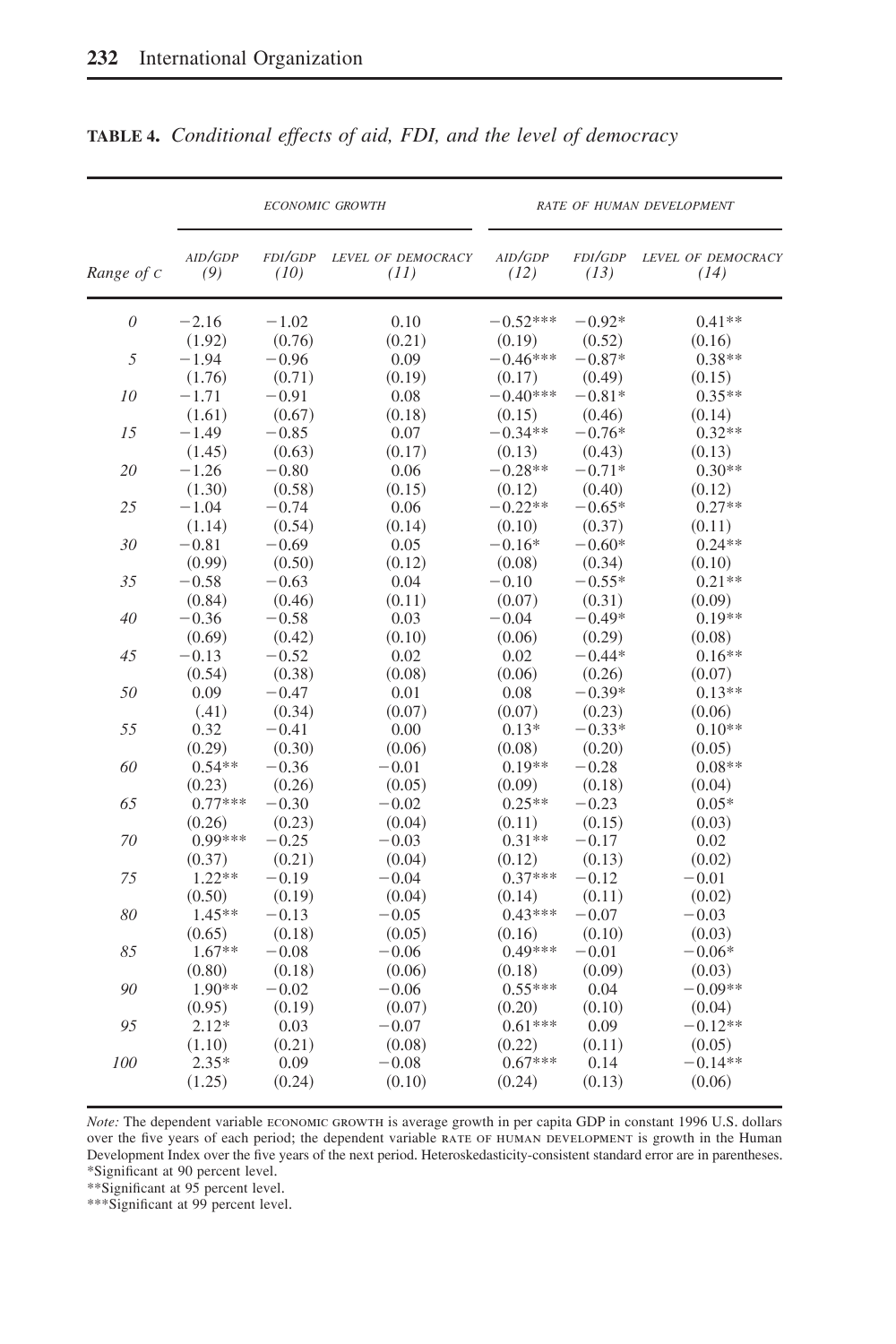is positive at mid to low levels of human capital  $(65$  or below), negligible at levels of human capital between 70 and 80, and it is actually slightly negative at the highest levels of human capital (85 or higher). That is, democracy adds to human development, but the more developed the country, the less important is democracy, and democracy may hinder human development in very developed countries. Put another way, the less developed the country, the more its development is helped by democracy.

FDI's negative association with human development contrasts with its lack of any association in column  $(4)$  of Table 2. Thus FDI's effect, like aid's, does seem to depend to some extent on the level of human capital in a country. We can see FDI's effect more clearly in column  $(13)$  in Table 4: FDI has a negligible effect on human development at levels of human capital above 55 (Bangladesh in 1990–94 or Rwanda in 1995–99); but at 55 and below, FDI has a negative effect on human development, and this effect grows stronger, the lower the level of human capital in the country. For example, an increase in FDI of 1 percent of GDP in a country with a level of human capital of  $50$  (a level equivalent to Senegal or the Côte d'Ivoire in the period 1995–99) would lower the expected rate of human development by 0.39 points per period.

Table 5 contains a summary of our regressions.

To see our results at work, consider a few examples. If our results reflect accurately the way aid and FDI affect development, we should see that, in a country with a demonstrated commitment to human development, lots of aid is good for development. One of the most striking examples of this is China, whose level of human capital in 1980–84, 77.9, was not much higher than the mean level for that period, 74.1. Ironically China is often a poster case for the benefits of foreign investment, not aid. Yet in the 1980s and early 1990s, despite this reputation, China received a tremendous amount of aid, far more than it received in foreign investment (due mostly to Japan and Germany, who together provided an average of almost \$1 billion in aid annually from 1980 to 1999). Only in the later 1990s did FDI overtake aid+ Yet China achieved spectacular growth and extremely fast human development over the entire period from 1980 to 1999. Table 6 shows China's aid and FDI receipts alongside its economic growth and the rate of its human development. For Indonesia, another conventional poster case, the situation is similar; it is also shown in Table 6. (Indonesia's level of human capital in 1980–84 was 69.4, slightly below the mean for that period.)

On the other hand, only a handful of countries have achieved rapid human development with a heavy reliance on FDI, and the vast majority of these countries already had extremely high levels of human capital. In fact, of the countries in our data set that had human capital of less than 85 (Malaysia in the early 1990s) and that received substantial amounts of FDI (more than 3 percent of GDP), only seven—Benin, Botswana, Egypt, Malaysia, Papua New Guinea, Singapore, Swaziland, and Togo—achieved at least the mean rate of human development (around 2 points each period). Of these only Botswana and Swaziland achieved this rate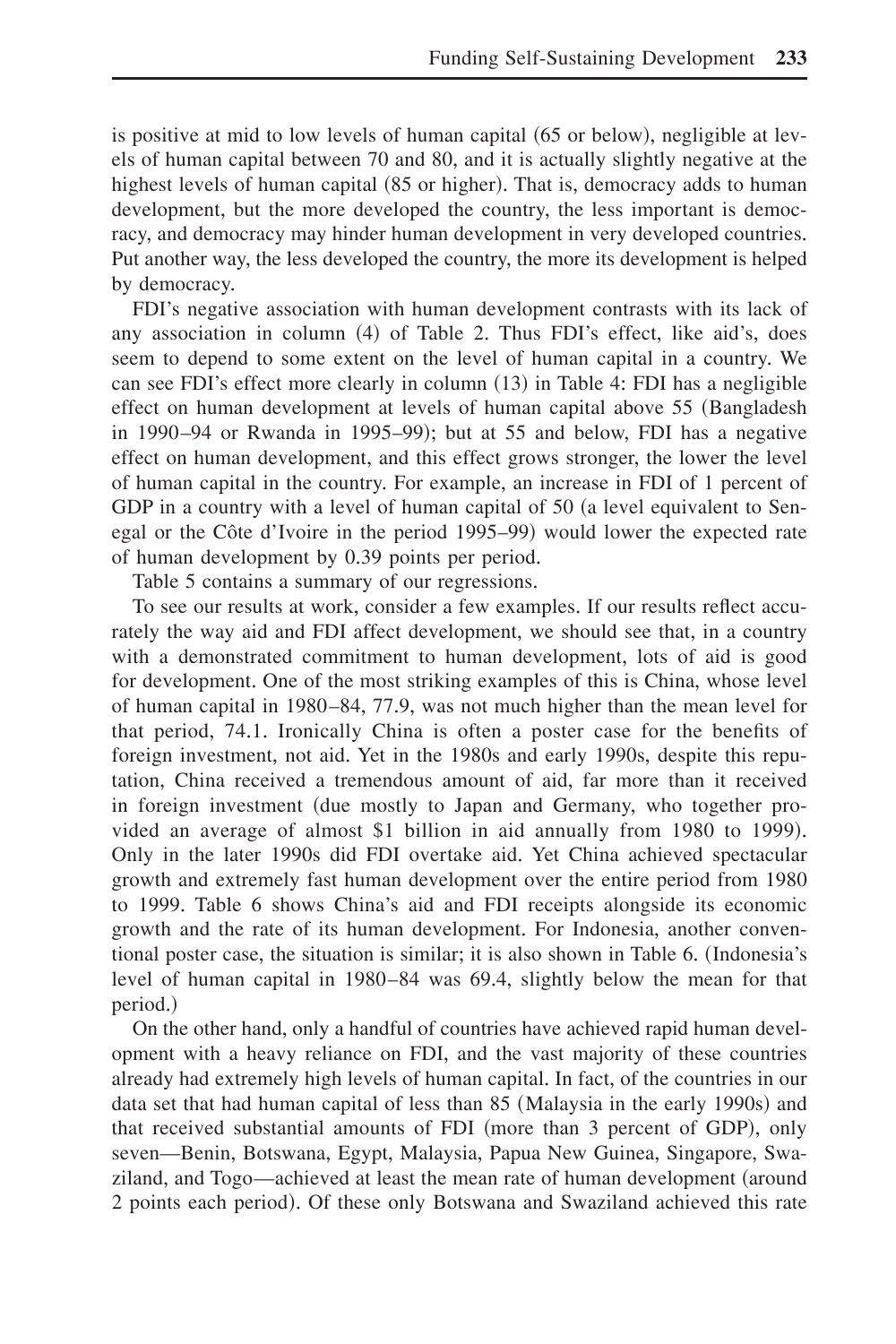| Dependent variable                                                                                                            |                                | AID/GDP                                                                                             |                                                                 | LEVEL OF<br><b>FDI/GDP DEMOCRACY</b>                                              | <b>HUMAN</b><br>AID/GDP                                                             | <b>HUMAN</b><br>CAPITAL $\times$ CAPITAL $\times$<br>FDI/GDP            | <b>HUMAN</b><br>$CAPITAL \times$<br><b>LEVEL OF</b><br>DEMOCRACY CAPITAL           | <b>HUMAN</b>                                                         |
|-------------------------------------------------------------------------------------------------------------------------------|--------------------------------|-----------------------------------------------------------------------------------------------------|-----------------------------------------------------------------|-----------------------------------------------------------------------------------|-------------------------------------------------------------------------------------|-------------------------------------------------------------------------|------------------------------------------------------------------------------------|----------------------------------------------------------------------|
| (a) Equations (1) and (2) by system GMM                                                                                       |                                |                                                                                                     |                                                                 |                                                                                   |                                                                                     |                                                                         |                                                                                    |                                                                      |
| <b>ECONOMIC GROWTH</b><br><b>RATE OF HUMAN</b><br><b>DEVELOPMENT</b>                                                          | -1<br>$\mathfrak{D}$<br>3<br>4 | 0.17<br>(0.36)<br>$0.64*** -0.11$<br>(0.25)<br>$0.31**$<br>(0.15)<br>$0.29*$<br>(0.15)              | 0.04<br>(0.21)<br>(0.24)<br>0.12<br>(0.21)<br>$-0.14$<br>(0.23) | $-0.04$<br>(0.06)<br>$-0.06$<br>(0.05)<br>$-0.09*$<br>(0.05)<br>$-0.07$<br>(0.05) |                                                                                     |                                                                         |                                                                                    |                                                                      |
| (b) Equations (3) and (4) by system $GMM$<br>ECONOMIC GROWTH $5 -2.74*** -0.97$<br><b>RATE OF HUMAN</b><br><b>DEVELOPMENT</b> |                                | (0.93)<br>$6 - 2.16$<br>(1.92)<br>$7 - 0.58*** - 0.17$<br>(0.16)<br>$8 - 0.52*** - 0.92*$<br>(0.19) | (0.86)<br>$-1.02$<br>(0.76)<br>(0.44)<br>(0.52)                 | 0.53<br>(0.50)<br>0.10<br>(0.21)<br>$0.45**$<br>(0.18)<br>$0.41**$<br>(0.16)      | $0.05***$<br>(0.01)<br>0.05<br>(0.03)<br>$0.01***$<br>(0.00)<br>$0.01***$<br>(0.00) | 0.01<br>(0.01)<br>0.01<br>(0.01)<br>0.00<br>(0.01)<br>$0.01*$<br>(0.01) | $-0.01$<br>(0.01)<br>0.00<br>(0.00)<br>$-0.01***$<br>(0.00)<br>$-0.01**$<br>(0.00) | 0.04<br>(0.04)<br>0.00<br>(0.04)<br>0.00<br>(0.02)<br>0.00<br>(0.02) |

#### **TABLE 5.** *Summary of the regressions*

*Note:* The dependent variable ECONOMIC GROWTH is average growth in per capita GDP in constant 1996 U.S. dollars over the five years of each period; the dependent variable rate of human development is growth in the Human Development Index over the five years of the next period. Heteroskedasticity-consistent standard error are in parentheseses.

\*Significant at 90 percent level+

\*\*Significant at 95 percent level+

\*\*\*Significant at 99 percent level.

for more than one period, <sup>67</sup> and Egypt achieved the rate only with the addition of substantial amounts of aid (about 2.5 percent of GDP, mostly from the United States).

The results in this section provide important insight into the way that aid, FDI, and democracy operate. Our theoretical discussion in the beginning of this article provides us with intuition into how democracy and human development interact: the priorities of democratic governments should give more weight to humandevelopment spending than autocratic governments. The tendency of human development to be faster in most of the democratic countries in our data set is probably the result of a higher priority accorded to human development by democratic gov-

67. Botswana achieved this rate for the two periods from 1975–84; Swaziland achieved it for the three periods from 1970–84. Singapore and Malaysia are both close to the threshold level of human capital of 85 when they achieved this rate: Singapore achieved it in the period from 1970–74, whereupon its human capital becomes greater than 85; the same is true of Malaysia, which after one period of rapid human development from 1980–84 had human capital of more than 85.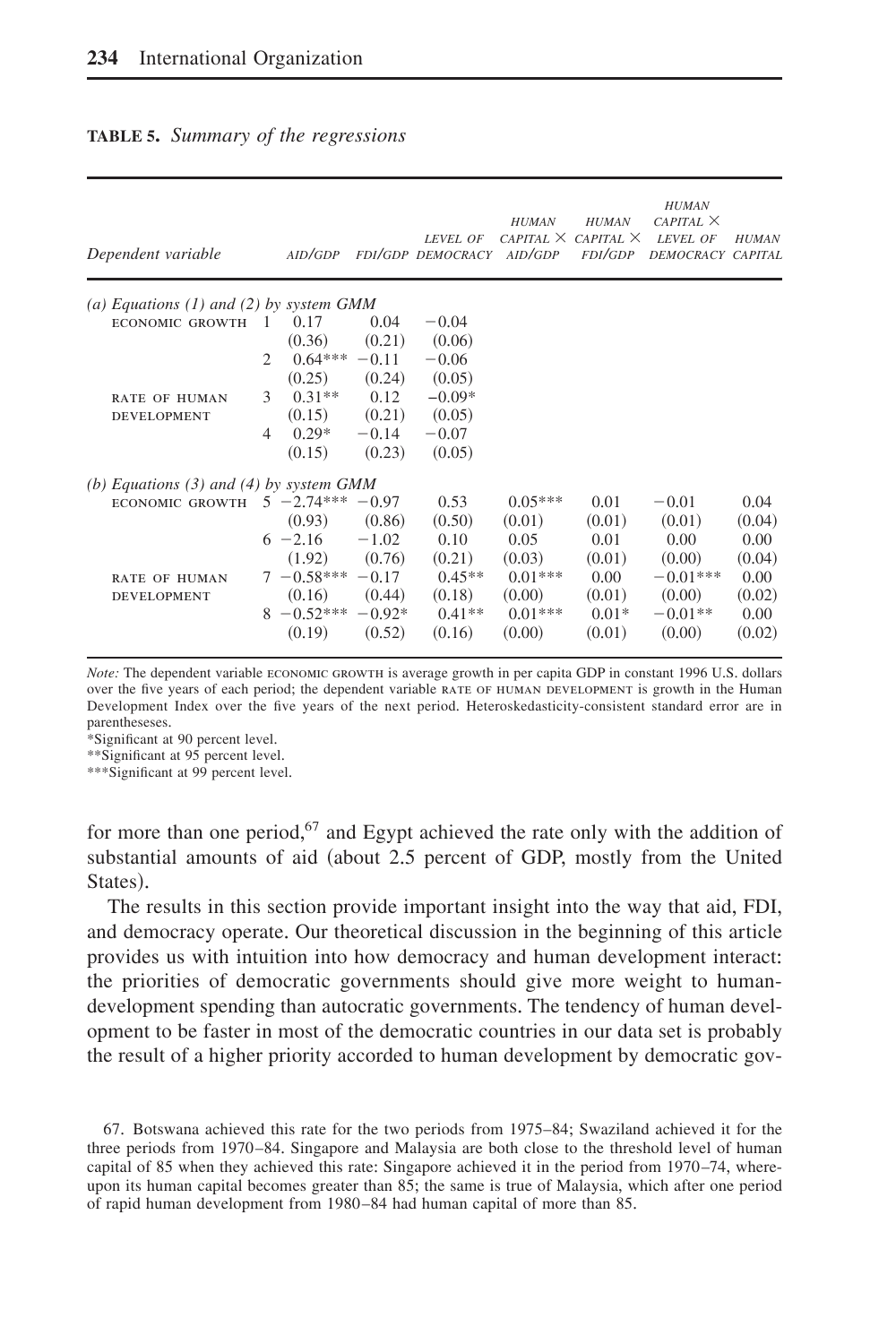| Period        | AID/GDP | <b>FDI/GDP</b> | <b>ECONOMIC</b><br><b>GROWTH</b> | <b>RATE OF HUMAN</b><br><b>DEVELOPMENT</b> |  |
|---------------|---------|----------------|----------------------------------|--------------------------------------------|--|
| $(a)$ China   |         |                |                                  |                                            |  |
| 1980-84       | 1.57    | 0.36           | 7.00                             | 3.40                                       |  |
| 1985-89       | 4.54    | 0.92           | 2.76                             | 5.60                                       |  |
| $1990 - 94$   | 6.04    | 3.82           | 9.16                             | 4.50                                       |  |
| 1995-99       | 3.84    | 5.39           | 6.30                             |                                            |  |
| (b) Indonesia |         |                |                                  |                                            |  |
| 1980-84       | 1.52    | 0.24           | 4.66                             | 4.10                                       |  |
| 1985-89       | 2.38    | 0.49           | 3.66                             | 4.10                                       |  |
| 1990-94       | 2.66    | 1.28           | 5.36                             | 2.00                                       |  |
| 1995-99       | 1.80    | 3.20           | 3.80                             |                                            |  |

**TABLE 6.** *Aid and FDI in the development of China and Indonesia*

*Note:* The mean amount of aid in the data set is  $.59$  percent of GDP  $(SD = 1.32)$ . In 1980–84, China's level of human capital was 77.9, and Indonesia's was 69.4. The mean level of human capital for this period was 74.1.

ernments. Yet this tendency is not equally present in all countries: democracy appears to accelerate human development less as a country acquires more human capital, and democracy actually slows human development in countries with the most extensive human capital. Undoubtedly several factors are at work here, the most obvious of which is that countries that already have extensive human capital already possess governments that, for reasons other than democracy, have high human-development spending priorities, so that adding democracy to the mix does not do as much. A more interesting possibility is the one identified by Huntington: that because democracies are unable by their nature to resist public demands, they create waste and inefficiency and so may be inimical to economic development.<sup>68</sup> In countries with very low levels of human development, these pressures may do a great deal of good by focusing the government's attention on badly needed public goods; but in highly developed countries, Huntington may have been right.

We also know from our theoretical discussion that aid will affect human development via government revenue. Thus in countries with more extensive human capital—where governments are clearly more committed to human development aid seems to increase government revenue, and, as a result, government spending on human development. In countries with limited human capital, however, government spending on human development may actually decrease with aid+ Our results also show that, in countries with more extensive human capital, aid increases growth. The implication is that aid has the ability to help countries into the virtuous cycle from Ranis, Stewart, and Ramirez, where increasing human development reinforces economic growth, and so on.<sup>69</sup>

<sup>68.</sup> Huntington 1968.

<sup>69.</sup> Ranis, Stewart, and Ramirez 2000.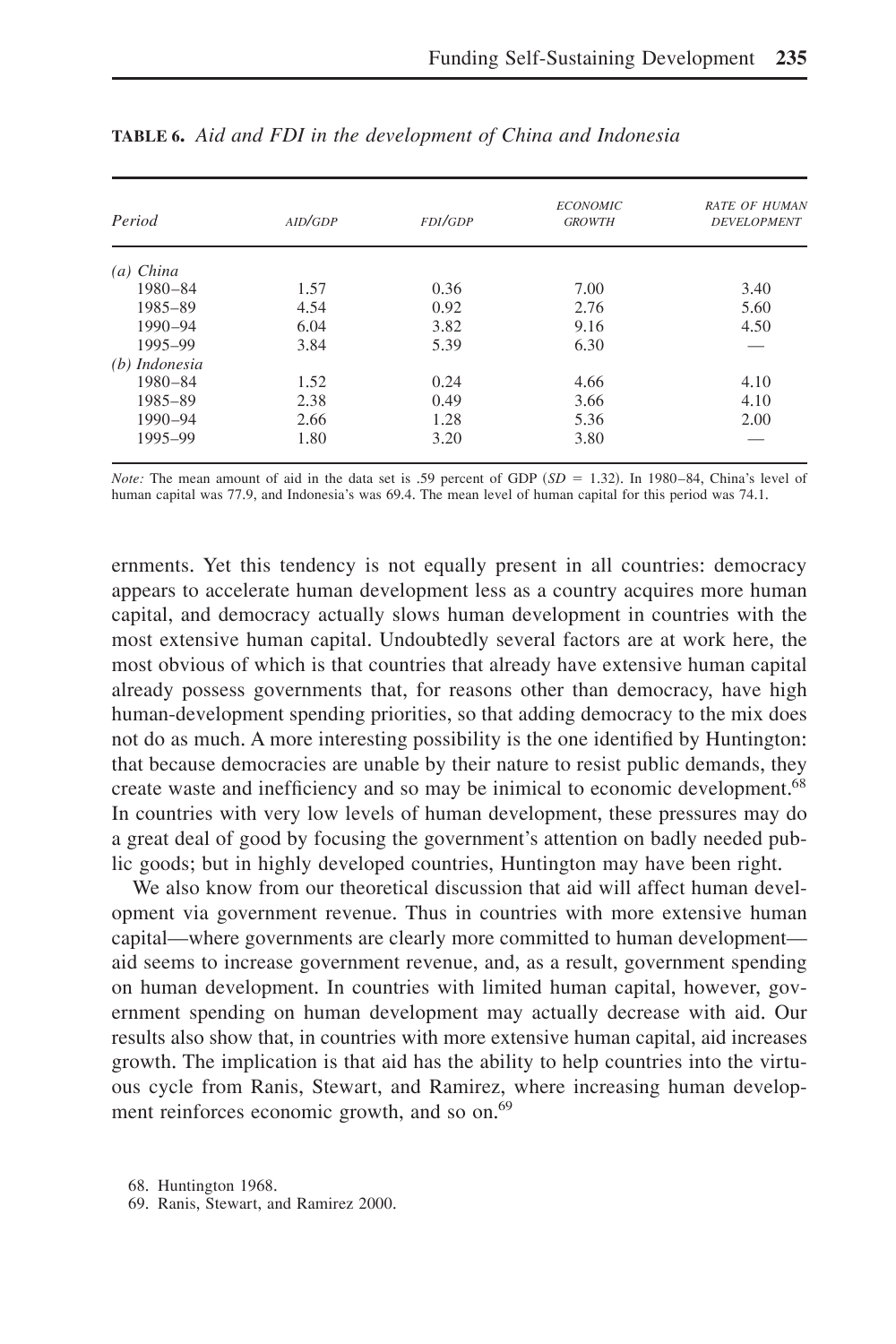We showed earlier that FDI affects human development in two ways: through household income and through government revenue. Thus FDI's inability in our results to accelerate human development probably stems from a failure of FDI to increase either household income or government revenue. In countries with limited human capital—where FDI decelerates human development—FDI may even decrease household income (for example, by depressing wages) and government revenue (for example, if the foreign investment is only attracted through generous tax breaks). Similarly, we know that FDI can affect economic growth through two channels: technological spillovers and the capital stock. Thus, because FDI does not seem able to increase economic growth, it is likely that FDI does not in the aggregate increase the capital stock, or produce technological spillovers sufficient to alter the organization and adaptability of production.<sup>70</sup>

## **Conclusion**

The development community today faces an important conundrum: how is it possible to spur sustainable development in the poorest countries in the face of stagnant or shrinking aid budgets in the wealthiest countries? Many believe that the key to development is increased FDI. We show both theoretically and statistically that this belief is invalid, or, at the least, that it needs qualification.

In our model, FDI's impact is conditional on development: in the aggregate, FDI probably has no effect on economic growth, and it has no effect on human development in more highly developed countries. But in countries without extensive human capital, FDI can actually slow the rate of human development. If, as our study shows, countries at low levels of development are being harmed by increased inflows of FDI, then substituting investment incentives for aid should not be a priority of wealthy countries. Instead, the development community should discourage policies that make poor countries attractive to FDI that is potentially exploitative.

Aid also has a conditional relationship with economic growth and with human development. We find that in countries with extremely low levels of human capital, aid, like FDI, works against development. But once a country reaches even a minimal level of human capital, aid contributes powerfully to both higher growth and faster human development, and that effect grows stronger as a country becomes more developed.

<sup>70.</sup> It is important to realize that our results might be true only of FDI generally. If we were able to separate FDI into sectors or types, we might see that certain types do, for example, produce significant technological spillovers, or that other types actually reduce the capital stock in a country. It could also be that FDI does affect human development or growth, but only in the long run.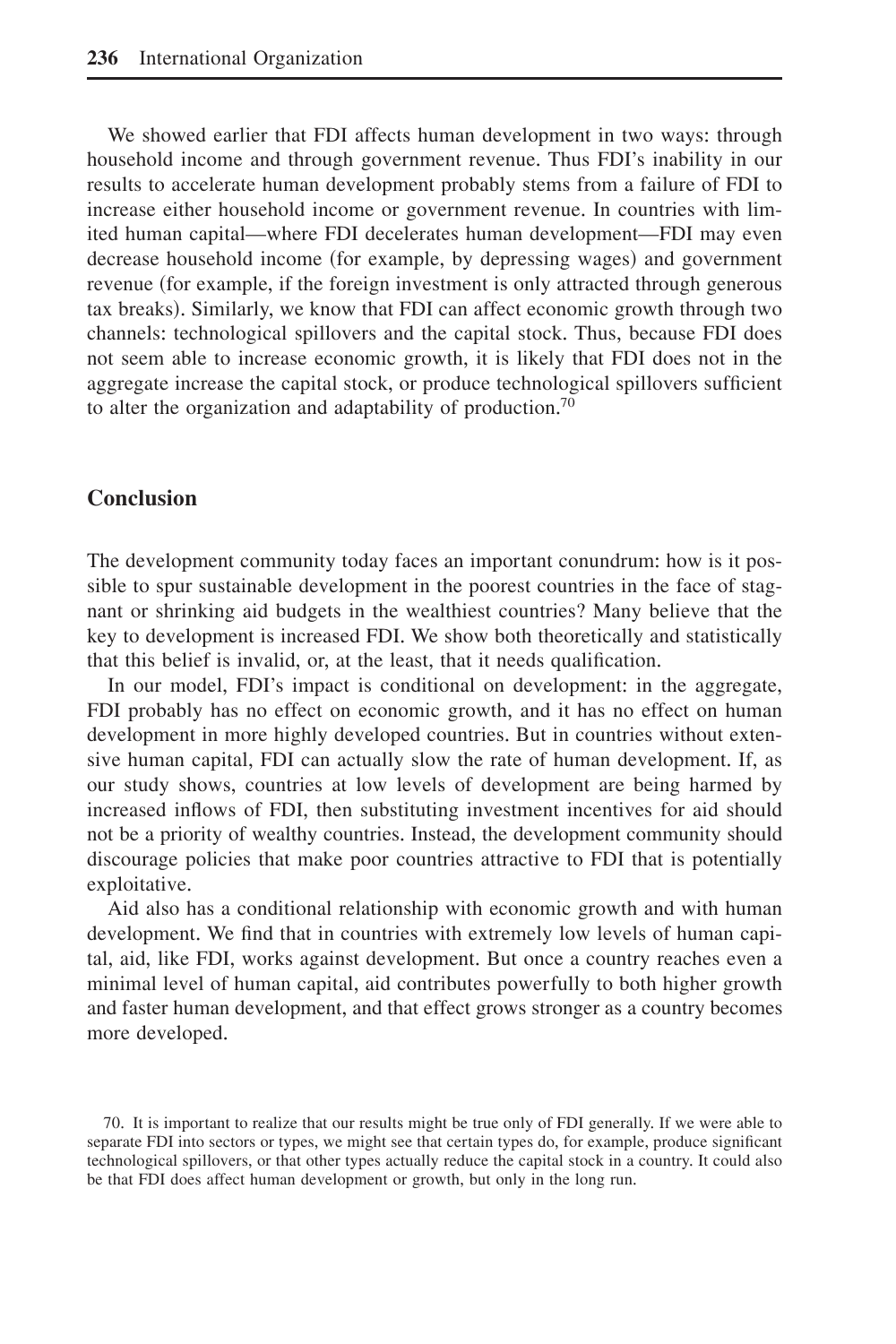Finally, this article lends further support to the growing literature on the benefits of good government for development; yet we part ways with those who measure "good" government by such Washington Consensus policy outputs as low budget deficits and low inflation. Instead, we find a positive relationship between human development and the degree of democratic accountability in government in all but the most highly developed countries. Moreover, the less developed the country, the more important is democracy for human development and economic growth.

Our most important conclusion, to which all these results point, is that the conventional wisdom that aid and FDI are substitutes is wrong+ It is clear from our analysis that FDI and aid are not, and cannot, be substitutes in the development of the world's poorer countries. Nor even can they be thought of as complements certainly not at mid to low levels of development. In the end, poor countries need democracy and aid, not FDI.

## **Appendix 1: Countries in Estimates of Equations (1) to (4).**

Algeria Guatemala Norway Argentina Haiti Pakistan Australia Honduras Panama Austria India Papua New Guinea Bangladesh Indonesia Paraguay Belgium **Israel** Israel **Peru** Benin **Italy** Philippines Bolivia Jamaica Rwanda Brazil Japan Senegal Burkina Faso Singapore and Jordan Singapore Singapore Cameroon Kenya Sri Lanka Canada Republic of Korea Sweden Central African Republic Madagascar Switzerland Chile Malawi Malawi Syrian Arab Republic China Malaysia Thailand Colombia Mali Togo Costa Rica Mauritius Trinidad and Tobago Côte d'Ivoire **Mexico** Mexico **Tunisia** Mexico **Tunisia** Denmark Morocco Turkey Ecuador Mozambique United Kingdom Egypt Nepal Nepal United States El Salvador **Netherlands** Uruguay Finland New Zealand Venezuela France Nicaragua Nicaragua Zambia Germany Niger Zimbabwe Greece Nigeria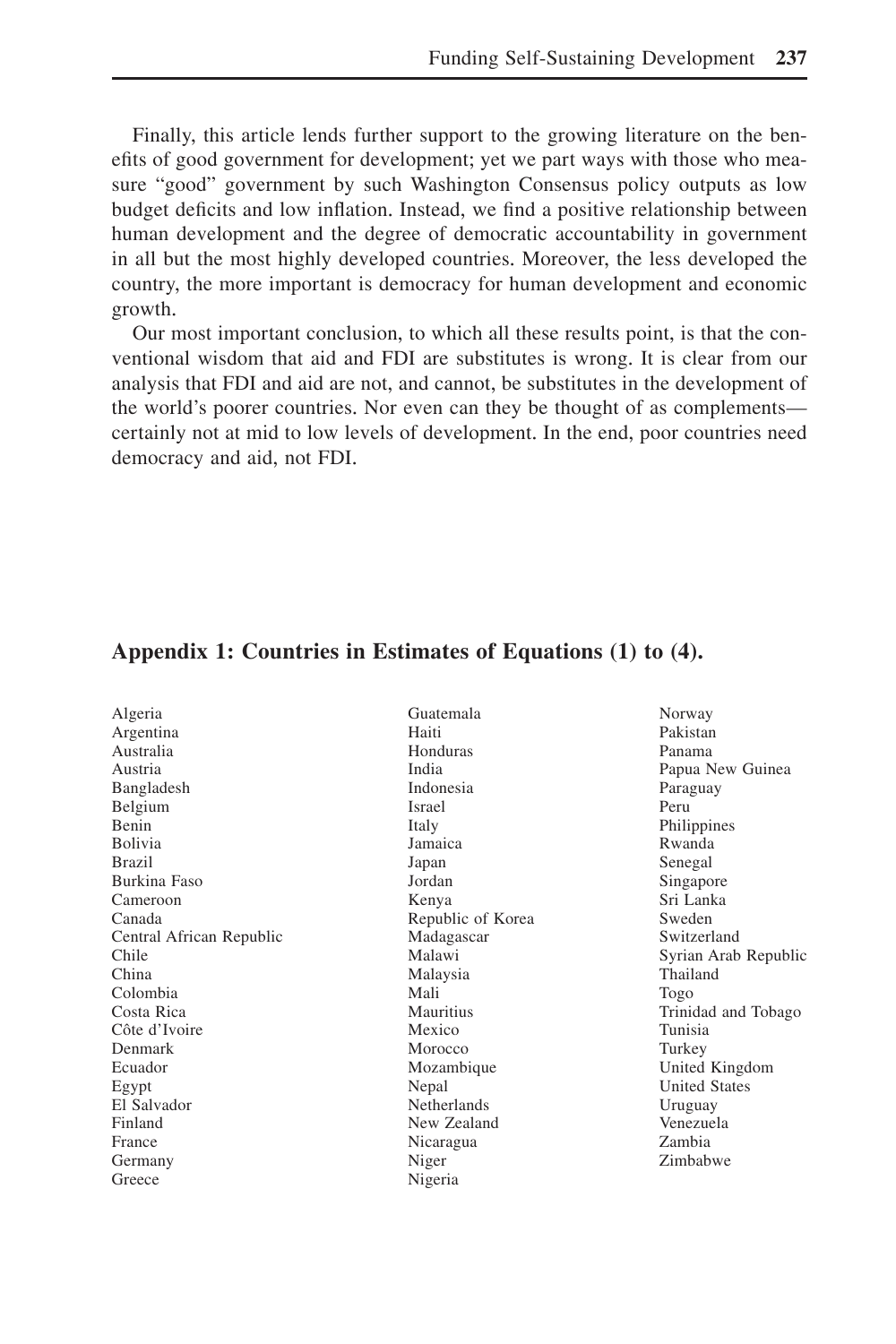# **Appendix 2: Range of Human Capital**

| Level of c | Number of observations<br>(country-periods) |
|------------|---------------------------------------------|
| $0 - 10$   | $\theta$                                    |
| $10 - 20$  | 4                                           |
| $20 - 30$  | 4                                           |
| $30 - 40$  | 5                                           |
| $40 - 50$  | 23                                          |
| $50 - 60$  | 33                                          |
| $60 - 70$  | 22                                          |
| $70 - 80$  | 28                                          |
| $80 - 90$  | 62                                          |
| $90 - 100$ | 85                                          |

**TABLE A1.** *Number of observations for each level of the human capital variable (c)*

**TABLE A2.** *Countries by range of human capital (c) for the middle period (1980–84)*

| $0 - 10$ $10 - 20$ | $20 - 30$            | $30 - 40$ | $40 - 50$                                                                                                               | 50–60                                                                           | $60 - 70$                                                                | $70 - 80$                                        | 80-90                                                                                                                                                                                                                     | $90 - 100$                                                                                                                                                                                                                     |
|--------------------|----------------------|-----------|-------------------------------------------------------------------------------------------------------------------------|---------------------------------------------------------------------------------|--------------------------------------------------------------------------|--------------------------------------------------|---------------------------------------------------------------------------------------------------------------------------------------------------------------------------------------------------------------------------|--------------------------------------------------------------------------------------------------------------------------------------------------------------------------------------------------------------------------------|
| Niger              | Burkina Faso<br>Mali | Senegal   | Bangladesh<br><b>Benin</b><br>Central<br>African Republic<br>Côte d'Ivoire<br>Malawi<br>Mozambique<br>Nigeria<br>Rwanda | Algeria<br>Cameroon<br>Egypt<br>India<br>Morocco<br>Papua New<br>Guinea<br>Togo | Bolivia<br>Guatemala<br>Indonesia<br>Kenya<br>Syria<br>Tunisia<br>Turkey | Brazil<br>China<br>Jordan<br>Peru<br>Philippines | Argentina<br>Chile<br>Columbia<br>Israel<br>Jamaica<br>Republic of Korea<br>Malaysia<br>Mauritius<br>Mexico<br>Panama<br>Paraguay<br>Singapore<br>Sri Lanka<br>Thailand<br>Trinidad<br>and Tobago<br>Uruguay<br>Venezuela | Australia<br>Austria<br>Belgium<br>Canada<br>Costa Rica<br>Denmark<br>Finland<br>France<br>Greece<br>Italy<br>Japan<br>Netherlands<br>New Zealand<br>Norway<br>Sweden<br>Switzerland<br>United Kingdom<br><b>United States</b> |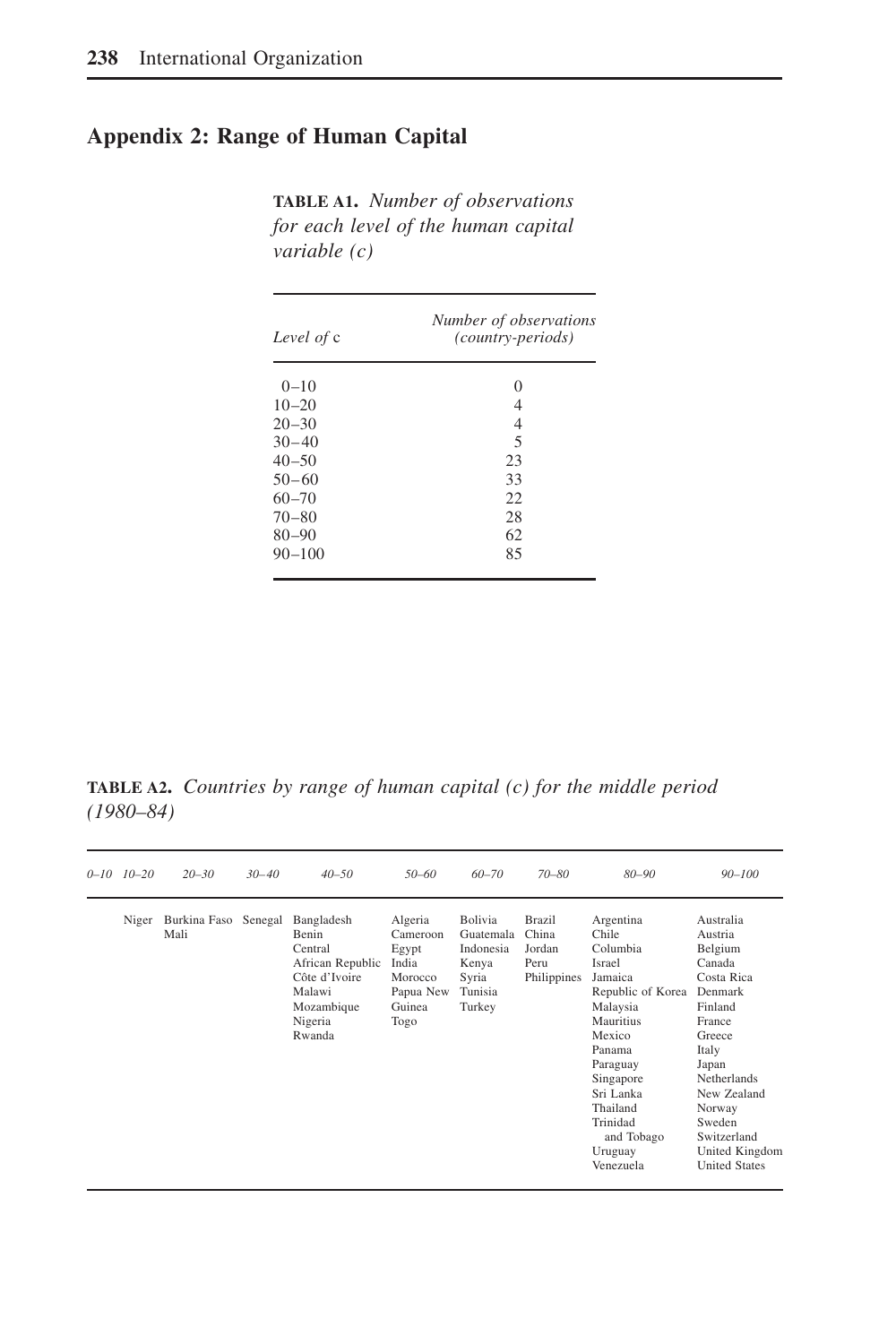# **Appendix 3: Construction of the Human Capital Variable (***c***)**

Because we want LOG OF INITIAL GDP to enter our equations as an independent variable, we cannot simply include the HDI as an independent variable. Instead, we removed the income component of the HDI and recalculate the index to form our measure of human capital. This section describes the calculation+ All components of the index are from World Bank 2004

The index is calculated using data on life expectancy, infant mortality, literacy, and gross enrollment in primary, secondary, and tertiary education, by:

1. Scaling each variable from 0 to 100, where 0 represents the variable's lowest possible value and 100 its highest. These are the minimum and maximum values for each variable:

| Variable                                                      | Minimum                                | <i>Maximum</i>                       |
|---------------------------------------------------------------|----------------------------------------|--------------------------------------|
| LIFE EXPECTANCY AT BIRTH                                      | 25 years                               | 85 years                             |
| <b>INFANT MORTALITY RATE</b>                                  | 220 deaths per thousand<br>live births | 0 deaths per thousand<br>live births |
| ADULT LITERACY                                                | 0 percent                              | 100 percent                          |
| <b>GROSS ENROLMENT RATIO</b><br>(combined primary, secondary, |                                        |                                      |
| and tertiary enrolment)                                       | 0 percent                              | 100 percent                          |

- 2. Combining the variables into an education and a health index:
	- a. Health: the average of the scaled variables life expectancy and infant mortality
	- b. Education: two-third's weight to adult literacy; one-third weight to the gross enrolment ratio.
- 3. Averaging the health and education indices.

[This method is slightly different from the way the UN calculates the HDI; the UN uses only life expectancy in the health index, not infant mortality. The difference is slight–the correlation between the indices by the two methods is 0.99—but we believe that the infant mortality rate provides a more accurate picture of a health care system than life expectancy.]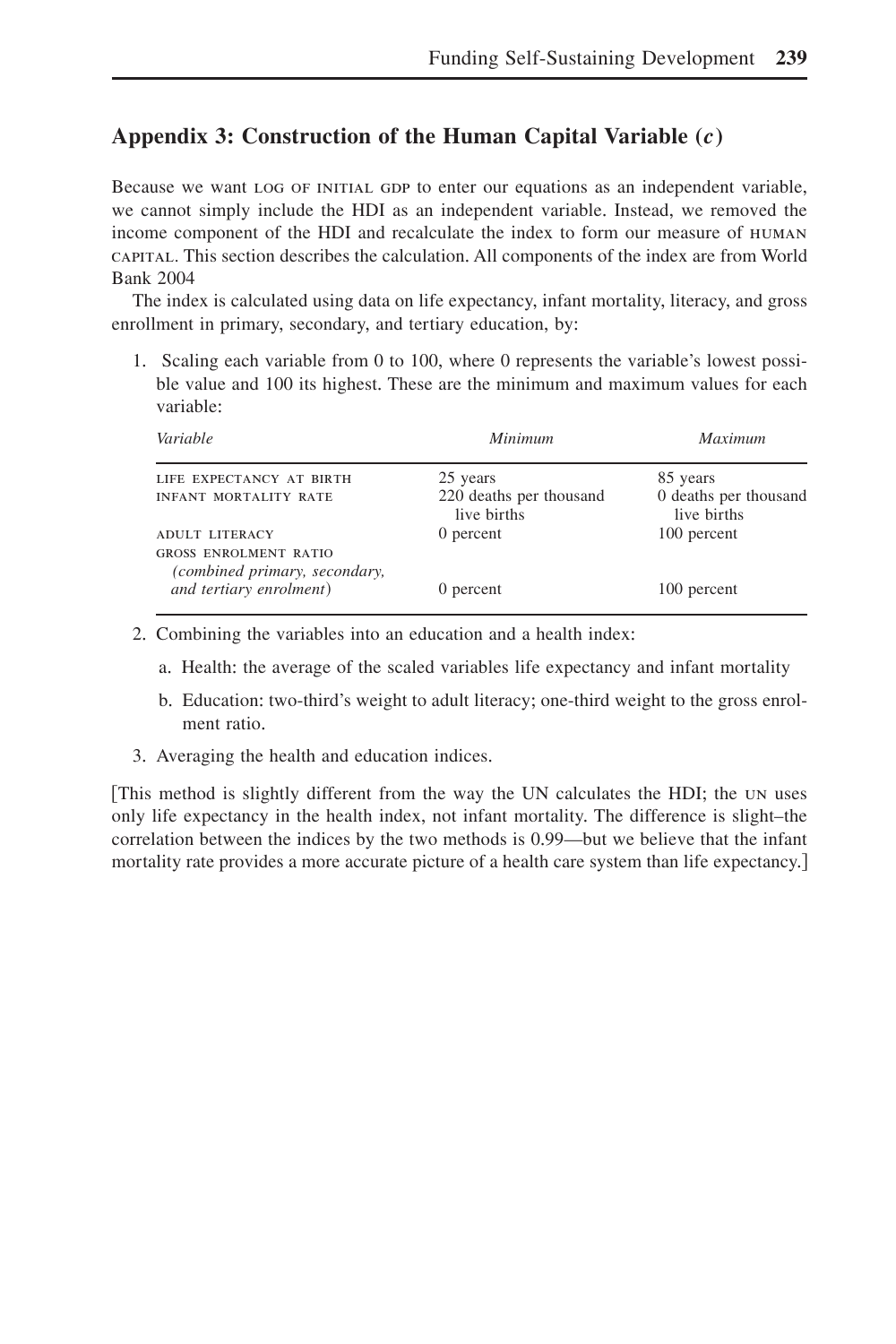| Variable                  | <i><b>Observations</b></i> | Mean     | Standard<br>deviation | Minimum  | <i>Maximum</i> |
|---------------------------|----------------------------|----------|-----------------------|----------|----------------|
| FDI/GDP                   | 266                        | 1.96     | 2.17                  | $\Omega$ | 14.24          |
| AID/GDP                   | 274                        | 0.60     | 1.57                  | $\Omega$ | 14.12          |
| THE LEVEL OF DEMOCRACY    | 274                        | 12.57    | 7.50                  | 0.20     | 20.00          |
| <b>ECONOMIC GROWTH</b>    | 274                        | 1.41     | 2.79                  | $-7.82$  | 9.30           |
| RATE OF HUMAN DEVELOPMENT | 272                        | 1.97     | 1.30                  | $-5.00$  | 5.60           |
| NATURAL RESOURCES         | 274                        | 23.18    | 26.70                 | 0.01     | 98.61          |
| LOG OF INITIAL GDP        | 274                        | 8.52     | 1.02                  | 6.45     | 10.19          |
| <b>HUMAN DEVELOPMENT</b>  | 274                        | 75.84    | 19.73                 | 15.21    | 96.76          |
| <b>INFLATION</b>          | 274                        | 0.03     | 0.27                  | $-0.62$  | 0.73           |
| <b>OPENNESS</b>           | 274                        | 60.98    | 41.15                 | 9.18     | 316.15         |
| <b>ARMS IMPORTS</b>       | 274                        | 3.44     | 3.70                  | 0.14     | 29.60          |
| <b>NATIONAL SAVINGS</b>   | 274                        | 19.89    | 8.26                  | $-6.22$  | 60.37          |
| <b>DISTANCE</b>           | 265                        | 3963.26  | 2651.91               | 140.00   | 9590.00        |
| <b>LOG OF POPULATION</b>  | 274                        | 45282.69 | 137483.90             | 597.40   | 1164037.00     |

## **Appendix 4: Summary Statistics**

# **Appendix 5: Correlations**

|                       | <b>RATE OF</b><br><b>HUMAN</b><br><b>DEVELOPMENT</b> | AID/<br><b>GDP</b> | FDI/<br><b>GDP</b> | <b>THE</b><br>LEVEL OF<br>DEMOCRACY CAPITAL | <b>HUMAN</b>   | LOG OF<br><b>INITIAL</b><br><b>GDP</b> |                         | <b>INFLATION OPENNESS</b> | <b>ARMS</b><br><i><b>IMPORTS SAVINGS</b></i> |                | <b>BATTLE</b><br><b>DEATHS</b> | <b>NATURAL</b><br><b>RESOURCES</b> | <b>DISTANCE</b> |
|-----------------------|------------------------------------------------------|--------------------|--------------------|---------------------------------------------|----------------|----------------------------------------|-------------------------|---------------------------|----------------------------------------------|----------------|--------------------------------|------------------------------------|-----------------|
| FDI/GDP               | 0.05                                                 | $-0.19$            |                    |                                             |                |                                        |                         |                           |                                              |                |                                |                                    |                 |
| THE LEVEL OF          |                                                      |                    |                    |                                             |                |                                        |                         |                           |                                              |                |                                |                                    |                 |
| <b>DEMOCRACY</b>      | $-0.12$                                              | $-0.21$            | 0.16               |                                             |                |                                        |                         |                           |                                              |                |                                |                                    |                 |
| HUMAN CAPITAL         | $-0.10$                                              | $-0.37$            | 0.28               | 0.66                                        |                |                                        |                         |                           |                                              |                |                                |                                    |                 |
| <b>LOG OF INITIAL</b> |                                                      |                    |                    |                                             |                |                                        |                         |                           |                                              |                |                                |                                    |                 |
| GDP                   | $-0.11$                                              | $-0.45$            | 0.35               | 0.67                                        | 0.87           |                                        |                         |                           |                                              |                |                                |                                    |                 |
| <b>INFLATION</b>      | 0.02                                                 | $-0.03$            | 0.11               | 0.08                                        | 0.07           | 0.11                                   |                         |                           |                                              |                |                                |                                    |                 |
| <b>OPENNESS</b>       | 0.16                                                 | $-0.16$            | 0.55               | $-0.15$                                     | $-0.05$        | $-0.03$                                | 0.01                    |                           |                                              |                |                                |                                    |                 |
| <b>ARMS IMPORTS</b>   | 0.16                                                 | 0.07               | $-0.06$            | $-0.07$                                     | 0.04           | 0.05                                   | $-0.09$                 | 0.12                      |                                              |                |                                |                                    |                 |
| <b>SAVINGS</b>        | 0.19                                                 | $-0.15$            | 0.33               | 0.15                                        | 0.39           | 0.42                                   | 0.25                    | 0.19                      | 0.00                                         |                |                                |                                    |                 |
| <b>BATTLE DEATHS</b>  | 0.09                                                 |                    | $0.18 - 0.22$      | $-0.05$                                     |                | $-0.07 -0.14$                          | $-0.10$                 | $-0.12$                   |                                              | $0.30 - 0.16$  |                                |                                    |                 |
| <b>NATURAL</b>        |                                                      |                    |                    |                                             |                |                                        |                         |                           |                                              |                |                                |                                    |                 |
| <b>RESOURCES</b>      | 0.10                                                 | $-0.09$            | 0.09               | $-0.21$                                     |                |                                        | $-0.15$ $-0.13$ $-0.01$ | 0.18                      | 0.03                                         |                | $0.15 - 0.02$                  |                                    |                 |
| <b>DISTANCE</b>       | $-0.07$                                              |                    | $0.19 - 0.07$      | $-0.34$                                     |                | $-0.35 -0.48$                          | $-0.02$                 | 0.02                      |                                              | $-0.10 - 0.29$ | 0.02                           | 0.06                               |                 |
| LOG OF                |                                                      |                    |                    |                                             |                |                                        |                         |                           |                                              |                |                                |                                    |                 |
| <b>POPULATION</b>     | 0.26                                                 |                    | $0.47 - 0.10$      | $-0.02$                                     | $-0.01 - 0.13$ |                                        | $0.00\,$                | $-0.25$                   | 0.02                                         | 0.18           | 0.14                           | $-0.08$                            | $-0.06$         |

# **References**

- Abbott, Frederick M. 2000. NAFTA and the Legalization of World Politics: A Case Study. Inter*national Organization* 54 (3):519-47.
- Achen, Christopher. 2000. Why Lagged Dependent Variables Can Suppress the Explanatory Power of Other Dependent Variables. Working paper. Department of Political Science. Ann Arbor: University of Michigan.
- Anderson, James. 2000. Corruption in Slovakia: Results of Diagnostic Surveys. Working paper. Washington, D.C.: World Bank.

Anderson, Theodore W., and Cheng Hsiao. 1982. Formulation and Estimation of Dynamic Models Using Panel Data. *Journal of Econometrics* 18 (1):47–82.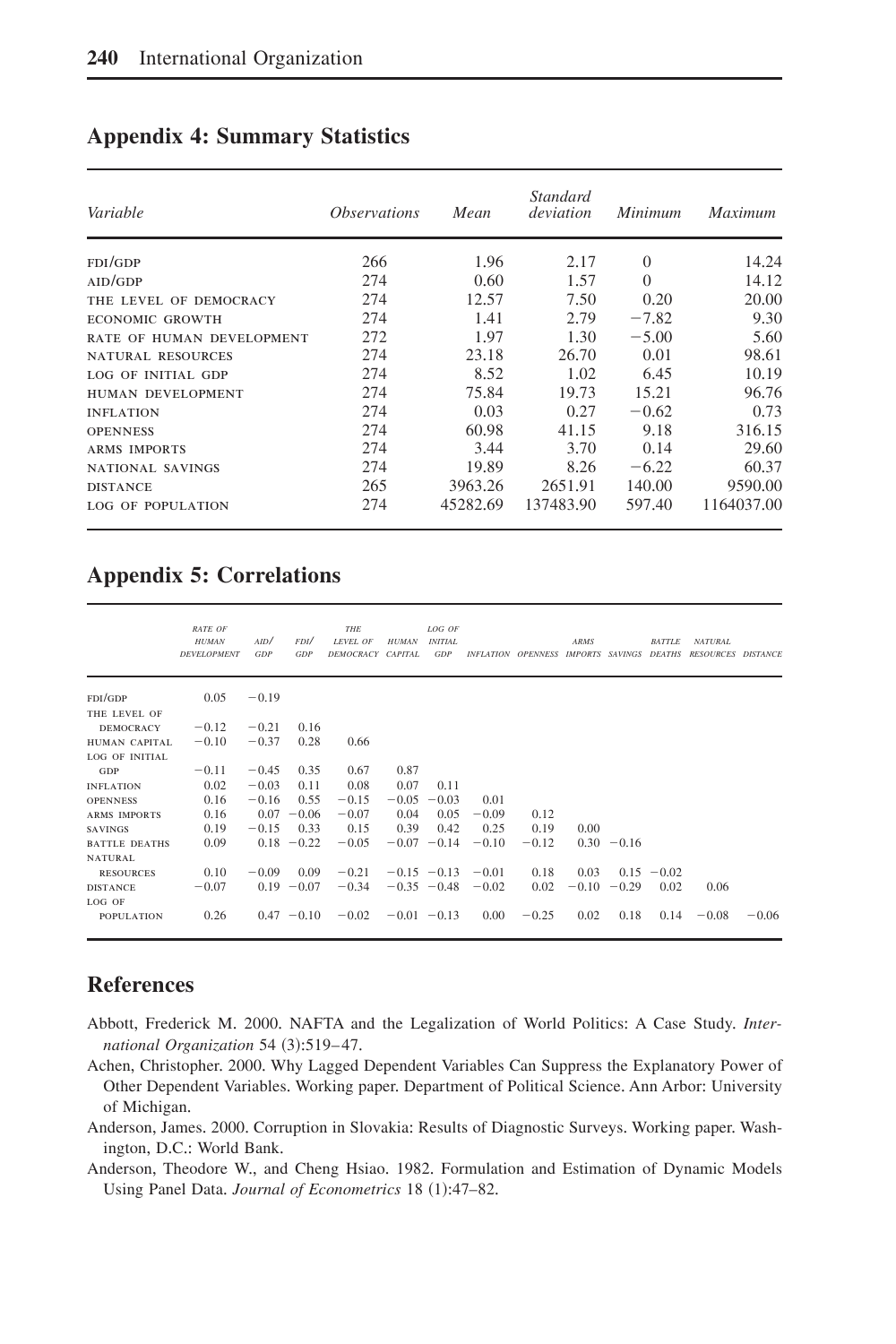- Arellano, Manuel. 1989. A Note on the Anderson-Hsiao Estimator for Panel Data. *Economics Letters* 31 (4):337-41.
- Arellano, Manuel, and Stephen Bond. 1991. Some Tests of Specification for Panel Data: Monte Carlo Evidence and an Application to Employment Equation. *Review of Economic Studies* 58 (2):277–297.
- Arellano, Manuel, and O. Bover. 1995. Another Look at Instrumental Variable Estimation of Error-Component Models. *Journal of Econometrics* 68 (1):29–51.
- Barrera, Albino. 1990. The Role of Maternal Schooling and Its Interaction with Public Health Programs in Child Health Production. *Journal of Development Economics* 32 (1):69–91.
- Barro, Robert J. 1998. *Determinants of Economic Growth: A Cross-Country Empirical Study*. Cambridge, Mass.: MIT Press.
- Blomstrom, Magnus, and Ari Kokko. 1996. The Impact of Foreign Investment on Host Countries: A Review of the Empirical Evidence. Policy Research Working Paper 1745. Washington, D.C.: World Bank.
- Blomstrom, Magnus, Ari Kokko, and Steven Globerman. 2001. The Determinants of Host Country Spillovers from Foreign Direct Investment: A Review and Synthesis of the Literature. In *Inward Investment, Technological Change, and Growth: The Impact of Multinational Corporations on the UK Economy*, edited by Nigel Pain, 34–65. New York: Palgrave.
- Blomstrom, Magnus, Robert Lipsey, and Mario Zejan. 1996. Is Fixed Investment the Key to Economic Growth? Quarterly Journal of Economics: 111 (1):269-76.
- Blundell, R., and S. Bond. 1998. Initial Conditions and Moment Restrictions in Dynamic Panel Data Models. *Journal of Econometrics* 87 (1):115-43.
- Bond, Stephen. 2002. Dynamic Panel Data Models: A Guide to Micro Data Methods and Practice. CWP09/02. London: Centre for Micro Data Methods and Practice, Institute for Fiscal Studies.
- Boone, Peter. 1996. Politics and the Effectiveness of Foreign Aid. *European Economic Review* 40  $(2):289-329.$
- Borensztein, Eduardo, Jose De-Gregorio, and Jong-Wha Lee. 1998. How Does Foreign Direct Investment Affect Economic Growth? *Journal of International Economics* 45 (1):115–35.
- Brown, David S. 1999. Reading, Writing, and Regime Type: Democracy's Impact on Primary School Enrollment. *Political Research Quarterly* 52 (4):681–707.
- Brown, David S., and Wendy Hunter. 1999. Democracy and Social Spending in Latin America, 1980– 92. *American Political Science Review* 93 (4):779–90.
- Bueno de Mesquita, Bruce, James D. Morrow, Randolph M. Siverson, and Alastair Smith. 1999. An Institutional Explanation for the Democratic Peace. *American Political Science Review* 93 (4):791–807.
- Carkovic, Maria, and Ross Levine. 2002. Does Foreign Direct Investment Accelerate Economic Growth? Working Paper. Minneapolis: Carlson School of Management, University of Minnesota.
- Caves, Richard. 1996. Multinational Enterprise and Economic Analysis. Cambridge: Cambridge University Press.
- Dollar, David, and Jakob Svensson. 2000. What Explains the Success or Failure of Structural Adjustment Programmes? *Economic Journal* 110 (466):894–917.
- Feenstra, Robert C., and James R. Markusen. 1994. Accounting for Growth with New Inputs. *International Economic Review* 35 (2):429-47.
- Findlay, Robert. 1978. Some Aspects of Technology Transfer and Direct Foreign Investment. Ameri*can Economic Review* 68 (2):275-79.
- Frey, R. Scott, and Ali Al-Roumi. 1999. Political Democracy and the Physical Quality of Life: Cross-National Evidence. *Social Indicators Research* 47 (1):73–97.
- Frey, Bruno S., and Friedrich Schneider. 1986. Competing Models of International Lending Activity. Journal of Development Economics 20 (2):225-45.
- Gallup, John, and Jeffrey D. Sachs. 1999. Geography and Economic Development, Center for International Development, Working Paper 1. Cambridge, Mass.: Harvard University.
- Garcia, Marito. 1990. Resource Allocation and Household Welfare: A Study of Personal Sources of Income on Food Consumption, Nutrition and Health in the Philippines, Ph<sub>-D</sub>, diss., Institute of Social Studies, The Hague, Netherlands.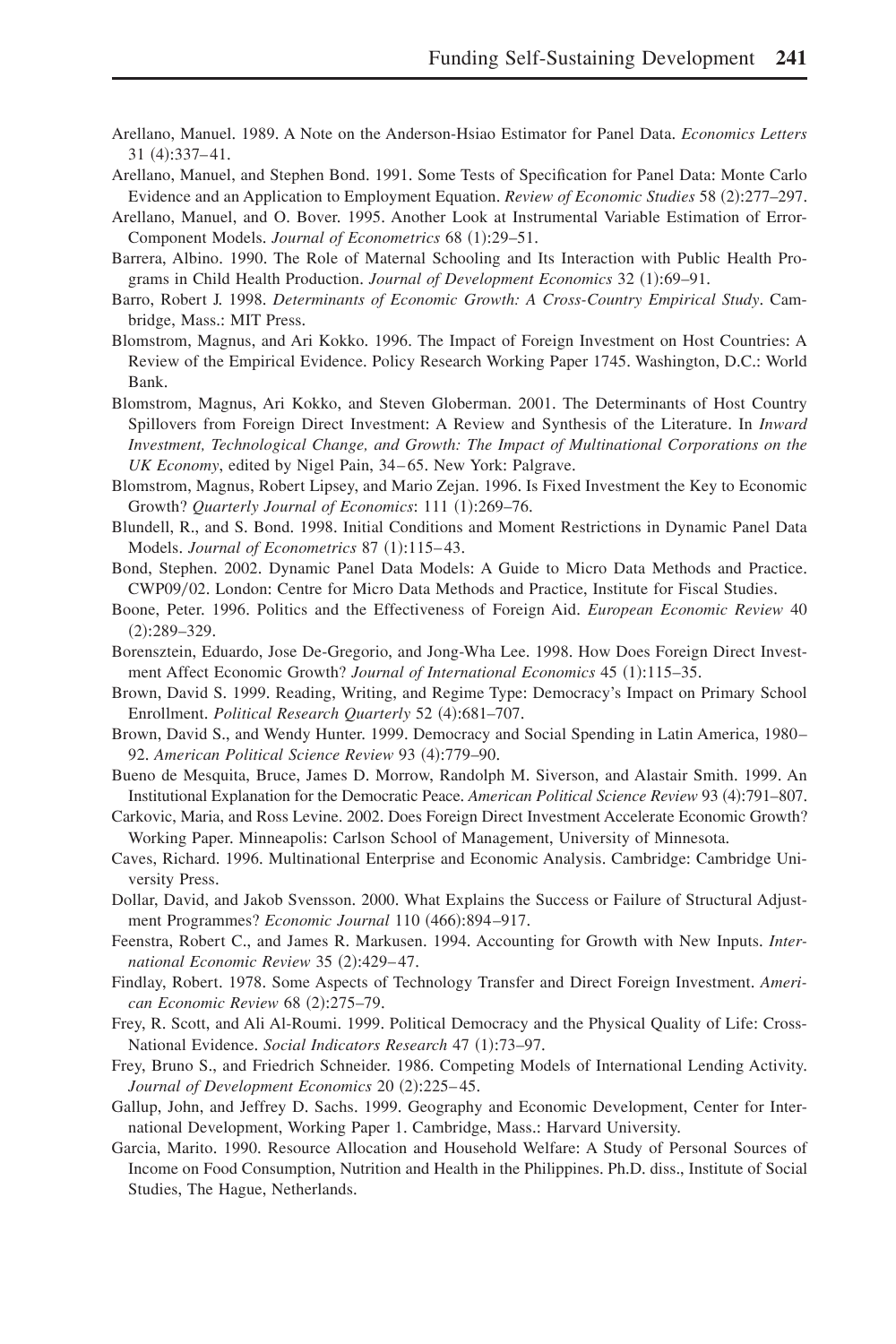Goldsmith, Arthur. 1995. Democracy, Property Rights, and Economic Growth. *Journal of Development Studies* 32 (2):157-75.

Grabowski, Richard, and Michael Schields+ 1989+ Lewis and Ricardo: A Reinterpretation+ *World Development* 17 (2):193-98.

Griffin, Keith B. 1978. *International Inequality and National Poverty*. London: Macmillan.

- Hoddinott, John, and Lawrence Haddad. 1991. Household Expenditures, Child Anthropometric Status and the Intrahousehold Division of Income: Evidence from the Côte d'Ivoire. Research Program in Development Studies Discussion Paper 155. Princeton, N.J.: Woodrow Wilson School, Princeton University.
- Huang, Yasheng, 1998. *Foreign Direct Investment in China*. Singapore, Singapore: National University of Singapore Press.
	- -, 2001a, Internal and External Reforms in China, *Cato Journal* 21 (1):43–64.
- -, 2001b. The Role of Foreign-Invested Enterprises in the Chinese Economy: An Institutional Foundation Approach. In *China, the United States and the Global Economy*, edited by Shuxun Chen and Charles Wolf, Jr., 147–91. Santa Monica, Calif.: Rand.
- Huntington, Samuel P. 1968. *Political Order in Changing Societies*. New Haven, Conn.: Yale University Press.

International Monetary Fund (IMF). 2004. *International Financial Statistics*. Washington, D.C.: IMF.

- Kiviet, Jan F. 1995. On Bias, Inconsistency, and Efficiency of Various Estimators in Dynamic Panel Data Models. *Journal of Econometrics* 68 (1):53–78.
- Koizumi, Tetsunori, and Kenneth J. Kopecky, 1980. Foreign Direct Investment, Technology Transfer, and Domestic Employment Effects. *Journal of International Economics* 10 (1):1–20.
- Kosack, Stephen. 2003. Effective Aid: How Democracy Allows Development Aid to Improve the Quality of Life. *World Development* 31 (1):1–22.
- LeBlang, David. 1996. Property Rights, Democracy, and Economic Growth. Political Research Quar*terly* 49 (1):5-27.
- Loungani, Prakash, and Assaf Razin. 2001. How Beneficial Is Foreign Direct Investment for Developing Countries. *Finance and Development* 38 (2):6–9.
- Maizels, Alfred, and Machiko K. Nissanke. 1984. Motivations for Aid to Developing Countries. *World Development* 12 (9):879-900.
- Mansfield, Edwin, and Anthony Romeo. 1980. Technology Transfer to Overseas Subsidiaries by U.S.-Based Firms. *Quarterly Journal of Economics* 95 (4):737-50.
- Marshall, Monty G., and Keith Jaggers, 2000. Polity IV Project. College Park: University of Maryland.
- McKinstry Robin, Patricia. 1984. The BIT Won't Bite: The American Bilateral Investment Treaty Program, *American University Law Review* 33 (4):958.
- Morris, M. D. 1979. *Measuring the Condition of the World's Poor: The Physical Quality of Life Index.* Oxford: Pergamon Press.
- Mosley, Paul, John Hudson, and Sara Horrel. 1987. Aid, the Public Sector and the Market in Less Developed Countries. *Economic Journal* 97 (387):616–41.

Pigou, Arthur C. 1952. *The Economics of Welfare*. 4th ed. London: Macmillan.

Powell, Colin. 2002a. Making Sustainable Development Work: Governance, Finance, and Public-Private Cooperation. Remarks at State Department Conference, Meridian International Center, Washington, D.C.

—, 2002b. Remarks at World Summit on Sustainable Development, Johannesburg, South Africa.

- Przeworski, Adam, Michael E. Alvarez, Jose Antonio Cheibub, and Fernando Limongi. 2000. *Democ*racy and Development: Political Institutions and Material Well-Being in the World. 1950–1990, New York: Cambridge University Press.
- Ranis, Gustav, Frances Stewart, and Alejandro Ramirez. 2000. Economic Growth and Human Development. *World Development* 28 (2):197–219.
- Razin, Assaf. 2003. FDI Flows and Domestic Investment: Overview. *CESifo Economic Studies* 49  $(3):415-28.$
- Rodriguez-Clare, Andres. 1996. Multinationals, Linkages and Economic Development. *American Economic Review* 86 (4):852-73.